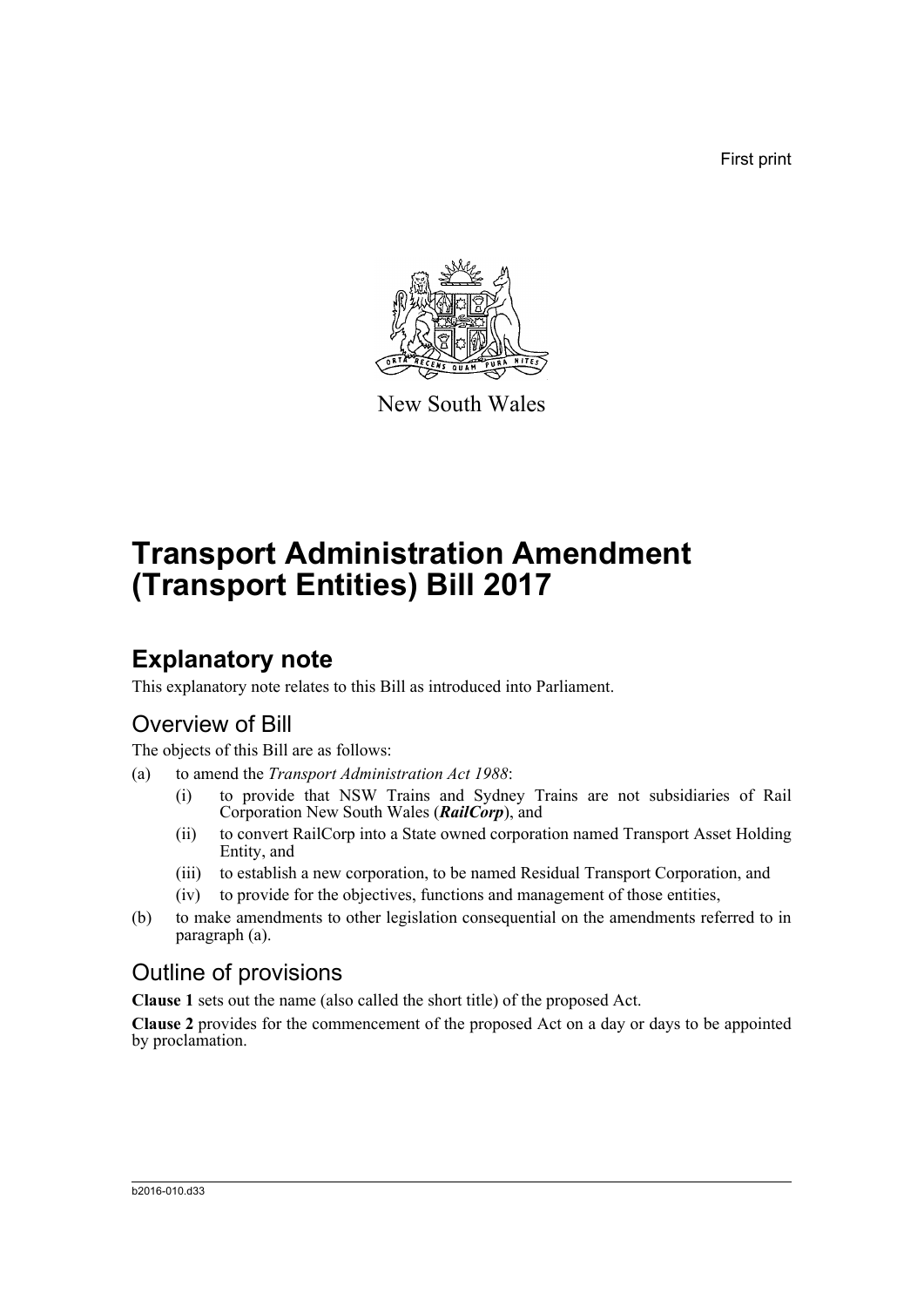### **Schedule 1 Amendment of legislation relating to Sydney Trains, NSW Trains and Residual Transport Corporation**

**Schedule 1.1** makes amendments to the *Transport Administration Act 1988* to give effect to the objects outlined in paragraph (a) (i) and (iii) of the Overview.

**Schedule 1.1 [14]** provides that Sydney Trains and NSW Trains are statutory corporations that are not subsidiaries of RailCorp and sets out the objectives, functions and management of those corporations. Sydney Trains and NSW Trains are to continue to exercise functions in relation to the operation of railway passenger services and other associated functions. Sydney Trains will continue to operate railway passenger services in the Sydney metropolitan area and NSW Trains will continue to operate railway passenger services in regional New South Wales.

**Schedule 1.1 [68]** establishes Residual Transport Corporation of New South Wales (*RTC*) and provides for its objectives, functions and management.

RTC is to have the following objectives:

- (a) to manage its assets, rights and liabilities effectively and responsibly,
- (b) to minimise the risk exposure of the State arising from its activities,
- (c) to achieve the efficient and timely winding up of residual business activities.

The amendment also provides for the management and control of RTC and the establishment of a Residual Transport Corporation Fund for the purposes of that Corporation. The regulations under the Act may provide that a reference in any Act (other than that Act) or instrument, or in any other document, to RailCorp is to be read as a reference to RTC.

**Schedule 1.1 [9]–[13]** clarify the objectives and functions of RailCorp as a consequence of those amendments.

**Schedule 1.1 [34]–[36] and [50]–[53]** make amendments relating to the transfer of assets, rights and liabilities between various transport entities.

**Schedule 1.1 [45] and [46]** expand the functions of TfNSW to include the provision of corporate and shared services, and the deployment of staff, to RTC.

**Schedule 1.1 [65] and [66] contain savings and transitional amendments.** 

**Schedule 1.1 [1]–[8], [15]–[33], [37]–[44], [47]–[49], [54]–[64] and [67]** make consequential amendments.

**Schedule 1.2–1.19** make consequential amendments to other Acts and regulations.

### **Schedule 2 Amendment of legislation relating to conversion of RailCorp to Transport Asset Holding Entity**

**Schedule 2.1** makes amendments to the *Transport Administration Act 1988* to give effect to the object outlined in paragraph (a) (ii) of the Overview.

**Schedule 2.1 [6]** converts RailCorp into a corporation named Transport Asset Holding Entity (*TAHE*) and provides for its objectives, functions, management and operation under operating licence.

The amendment provides for appointment of a chief executive officer of TAHE and for TAHE to have a board of directors consisting of:

- (a) no fewer than 3, and not more than 7, directors appointed by the voting shareholders, and
- (b) the Transport Secretary.

The *listed functions* of TAHE include the following: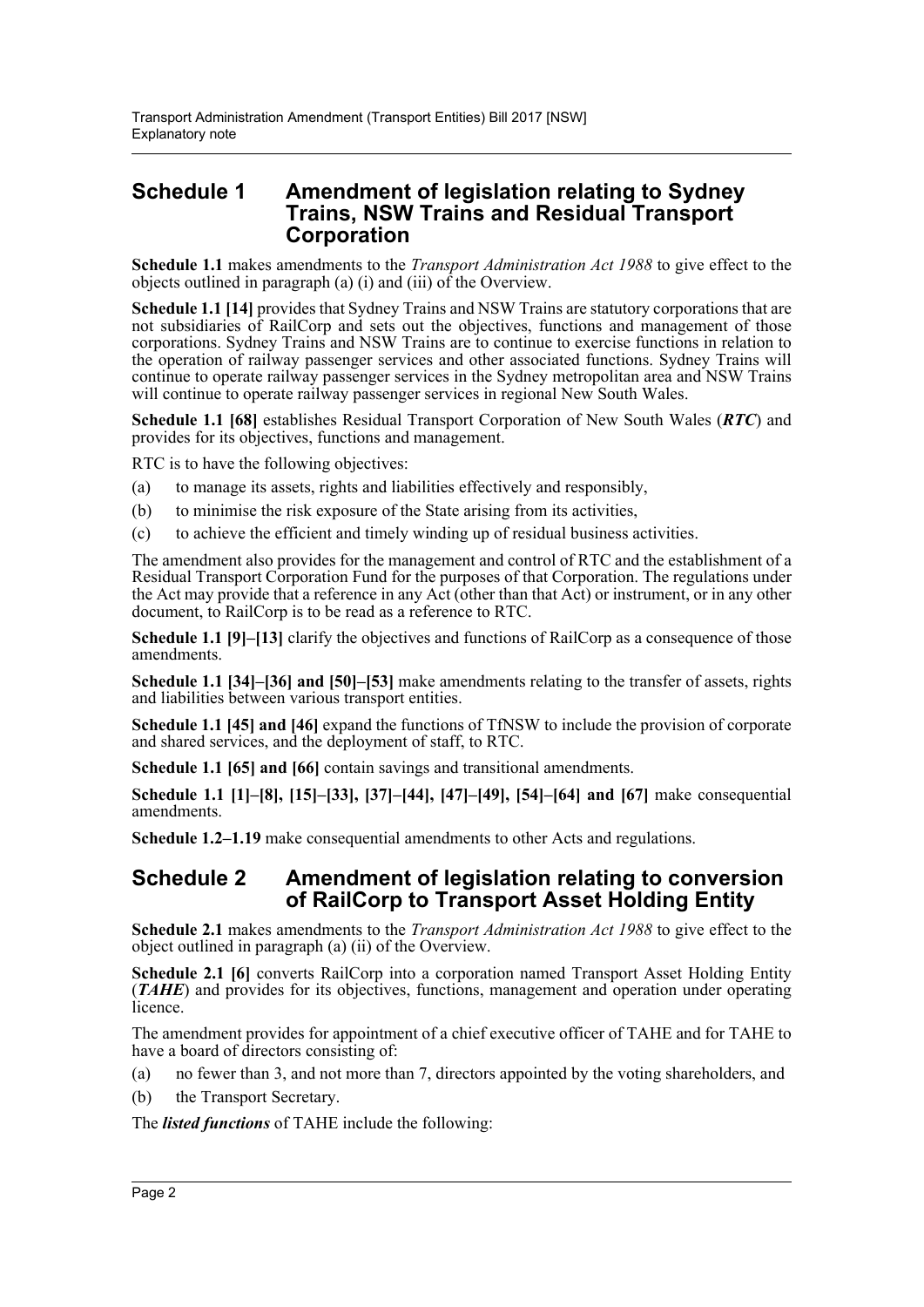- (a) to hold, manage, operate and maintain transport assets vested in or owned by it, or to be vested in or owned by it,
- (b) to establish, finance, acquire, construct and develop transport assets to be vested in or owned by it,
- (c) to promote and facilitate access to the part of the NSW rail network vested in or owned by TAHE in accordance with any current NSW rail access undertaking or otherwise lease or make available transport assets vested in or owned by TAHE to other persons or bodies,
- (d) to acquire and develop land for the purpose of enabling TAHE to carry out its other functions.

TAHE is to exercise its listed functions in accordance with an operating licence granted by the Minister for Transport and Infrastructure. An operating licence is subject to the terms and conditions determined by that Minister, including terms and conditions dealing with the following matters:

- (a) compliance by TAHE with network and asset standard requirements issued from time to time by TfNSW,
- (b) a pricing regime or structure relating to assets leased or to which access is made available by TAHE,
- (c) arrangements under which TAHE assets are leased or to which access is made available,
- (d) safety integrity,
- (e) integration of transport modes,
- (f) transport services which TAHE is permitted or not permitted to operate itself,
- (g) capital works programs, procurement and asset lifecycle (including maintenance or maintenance outsourcing),
- (h) businesses and activities conducted outside the State,
- (i) development, use or disposal of TAHE's real property or transport infrastructure.

**Schedule 2.9** provides that TAHE is a statutory State owned corporation under the *State Owned Corporations Act 1989*.

**Schedule 2.1 [1]–[5], [7]–[47] and [49]** make consequential amendments.

**Schedule 2.1 [48]** contains savings and transitional amendments.

**Schedule 2.2–2.8** make consequential amendments to other Acts.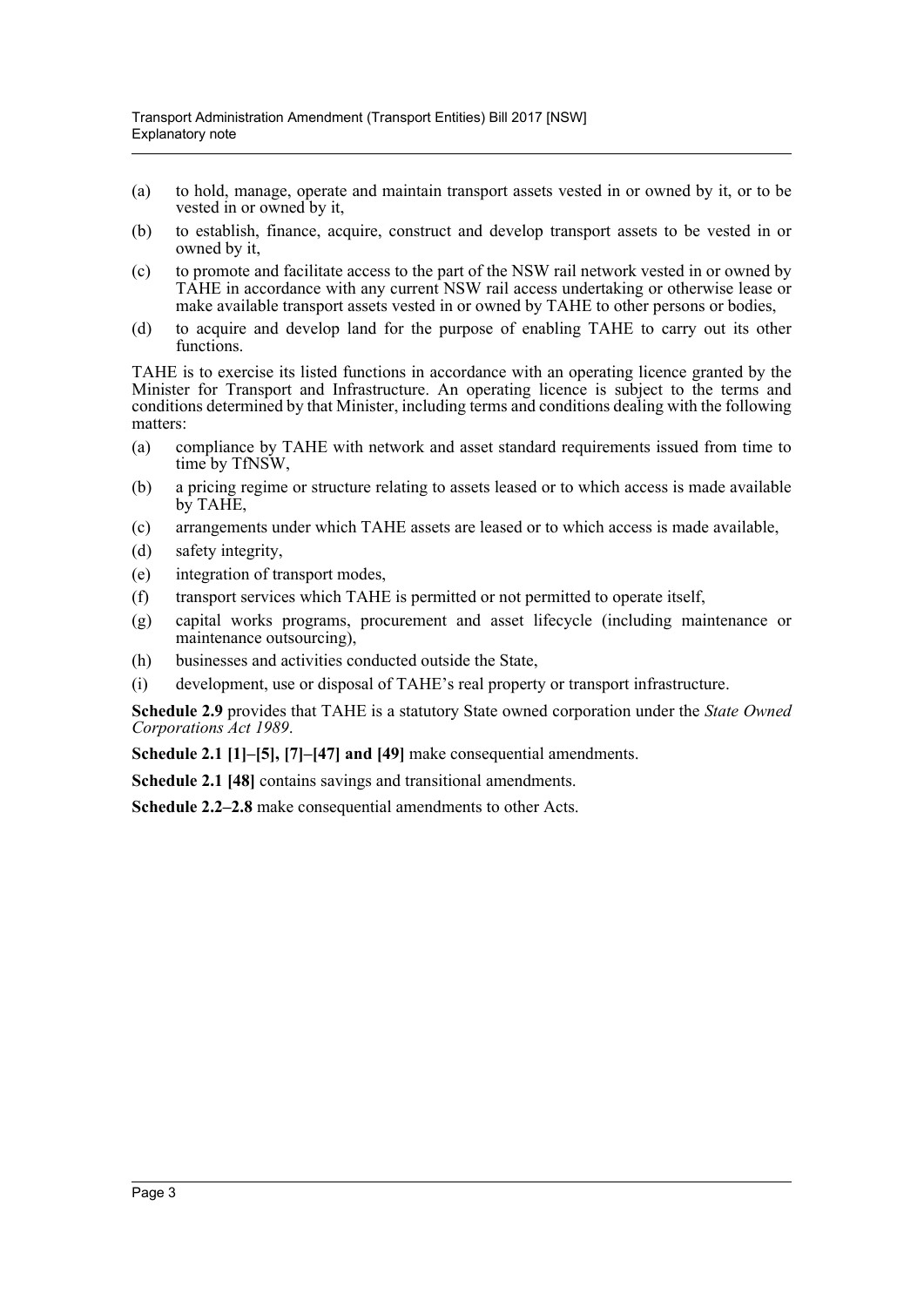First print



New South Wales

# **Transport Administration Amendment (Transport Entities) Bill 2017**

## **Contents**

|                   |                                                                                                         | Page |
|-------------------|---------------------------------------------------------------------------------------------------------|------|
|                   |                                                                                                         |      |
|                   | Name of Act                                                                                             | 2    |
|                   | Commencement                                                                                            | 2    |
| Schedule 1        | Amendment of legislation relating to Sydney Trains, NSW Trains<br>and Residual Transport Corporation    |      |
| <b>Schedule 2</b> | Amendment of legislation relating to conversion of RailCorp to<br><b>Transport Asset Holding Entity</b> | 30   |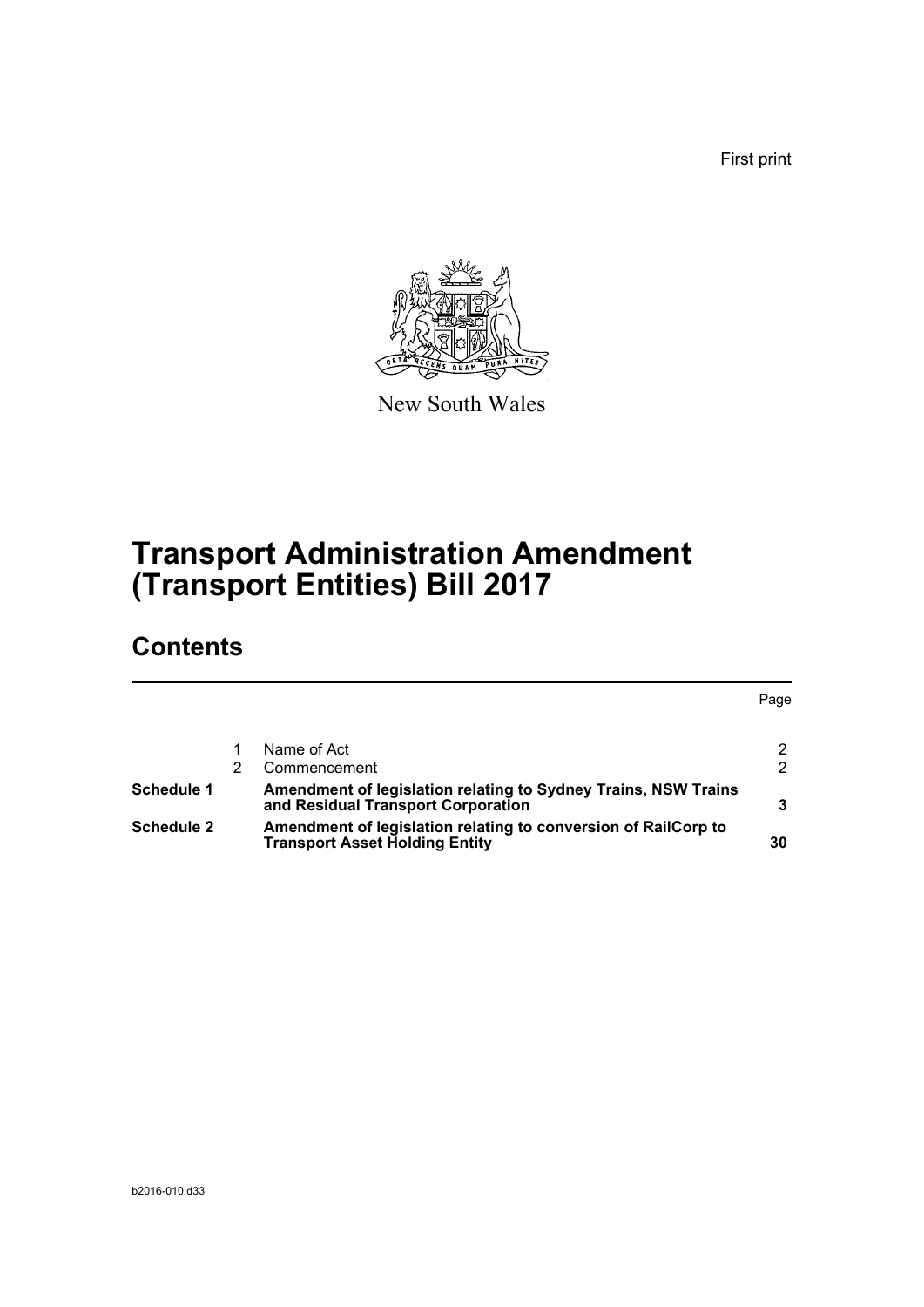

New South Wales

# **Transport Administration Amendment (Transport Entities) Bill 2017**

No , 2017

### **A Bill for**

An Act to amend the *Transport Administration Act 1988* to convert Rail Corporation New South Wales into a State owned corporation; to make further provision for the functions, management and status of NSW Trains and Sydney Trains; to establish a Residual Transport Corporation; and for related purposes.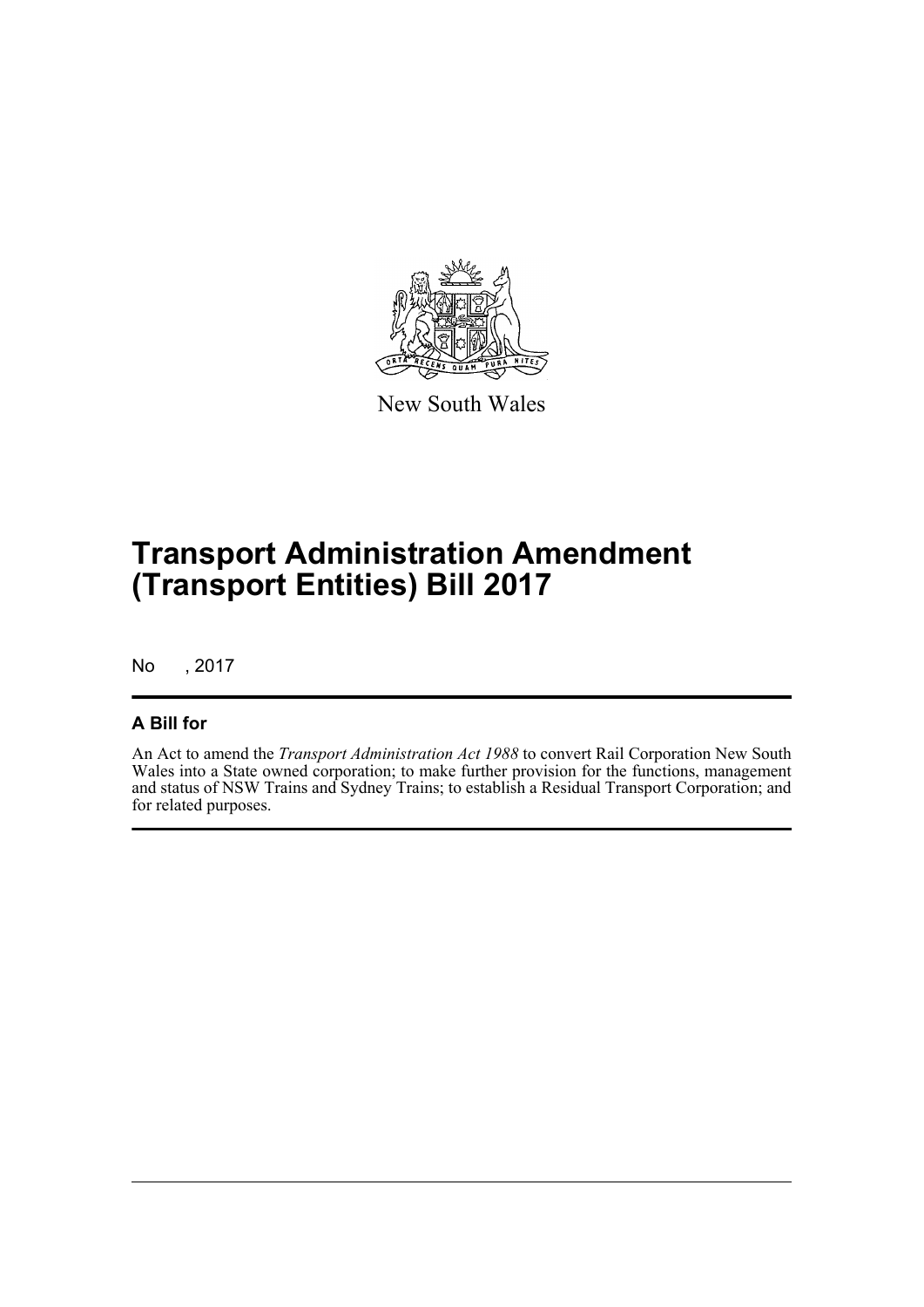<span id="page-5-1"></span><span id="page-5-0"></span>

| The Legislature of New South Wales enacts:                                                |                |  |  |  |
|-------------------------------------------------------------------------------------------|----------------|--|--|--|
| Name of Act                                                                               | $\overline{2}$ |  |  |  |
| This Act is the <i>Transport Administration Amendment (Transport Entities) Act 2017</i> . | 3              |  |  |  |
| <b>Commencement</b>                                                                       | 4              |  |  |  |
| This Act commences on a day or days to be appointed by proclamation.                      | 5              |  |  |  |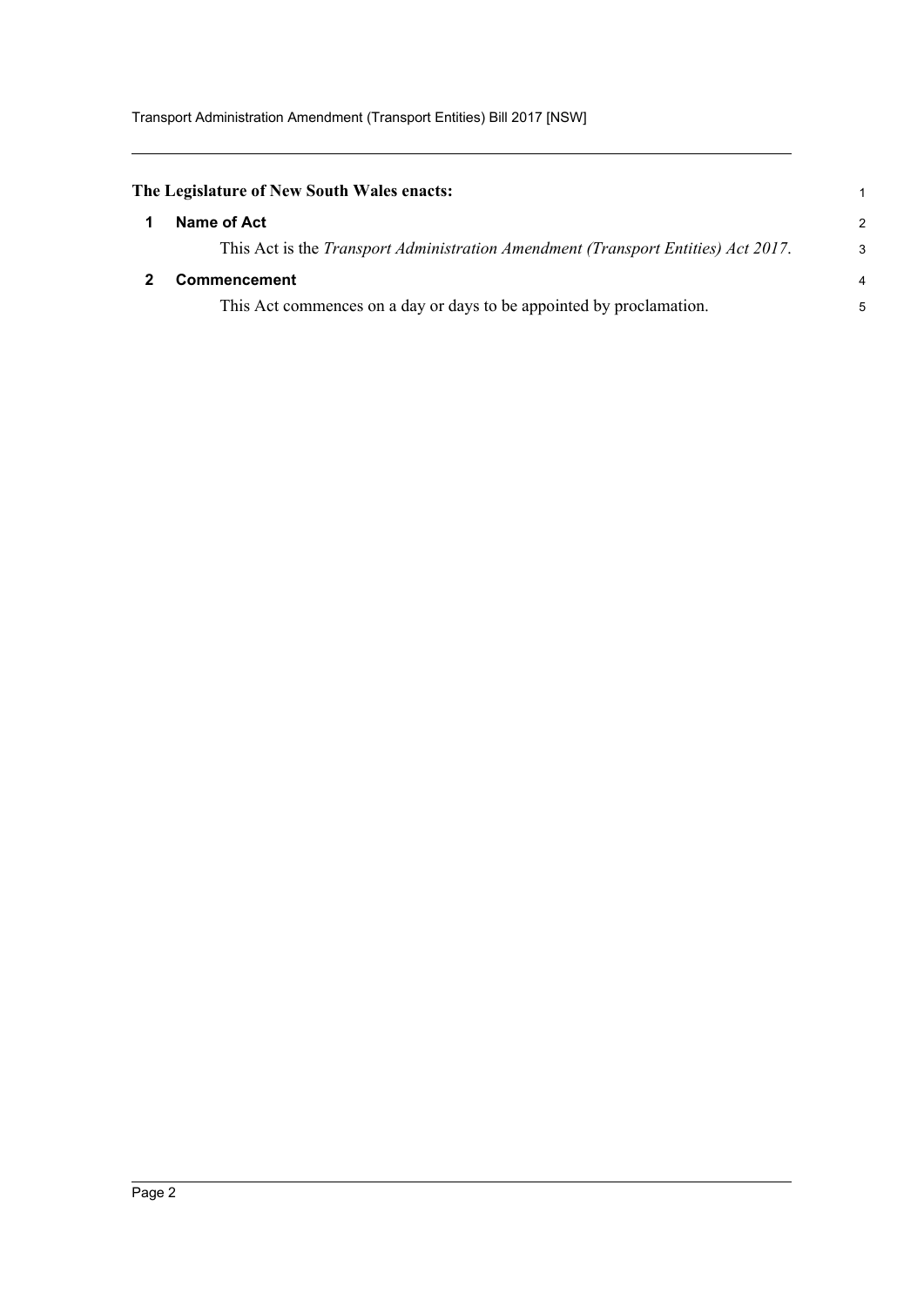<span id="page-6-0"></span>

|       | <b>Schedule 1</b>                 | Amendment of legislation relating to Sydney<br><b>Trains, NSW Trains and Residual Transport</b><br><b>Corporation</b>                                                                                              | 1<br>$\overline{\mathbf{c}}$<br>3 |
|-------|-----------------------------------|--------------------------------------------------------------------------------------------------------------------------------------------------------------------------------------------------------------------|-----------------------------------|
| 1.1   |                                   | <b>Transport Administration Act 1988 No 109</b>                                                                                                                                                                    | 4                                 |
| [1]   | <b>Section 3 Definitions</b>      |                                                                                                                                                                                                                    | 5                                 |
|       |                                   | Insert in alphabetical order in section $3(1)$ :                                                                                                                                                                   | 6                                 |
|       |                                   | NSW Trains means NSW Trains constituted under this Act.                                                                                                                                                            | 7                                 |
|       |                                   | Residual Transport Corporation or RTC means Residual Transport<br>Corporation of New South Wales constituted under this Act.                                                                                       | 8<br>9                            |
|       |                                   | <b>SOC conversion day</b> means the date of commencement of Schedule 2.1 [6] to<br>the Transport Administration Amendment (Transport Entities) Act 2017.                                                           | 10<br>11                          |
|       |                                   | <b>Sydney Trains</b> means Sydney Trains constituted under this Act.                                                                                                                                               | 12                                |
|       |                                   | transport assets means assets used for or in connection with or to facilitate the<br>movement of persons and freight by road, rail, sea, air or other mode of<br>transport, and includes transport infrastructure. | 13<br>14<br>15                    |
| $[2]$ |                                   | Section 3 (1), definition of "public transport agency"                                                                                                                                                             | 16                                |
|       |                                   | Insert ", NSW Trains, Sydney Trains" after "Sydney Ferries".                                                                                                                                                       | 17                                |
| $[3]$ |                                   | Section 3 (1), definition of "rail infrastructure owner"                                                                                                                                                           | 18                                |
|       | Insert after paragraph (a):       |                                                                                                                                                                                                                    | 19                                |
|       | (a1)                              | in the case of any rail infrastructure facilities that are managed or<br>controlled by NSW Trains for the purposes of exercising its functions<br>under this Act, NSW Trains, or                                   | 20<br>21<br>22                    |
|       | (a2)                              | in the case of any rail infrastructure facilities that are managed or<br>controlled by Sydney Trains for the purposes of exercising its functions<br>under this Act, Sydney Trains, or                             | 23<br>24<br>25                    |
| [4]   |                                   | Section 3B Ministerial responsibility and delegation                                                                                                                                                               | 26                                |
|       | Insert after section $3B(1)(d)$ : |                                                                                                                                                                                                                    | 27                                |
|       | (e)                               | NSW Trains,                                                                                                                                                                                                        | 28                                |
|       | (f)                               | Sydney Trains,                                                                                                                                                                                                     | 29                                |
|       | (g)                               | RTC.                                                                                                                                                                                                               | 30                                |
| [5]   |                                   | Section 3G Directions by TfNSW to public transport agencies                                                                                                                                                        | 31                                |
|       | Insert after section $3G(1)(d)$ : |                                                                                                                                                                                                                    | 32                                |
|       | (e)                               | NSW Trains,                                                                                                                                                                                                        | 33                                |
|       | (f)                               | Sydney Trains,                                                                                                                                                                                                     | 34                                |
|       | (f1)                              | RTC,                                                                                                                                                                                                               | 35                                |
| [6]   |                                   | <b>Section 3I Delegation of TfNSW's functions</b>                                                                                                                                                                  | 36                                |
|       | Insert after section $3I(3)(a)$ : |                                                                                                                                                                                                                    | 37                                |
|       | (a1)                              | RTC or a member of staff of RTC, or                                                                                                                                                                                | 38                                |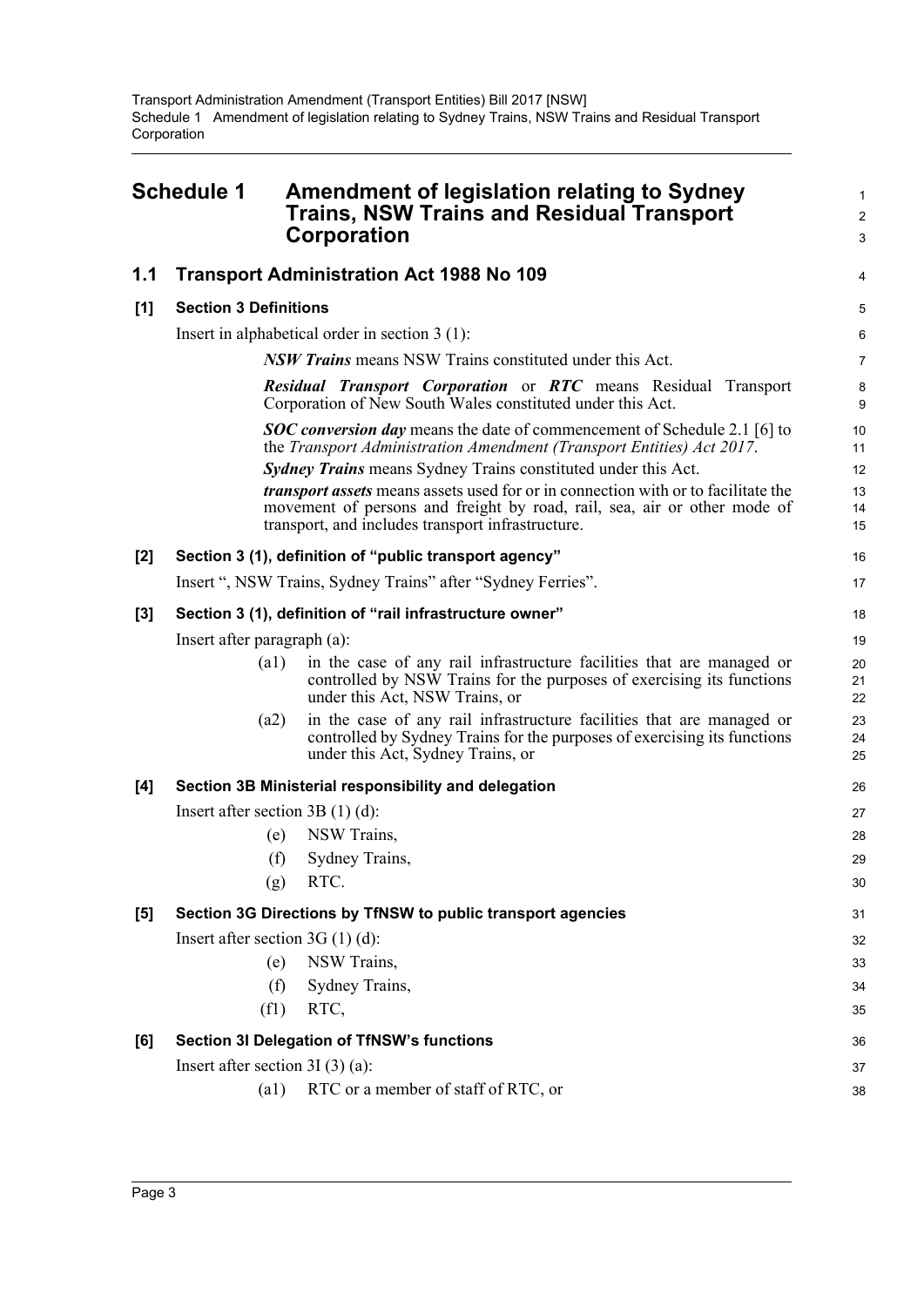| $[7]$  |    |                         |     | Section 3J Acceptance of delegated functions by TfNSW                                                                                                   | $\mathbf{1}$   |
|--------|----|-------------------------|-----|---------------------------------------------------------------------------------------------------------------------------------------------------------|----------------|
|        |    |                         |     | Insert "or RTC" after "public transport agency" in section 3J (1).                                                                                      | 2              |
| [8]    |    | Section 3J (3)          |     |                                                                                                                                                         | 3              |
|        |    |                         |     | Insert after section $3J(2)$ :                                                                                                                          | 4              |
|        |    | (3)                     |     | RTC is authorised to delegate any function of RTC to TfNSW.                                                                                             | 5              |
| [9]    |    |                         |     | <b>Section 5 Objectives of RailCorp</b>                                                                                                                 | 6              |
|        |    |                         |     | Omit section $5(1)(a)$ . Insert instead:                                                                                                                | $\overline{7}$ |
|        |    |                         | (a) | to ensure that the transport services operated by it are delivered in a safe,<br>reliable, efficient, effective and financially responsible manner, and | 8<br>9         |
| $[10]$ |    | Section 5 (2) (a)       |     |                                                                                                                                                         | 10             |
|        |    | passenger services".    |     | Insert "on that part of the NSW rail network vested in or owned by RailCorp" after "railway"                                                            | 11<br>12       |
| [11]   |    |                         |     | <b>Section 6 Transport services</b>                                                                                                                     | 13             |
|        |    |                         |     | Omit section $6(1)$ – $(3)$ . Insert instead:                                                                                                           | 14             |
|        |    | (1)                     |     | RailCorp may operate transport services.                                                                                                                | 15             |
| $[12]$ |    | <b>Section 6A</b>       |     |                                                                                                                                                         | 16             |
|        |    | Insert after section 6: |     |                                                                                                                                                         | 17             |
|        | 6A |                         |     | <b>Transport asset functions</b>                                                                                                                        | 18             |
|        |    |                         |     | RailCorp may:                                                                                                                                           | 19             |
|        |    |                         | (a) | hold, manage, operate and maintain transport assets vested in or owned<br>by it, or to be vested in or owned by it, and                                 | 20<br>21       |
|        |    |                         | (b) | establish, finance, acquire, construct and develop transport assets to be<br>vested in or owned by it.                                                  | 22<br>23       |
| $[13]$ |    |                         |     | <b>Section 10 Other functions of RailCorp</b>                                                                                                           | 24             |
|        |    |                         |     | Omit "rail" from section 10 (2) (a). Insert instead "transport".                                                                                        | 25             |
| $[14]$ |    | Parts 3B and 3C         |     |                                                                                                                                                         | 26             |
|        |    | Insert after Part 3A:   |     |                                                                                                                                                         | 27             |
|        |    |                         |     | <b>Part 3B Sydney Trains</b>                                                                                                                            |                |
|        |    |                         |     |                                                                                                                                                         | 28             |
|        |    | <b>Division 1</b>       |     | <b>Constitution of Sydney Trains</b>                                                                                                                    | 29             |
|        | 36 |                         |     | <b>Constitution of Sydney Trains</b>                                                                                                                    | 30             |
|        |    | (1)                     |     | There is constituted by this Act a corporation with the corporate name of<br>Sydney Trains.                                                             | 31<br>32       |
|        |    | (2)                     |     | <b>Sydney Trains:</b>                                                                                                                                   | 33             |
|        |    |                         | (a) | is a NSW Government agency, and                                                                                                                         | 34             |
|        |    |                         | (b) | is taken to be the same legal entity as, and a continuation of, Sydney<br>Trains constituted and continued under the regulations under this Act,<br>and | 35<br>36<br>37 |
|        |    |                         |     |                                                                                                                                                         |                |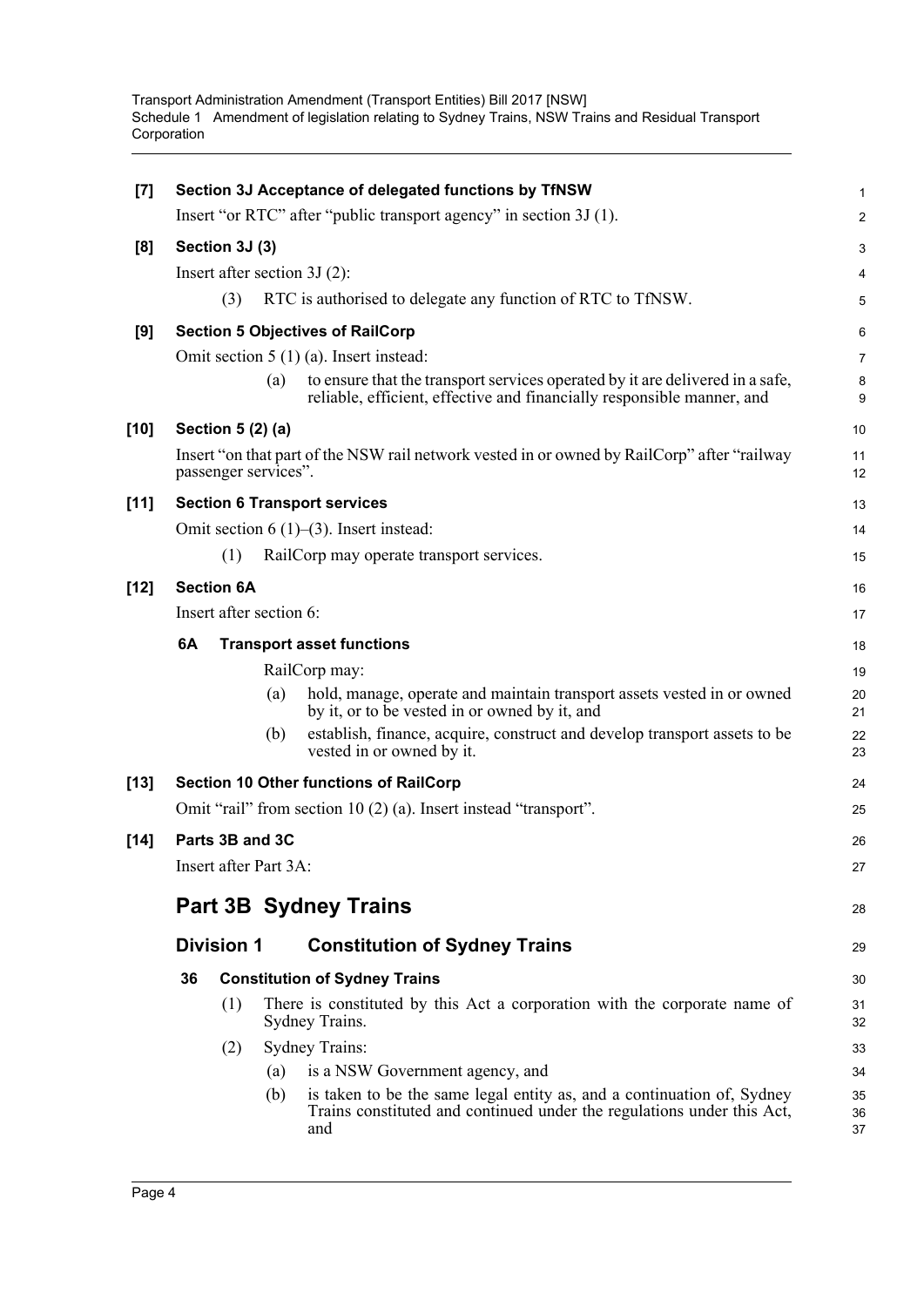|     |                   | (c)     | is not a subsidiary of RailCorp.                                                                                                                                                                                                                                                                                                                                                                                                                                                                                                                                                                                                                                                                                                                                                                                                | 1                                                        |
|-----|-------------------|---------|---------------------------------------------------------------------------------------------------------------------------------------------------------------------------------------------------------------------------------------------------------------------------------------------------------------------------------------------------------------------------------------------------------------------------------------------------------------------------------------------------------------------------------------------------------------------------------------------------------------------------------------------------------------------------------------------------------------------------------------------------------------------------------------------------------------------------------|----------------------------------------------------------|
|     | <b>Division 2</b> |         | <b>Objectives of Sydney Trains</b>                                                                                                                                                                                                                                                                                                                                                                                                                                                                                                                                                                                                                                                                                                                                                                                              | $\overline{a}$                                           |
| 36A |                   |         | <b>Objectives of Sydney Trains</b>                                                                                                                                                                                                                                                                                                                                                                                                                                                                                                                                                                                                                                                                                                                                                                                              | 3                                                        |
|     | (1)               | manner. | The principal objective of Sydney Trains is to deliver safe and reliable railway<br>passenger services in an efficient, effective and financially responsible                                                                                                                                                                                                                                                                                                                                                                                                                                                                                                                                                                                                                                                                   | 4<br>5<br>6                                              |
|     | (2)               |         | The other objectives of Sydney Trains are as follows:                                                                                                                                                                                                                                                                                                                                                                                                                                                                                                                                                                                                                                                                                                                                                                           | 7                                                        |
|     |                   | (a)     | to be a successful business and, to that end:                                                                                                                                                                                                                                                                                                                                                                                                                                                                                                                                                                                                                                                                                                                                                                                   | 8                                                        |
|     |                   |         | to operate at least as efficiently as any comparable business, and<br>(i)                                                                                                                                                                                                                                                                                                                                                                                                                                                                                                                                                                                                                                                                                                                                                       | 9                                                        |
|     |                   |         | to maximise the net worth of the State's investment in Sydney<br>(ii)<br>Trains,                                                                                                                                                                                                                                                                                                                                                                                                                                                                                                                                                                                                                                                                                                                                                | 10<br>11                                                 |
|     |                   | (b)     | to exhibit a sense of social responsibility by having regard to the<br>interests of the community in which it operates,                                                                                                                                                                                                                                                                                                                                                                                                                                                                                                                                                                                                                                                                                                         | 12<br>13                                                 |
|     |                   | (c)     | where its activities affect the environment, to conduct its operations in<br>compliance with the principles of ecologically sustainable development<br>contained in section $6(2)$ of the Protection of the Environment<br>Administration Act 1991,                                                                                                                                                                                                                                                                                                                                                                                                                                                                                                                                                                             | 14<br>15<br>16<br>17                                     |
|     |                   | (d)     | to exhibit a sense of responsibility towards regional development and<br>decentralisation in the way in which it operates.                                                                                                                                                                                                                                                                                                                                                                                                                                                                                                                                                                                                                                                                                                      | 18<br>19                                                 |
|     | (3)               |         | The other objectives of Sydney Trains are of equal importance, but are not as<br>important as the principal objective of the corporation.                                                                                                                                                                                                                                                                                                                                                                                                                                                                                                                                                                                                                                                                                       | 20<br>21                                                 |
|     | <b>Division 3</b> |         | <b>Functions of Sydney Trains</b>                                                                                                                                                                                                                                                                                                                                                                                                                                                                                                                                                                                                                                                                                                                                                                                               | 22                                                       |
| 36B |                   |         | Sydney railway passenger services                                                                                                                                                                                                                                                                                                                                                                                                                                                                                                                                                                                                                                                                                                                                                                                               | 23                                                       |
|     | (1)               |         | Sydney Trains is to operate railway passenger services.                                                                                                                                                                                                                                                                                                                                                                                                                                                                                                                                                                                                                                                                                                                                                                         | 24                                                       |
|     | (2)               |         | Sydney Trains is to continue to operate the railway passenger services which<br>were provided by it immediately before the commencement of this section.                                                                                                                                                                                                                                                                                                                                                                                                                                                                                                                                                                                                                                                                        | 25<br>26                                                 |
|     | (3)               |         | Subsection (2) does not limit the power of Sydney Trains:                                                                                                                                                                                                                                                                                                                                                                                                                                                                                                                                                                                                                                                                                                                                                                       | 27                                                       |
|     |                   | (a)     | to establish any new railway passenger service, or                                                                                                                                                                                                                                                                                                                                                                                                                                                                                                                                                                                                                                                                                                                                                                              | 28                                                       |
|     |                   | (b)     | to alter or discontinue any of its railway passenger services.                                                                                                                                                                                                                                                                                                                                                                                                                                                                                                                                                                                                                                                                                                                                                                  | 29                                                       |
|     | (4)               |         | The operation of a railway passenger service by Sydney Trains is subject to the<br>requirements of the Rail Safety National Law (NSW).                                                                                                                                                                                                                                                                                                                                                                                                                                                                                                                                                                                                                                                                                          | 30<br>31                                                 |
|     | (5)               |         | The Transport Secretary may give directions to Sydney Trains as to the<br>railway passenger services to be operated by Sydney Trains, or that restrict the<br>functions of Sydney Trains. Sydney Trains is to exercise its functions in<br>accordance with any such directions.                                                                                                                                                                                                                                                                                                                                                                                                                                                                                                                                                 | 32<br>33<br>34<br>35                                     |
|     | (6)               |         | The directions given by the Transport Secretary under clause 11 (3) of the<br>Transport Administration (General) Regulation 2013 and in force<br>immediately before the commencement of this section continue to have effect,<br>but may be amended or replaced by directions under this section.<br>Note. Under the directions given by the Transport Secretary under clause 11 (3) of the<br>Transport Administration (General) Regulation 2013 Sydney Trains operates rail<br>passenger services predominantly in the part of the metropolitan rail area bounded by<br>Waterfall, Macarthur, Richmond, Emu Plains and Berowra. NSW Trains operates rail<br>passenger services that commence or terminate in regional New South Wales.<br>However, for operational reasons, Sydney Trains provides rolling stock and crew for | 36<br>37<br>38<br>39<br>40<br>41<br>42<br>43<br>44<br>45 |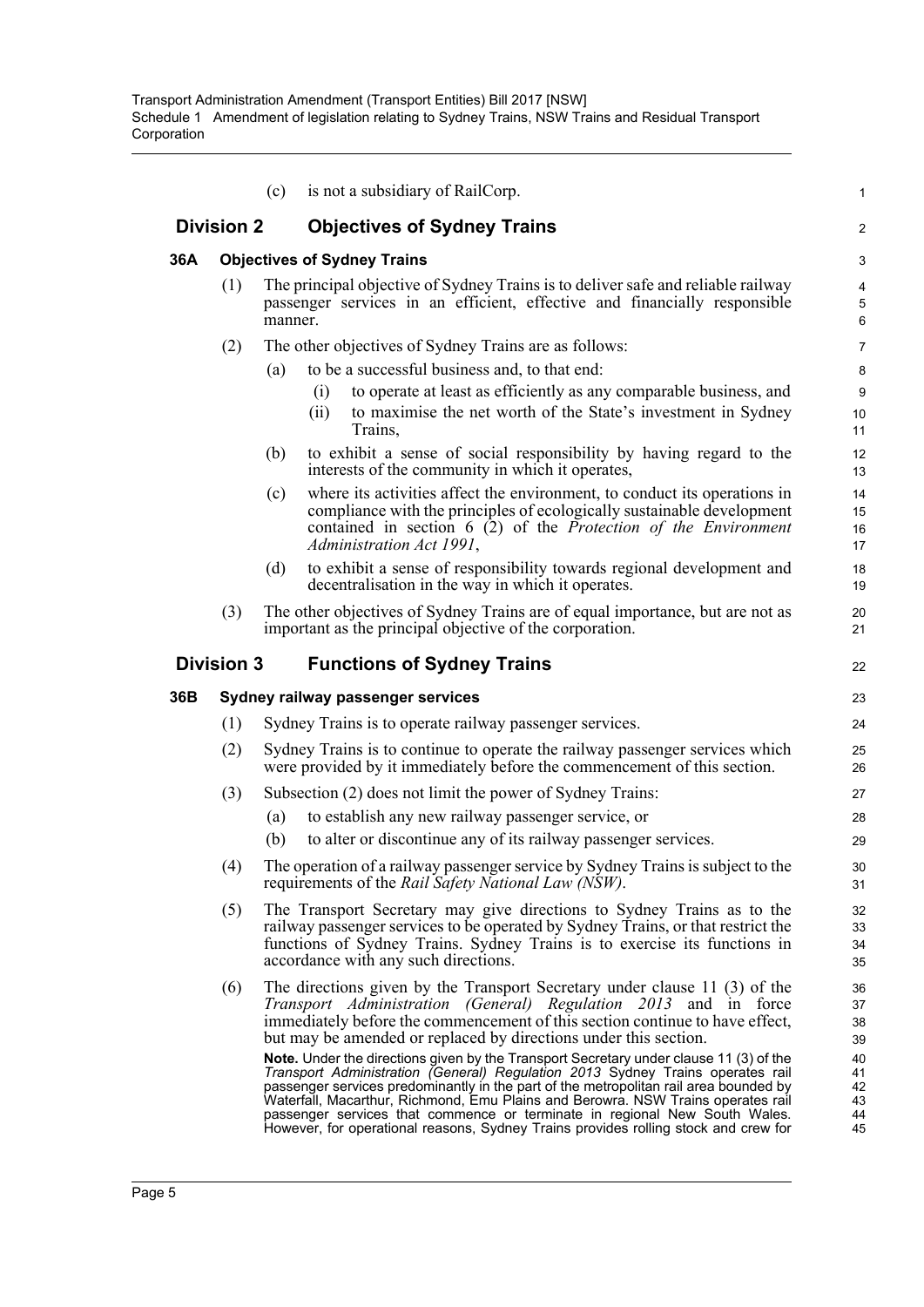some NSW Trains services and NSW Trains provides rolling stock and crew for some Sydney Trains services.

1 2

#### **36C Other functions of Sydney Trains**

- (1) Sydney Trains has the functions conferred or imposed on it by or under this or any other Act.
- (2) Sydney Trains may:
	- (a) conduct any business (whether or not related to its functions) that it considers will further its objectives, and
	- (b) operate other transport services, including bus services, whether or not in connection with its railway passenger services, and
	- (c) acquire and develop any land, and
	- (d) hold, manage, maintain and establish rail infrastructure facilities vested in or owned by it, or to be vested in or owned by it, and
	- (e) manage, maintain and establish rail infrastructure facilities vested in or owned by, or to be vested in or owned by, RTC or a public transport agency, and
	- (f) acquire or build, and maintain or dispose of, any engines, carriages, vehicles, plant, machinery or equipment, and
	- (g) make and enter into contracts or arrangements for the carrying out of works or the performance of services or the supply of goods or materials, and
	- (h) make and enter into contracts or arrangements with any person for the operation, on such terms as may be agreed on, of any of Sydney Trains' train or other transport services or of any of Sydney Trains' businesses, and
	- (i) provide goods, services or facilities to the rail industry, and
	- (j) appoint agents, and act as agents for other persons.

#### **36D Sale, lease or other disposal of land**

- (1) Sydney Trains may, with the approval of the Minister, sell, lease or otherwise dispose of any of its land.
- (2) Despite subsection (1), the approval of the Minister is not required:
	- (a) for any lease for a term not exceeding 5 years, or
	- (b) for a sale, lease or other disposal of land not exceeding such value, or in such circumstances, as the Minister may determine from time to time.

#### **36E Acquisition of land by Sydney Trains**

- (1) Sydney Trains may, for any purposes of Sydney Trains, acquire land (including an interest in land) by agreement or by compulsory process in accordance with the *Land Acquisition (Just Terms Compensation) Act 1991*.
- (2) The other purposes for which land may be acquired under subsection (1) include the purposes of a future sale, lease or disposal, that is, to enable Sydney Trains to exercise its functions in relation to land under this Act.
- (3) For the purposes of the *Public Works and Procurement Act 1912*, any such acquisition of land is taken to be an authorised work and Sydney Trains is, in relation to that authorised work, taken to be the Constructing Authority.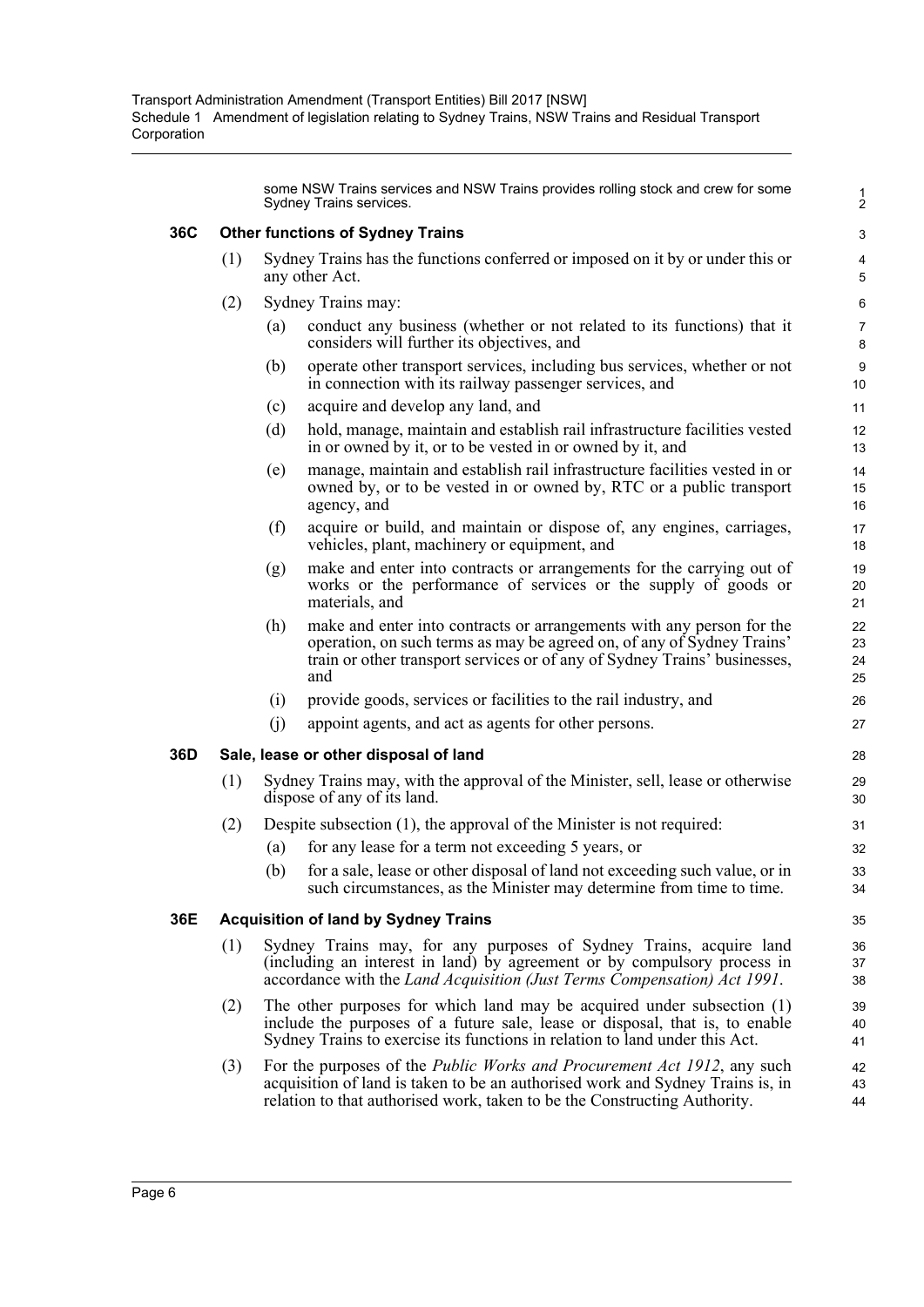|            | (4)               | Sydney Trains may not give a proposed acquisition notice under the <i>Land</i><br>Acquisition (Just Terms Compensation) Act 1991 without the approval of<br>TfNSW.                                                                                                                                                        | $\mathbf{1}$<br>$\overline{c}$<br>3 |
|------------|-------------------|---------------------------------------------------------------------------------------------------------------------------------------------------------------------------------------------------------------------------------------------------------------------------------------------------------------------------|-------------------------------------|
|            | (5)               | Any such acquisition is not void merely because it is expressed to be for the<br>purposes of Sydney Trains or for the purposes of this Act.                                                                                                                                                                               | 4<br>5                              |
|            | (6)               | Part 3 of the <i>Public Works and Procurement Act 1912</i> does not apply in respect<br>of works constructed for the purposes of this section.                                                                                                                                                                            | 6<br>$\overline{7}$                 |
| 36F        |                   | <b>Effect of Division</b>                                                                                                                                                                                                                                                                                                 | 8                                   |
|            |                   | This Division does not limit the functions of Sydney Trains apart from this<br>Division, but is subject to the provisions of this Act and any other Act or law.                                                                                                                                                           | 9<br>10                             |
|            | <b>Division 4</b> | <b>Management of Sydney Trains</b>                                                                                                                                                                                                                                                                                        | 11                                  |
| 36G        |                   | <b>Chief Executive of Sydney Trains</b>                                                                                                                                                                                                                                                                                   | 12                                  |
|            |                   | The Transport Secretary may, with the approval of the Minister, appoint a<br>Chief Executive of Sydney Trains.                                                                                                                                                                                                            | 13<br>14                            |
|            |                   | Note. Schedule 2 contains ancillary provisions relating to the Chief Executive of<br>Sydney Trains.                                                                                                                                                                                                                       | 15<br>16                            |
| 36H        |                   | <b>Chief Executive to manage Sydney Trains</b>                                                                                                                                                                                                                                                                            | 17                                  |
|            | (1)               | The affairs of Sydney Trains are to be managed and controlled by the Chief<br>Executive of Sydney Trains in accordance with any directions of TfNSW<br>under section 3G.                                                                                                                                                  | 18<br>19<br>20                      |
|            | (2)               | Any act, matter or thing done in the name of, or on behalf of, Sydney Trains<br>by the Chief Executive is taken to have been done by Sydney Trains.                                                                                                                                                                       | 21<br>22                            |
| <b>361</b> |                   | <b>Sydney Trains to supply information to Minister</b>                                                                                                                                                                                                                                                                    | 23                                  |
|            |                   | Sydney Trains must:                                                                                                                                                                                                                                                                                                       | 24                                  |
|            |                   | supply the Minister or a person nominated by the Minister with any<br>(a)<br>information relating to its activities that the Minister or person may<br>require, and                                                                                                                                                       | 25<br>26<br>27                      |
|            |                   | keep the Minister informed of the general conduct of its activities and<br>(b)<br>of any significant development in its activities.                                                                                                                                                                                       | 28<br>29                            |
| 36J        |                   | <b>Corporate plans</b>                                                                                                                                                                                                                                                                                                    | 30                                  |
|            | (1)               | Sydney Trains must, at least 3 months before the beginning of each financial<br>year of Sydney Trains, prepare and deliver to TfNSW a draft corporate plan<br>for the financial year.                                                                                                                                     | 31<br>32<br>33                      |
|            | (2)               | Sydney Trains must:                                                                                                                                                                                                                                                                                                       | 34                                  |
|            |                   | consider any comments on the draft corporate plan that were made by<br>(a)<br>TfNSW within 2 months after the draft plan was delivered to TfNSW,<br>and                                                                                                                                                                   | 35<br>36<br>37                      |
|            |                   | deliver the completed corporate plan to TfNSW before the beginning of<br>(b)<br>the financial year concerned.                                                                                                                                                                                                             | 38<br>39                            |
|            | (3)               | Sydney Trains is to make a draft plan prepared after the commencement of this<br>section available for public comment for at least 30 days and is to have regard<br>to any submissions it receives about the draft plan within that period. The<br>arrangements for obtaining or inspecting the draft plan and for making | 40<br>41<br>42<br>43                |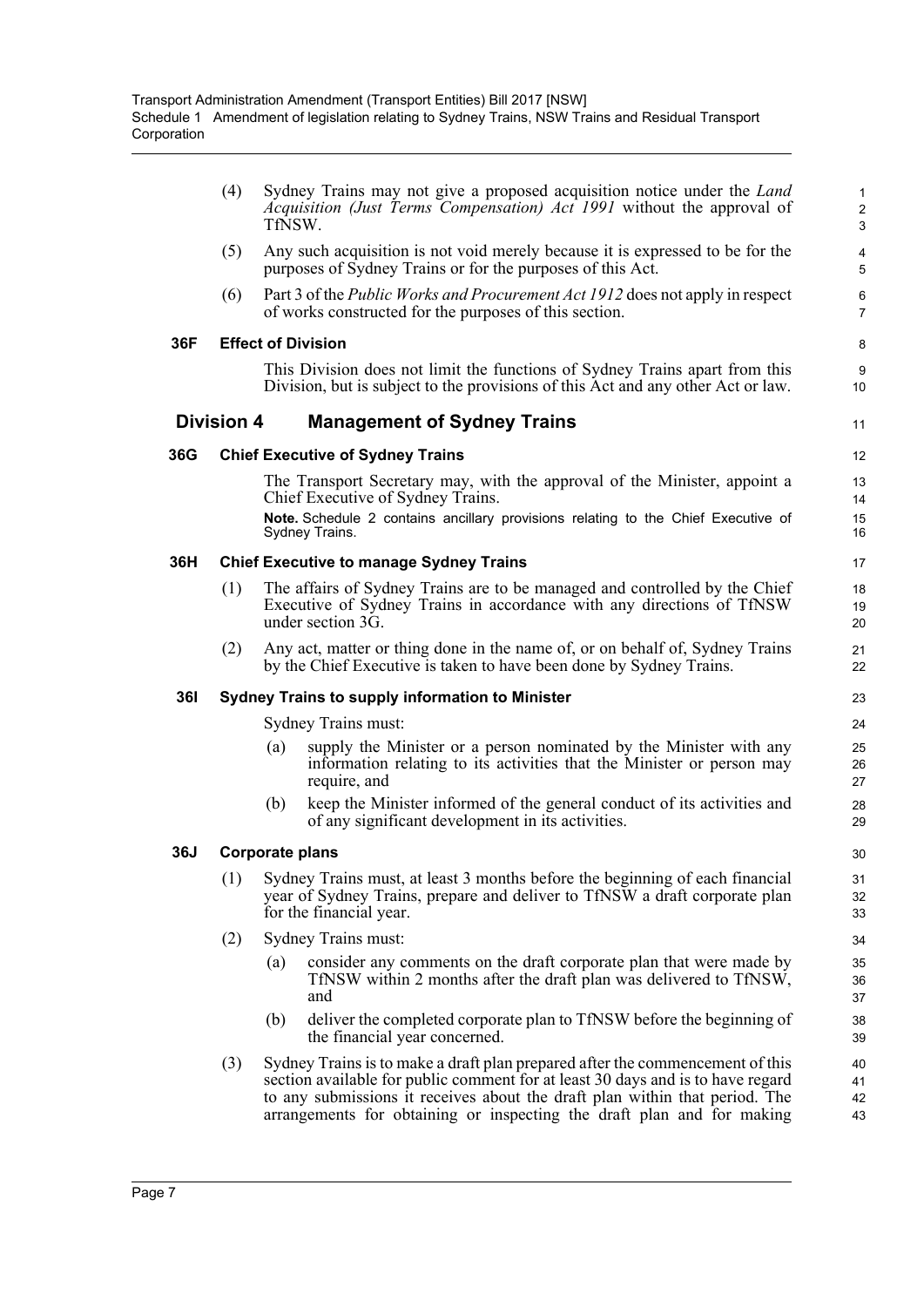submissions are to be advertised in a daily newspaper circulating throughout the State.

1

|     |                   | the State. |                                                                                                                                                                                                                                                                                                                                                                                                        | 2                                                                                                      |
|-----|-------------------|------------|--------------------------------------------------------------------------------------------------------------------------------------------------------------------------------------------------------------------------------------------------------------------------------------------------------------------------------------------------------------------------------------------------------|--------------------------------------------------------------------------------------------------------|
|     | (4)               | 2009.      | Sydney Trains is to make the completed corporate plan available for public<br>inspection. However, Sydney Trains is not required to include in any draft or<br>completed plan made available for public comment or inspection information<br>that is of a commercially sensitive nature or that it would otherwise not be<br>required to disclose under the Government Information (Public Access) Act | $\ensuremath{\mathsf{3}}$<br>$\overline{\mathbf{4}}$<br>$\overline{5}$<br>$\,6$<br>$\overline{7}$<br>8 |
|     | (5)               |            | Sydney Trains must, as far as practicable, exercise its functions in accordance<br>with the relevant corporate plan.                                                                                                                                                                                                                                                                                   | 9<br>10                                                                                                |
|     | (6)               |            | A corporate plan is to specify:                                                                                                                                                                                                                                                                                                                                                                        | 11                                                                                                     |
|     |                   | (a)        | the separate activities of Sydney Trains and, in particular, the separate<br>commercial and non-commercial activities, and                                                                                                                                                                                                                                                                             | 12<br>13                                                                                               |
|     |                   | (b)        | the objectives of each such separate activity for the financial year<br>concerned and for future financial years, and                                                                                                                                                                                                                                                                                  | 14<br>15                                                                                               |
|     |                   | (c)        | the strategies, policies and budgets for achieving those objectives in<br>relation to each such separate activity, and                                                                                                                                                                                                                                                                                 | 16<br>17                                                                                               |
|     |                   | (d)        | the targets and criteria for assessing Sydney Trains' performance.                                                                                                                                                                                                                                                                                                                                     | 18                                                                                                     |
|     | (7)               |            | This section is subject to any requirement made by or under this Act (including<br>the requirements of any direction by the Minister or TfNSW under this Act).                                                                                                                                                                                                                                         | 19<br>20                                                                                               |
| 36K |                   |            | <b>Delegation of functions of Sydney Trains</b>                                                                                                                                                                                                                                                                                                                                                        | 21                                                                                                     |
|     | (1)               |            | Sydney Trains may delegate to an authorised person any of its functions, other<br>than this power of delegation.                                                                                                                                                                                                                                                                                       | 22<br>23                                                                                               |
|     | (2)               | Trains.    | A delegate may sub-delegate to an authorised person any function delegated<br>by Sydney Trains if the delegate is authorised in writing to do so by Sydney                                                                                                                                                                                                                                             | 24<br>25<br>26                                                                                         |
|     | (3)               |            | In this section, <i>authorised person</i> means:                                                                                                                                                                                                                                                                                                                                                       | 27                                                                                                     |
|     |                   | (a)        | an officer of Sydney Trains, or                                                                                                                                                                                                                                                                                                                                                                        | 28                                                                                                     |
|     |                   | (b)        | a person of a class prescribed by the regulations or approved by<br>TfNSW.                                                                                                                                                                                                                                                                                                                             | 29<br>30                                                                                               |
|     |                   |            | <b>Part 3C NSW Trains</b>                                                                                                                                                                                                                                                                                                                                                                              | 31                                                                                                     |
|     | <b>Division 1</b> |            | <b>Constitution of NSW Trains</b>                                                                                                                                                                                                                                                                                                                                                                      | 32                                                                                                     |
| 37  |                   |            | <b>Constitution of NSW Trains</b>                                                                                                                                                                                                                                                                                                                                                                      | 33                                                                                                     |
|     | (1)               | Trains.    | There is constituted by this Act a corporation with the corporate name of NSW                                                                                                                                                                                                                                                                                                                          | 34<br>35                                                                                               |
|     | (2)               |            | <b>NSW Trains:</b>                                                                                                                                                                                                                                                                                                                                                                                     | 36                                                                                                     |
|     |                   | (a)        | is a NSW Government agency, and                                                                                                                                                                                                                                                                                                                                                                        | 37                                                                                                     |
|     |                   | (b)        | is taken to be the same legal entity as, and a continuation of, NSW<br>Trains constituted and continued under the regulations under this Act,<br>and                                                                                                                                                                                                                                                   | 38<br>39<br>40                                                                                         |
|     |                   | (c)        | is not a subsidiary of RailCorp.                                                                                                                                                                                                                                                                                                                                                                       | 41                                                                                                     |
|     |                   |            |                                                                                                                                                                                                                                                                                                                                                                                                        |                                                                                                        |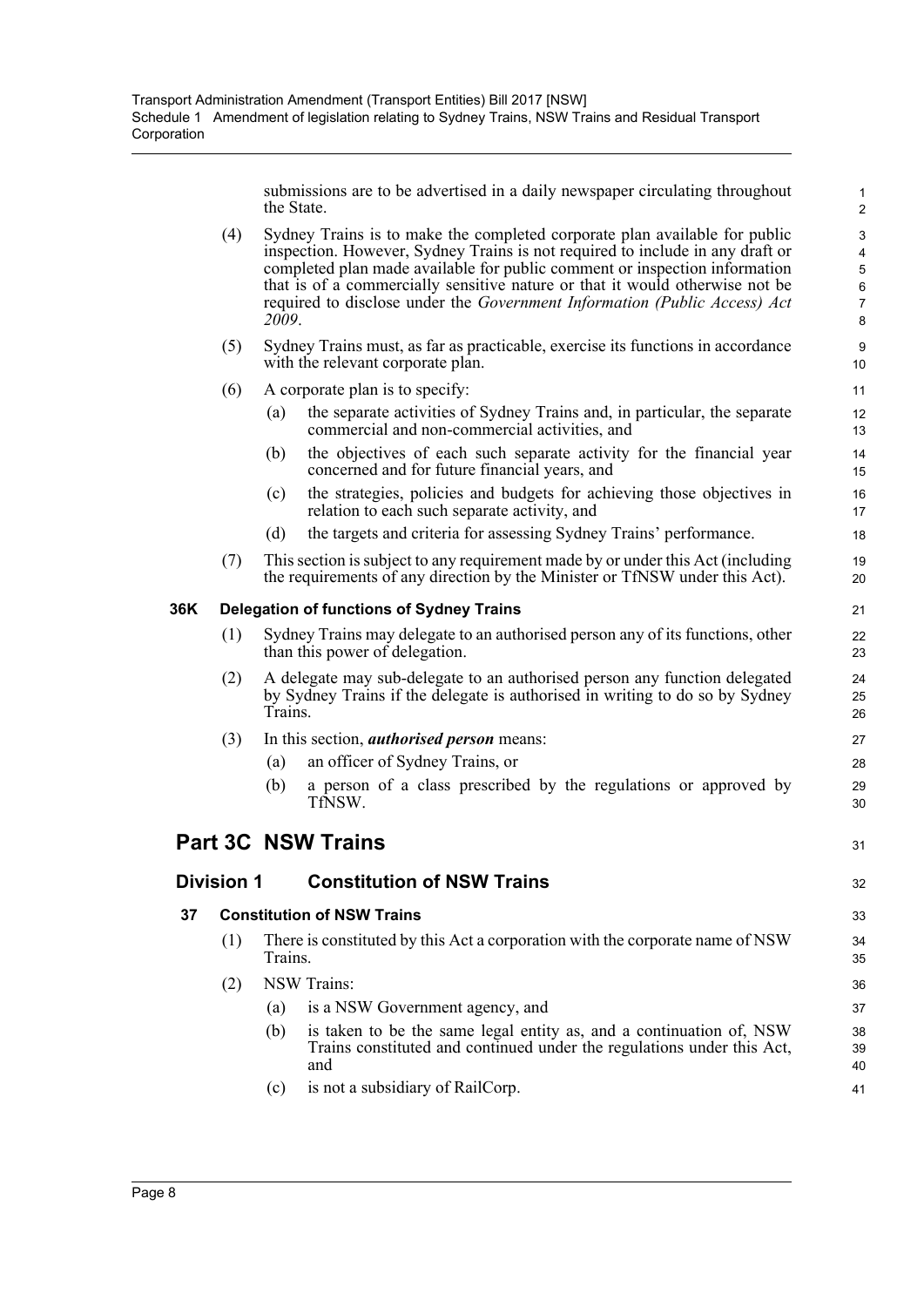### **Division 2 Objectives of NSW Trains**

#### **37A Objectives of NSW Trains**

- (1) The principal objective of NSW Trains is to deliver safe and reliable NSW railway passenger services (including services outside NSW originating or terminating inside NSW) in an efficient, effective and financially responsible manner.
- (2) The other objectives of NSW Trains are as follows:
	- (a) to be a successful business and, to that end:
		- (i) to operate at least as efficiently as any comparable business, and

1

22

- (ii) to maximise the net worth of the State's investment in NSW Trains,
- (b) to exhibit a sense of social responsibility by having regard to the interests of the community in which it operates,
- (c) where its activities affect the environment, to conduct its operations in compliance with the principles of ecologically sustainable development contained in section 6 (2) of the *Protection of the Environment Administration Act 1991*,
- (d) to exhibit a sense of responsibility towards regional development and decentralisation in the way in which it operates.
- (3) The other objectives of NSW Trains are of equal importance, but are not as important as the principal objective of the corporation.

#### **Division 3 Functions of NSW Trains**

#### **37B NSW railway passenger services**

- (1) NSW Trains is to operate railway passenger services in NSW and may operate railway passenger services outside NSW that originate or terminate inside NSW.
- (2) NSW Trains is to continue to operate the railway passenger services which were provided by it immediately before the commencement of this section.
- (3) Subsection (2) does not limit the power of NSW Trains:
	- (a) to establish any new railway passenger service, or
	- (b) to alter or discontinue any of its railway passenger services.
- (4) The operation of a railway passenger service by NSW Trains is subject to the requirements of the *Rail Safety National Law (NSW)*.
- (5) The Transport Secretary may give directions to NSW Trains as to the railway passenger services to be operated by NSW Trains, or that restrict the functions of NSW Trains. NSW Trains is to exercise its functions in accordance with any such directions.
- (6) The directions given by the Transport Secretary under clause 33 (3) of the *Transport Administration (General) Regulation 2013* and in force immediately before the commencement of this section continue to have effect, but may be amended or replaced by directions under this section.

**Note.** Under the directions given by the Transport Secretary under clause 33 (3) of the *Transport Administration (General) Regulation 2013* NSW Trains operates rail passenger services that commence or terminate in regional New South Wales. Sydney Trains operates rail passenger services predominantly in the part of the metropolitan rail area bounded by Waterfall, Macarthur, Richmond, Emu Plains and Berowra.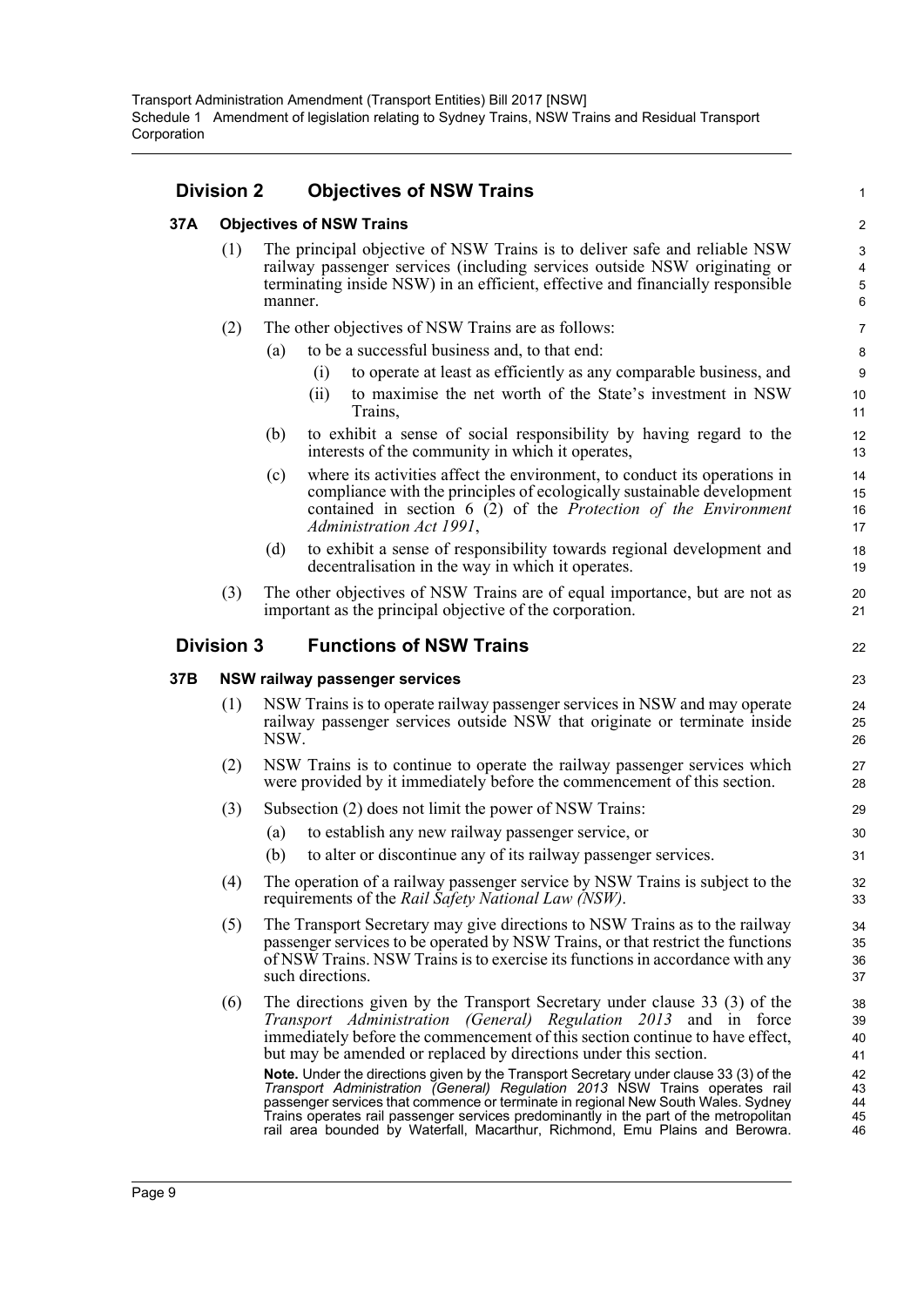However, for operational reasons, NSW Trains provides rolling stock and crew for some Sydney Trains services and Sydney Trains provides rolling stock and crew for some NSW Trains services.

#### **37C Other functions of NSW Trains**

- (1) NSW Trains has the functions conferred or imposed on it by or under this or any other Act.
- (2) NSW Trains may:
	- (a) conduct any business (whether or not related to its functions) that it considers will further its objectives, and
	- (b) operate other transport services, including bus services, whether or not in connection with its railway passenger services, and
	- (c) acquire and develop any land, and
	- (d) hold, manage, maintain and establish rail infrastructure facilities vested in or owned by it, or to be vested in or owned by it, and
	- (e) manage, maintain and establish rail infrastructure facilities vested in or owned by, or to be vested in or owned by, RTC or a public transport agency, and
	- (f) acquire or build, and maintain or dispose of, any engines, carriages, vehicles, plant, machinery or equipment, and
	- (g) make and enter into contracts or arrangements for the carrying out of works or the performance of services or the supply of goods or materials, and
	- (h) make and enter into contracts or arrangements with any person for the operation, on such terms as may be agreed on, of any of NSW Trains' train or other transport services or of any of NSW Trains' businesses, and
	- (i) provide goods, services or facilities to the rail industry, and
	- (j) appoint agents, and act as agents for other persons.

#### **37D Sale, lease or other disposal of land**

- (1) NSW Trains may, with the approval of the Minister, sell, lease or otherwise dispose of any of its land.
- (2) Despite subsection (1), the approval of the Minister is not required:
	- (a) for any lease for a term not exceeding 5 years, or
	- (b) for a sale, lease or other disposal of land not exceeding such value, or in such circumstances, as the Minister may determine from time to time.

#### **37E Acquisition of land by NSW Trains**

- (1) NSW Trains may, for any purposes of NSW Trains, acquire land (including an interest in land) by agreement or by compulsory process in accordance with the *Land Acquisition (Just Terms Compensation) Act 1991*.
- (2) The other purposes for which land may be acquired under subsection (1) include the purposes of a future sale, lease or disposal, that is, to enable NSW Trains to exercise its functions in relation to land under this Act.
- (3) For the purposes of the *Public Works and Procurement Act 1912*, any such acquisition of land is taken to be an authorised work and NSW Trains is, in relation to that authorised work, taken to be the Constructing Authority.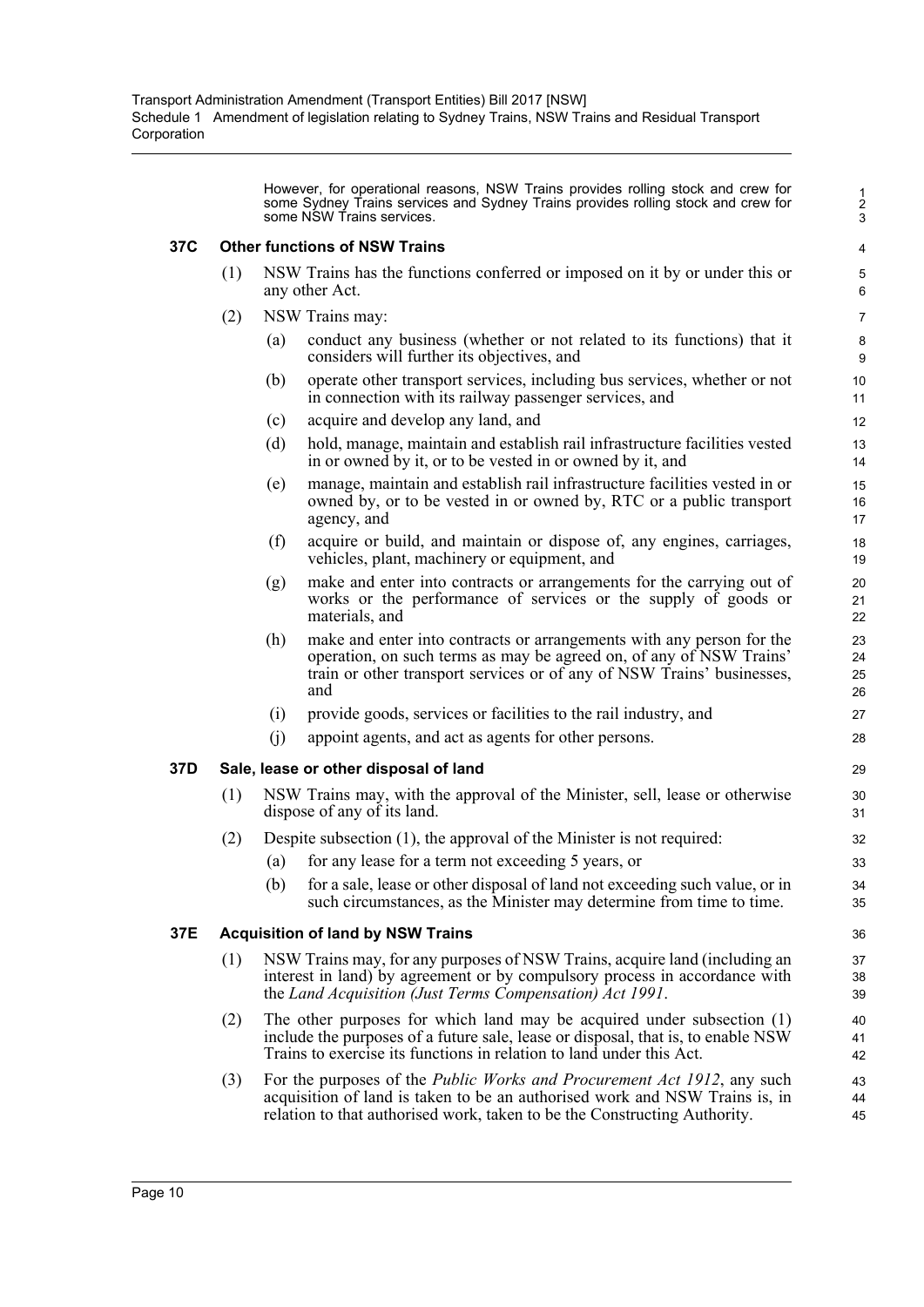|     | (4)               | TfNSW.                 | NSW Trains may not give a proposed acquisition notice under the <i>Land</i><br>Acquisition (Just Terms Compensation) Act 1991 without the approval of                                                                                                                                                                  | $\mathbf{1}$<br>$\overline{c}$<br>3 |
|-----|-------------------|------------------------|------------------------------------------------------------------------------------------------------------------------------------------------------------------------------------------------------------------------------------------------------------------------------------------------------------------------|-------------------------------------|
|     | (5)               |                        | Any such acquisition is not void merely because it is expressed to be for the<br>purposes of NSW Trains or for the purposes of this Act.                                                                                                                                                                               | 4<br>5                              |
|     | (6)               |                        | Part 3 of the <i>Public Works and Procurement Act 1912</i> does not apply in respect<br>of works constructed for the purposes of this section.                                                                                                                                                                         | 6<br>7                              |
| 37F |                   |                        | <b>Effect of Division</b>                                                                                                                                                                                                                                                                                              | 8                                   |
|     |                   |                        | This Division does not limit the functions of NSW Trains apart from this<br>Division, but is subject to the provisions of this Act and any other Act or law.                                                                                                                                                           | 9<br>10                             |
|     | <b>Division 4</b> |                        | <b>Management of NSW Trains</b>                                                                                                                                                                                                                                                                                        | 11                                  |
| 37G |                   |                        | <b>Chief Executive of NSW Trains</b>                                                                                                                                                                                                                                                                                   | 12                                  |
|     |                   |                        | The Transport Secretary may, with the approval of the Minister, appoint a<br>Chief Executive of NSW Trains.                                                                                                                                                                                                            | 13<br>14                            |
|     |                   | Trains.                | Note. Schedule 2 contains ancillary provisions relating to the Chief Executive of NSW                                                                                                                                                                                                                                  | 15<br>16                            |
| 37H |                   |                        | <b>Chief Executive to manage NSW Trains</b>                                                                                                                                                                                                                                                                            | 17                                  |
|     | (1)               |                        | The affairs of NSW Trains are to be managed and controlled by the Chief<br>Executive of NSW Trains in accordance with any directions of TfNSW under<br>section 3G.                                                                                                                                                     | 18<br>19<br>20                      |
|     | (2)               |                        | Any act, matter or thing done in the name of, or on behalf of, NSW Trains by<br>the Chief Executive is taken to have been done by NSW Trains.                                                                                                                                                                          | 21<br>22                            |
| 37I |                   |                        | <b>NSW Trains to supply information to Minister</b>                                                                                                                                                                                                                                                                    | 23                                  |
|     |                   |                        | NSW Trains must:                                                                                                                                                                                                                                                                                                       | 24                                  |
|     |                   | (a)                    | supply the Minister or a person nominated by the Minister with any<br>information relating to its activities that the Minister or person may<br>require, and                                                                                                                                                           | 25<br>26<br>27                      |
|     |                   | (b)                    | keep the Minister informed of the general conduct of its activities and<br>of any significant development in its activities.                                                                                                                                                                                           | 28<br>29                            |
| 37J |                   | <b>Corporate plans</b> |                                                                                                                                                                                                                                                                                                                        | 30                                  |
|     | (1)               |                        | NSW Trains must, at least 3 months before the beginning of each financial<br>year of NSW Trains, prepare and deliver to TfNSW a draft corporate plan for<br>the financial year.                                                                                                                                        | 31<br>32<br>33                      |
|     | (2)               |                        | NSW Trains must:                                                                                                                                                                                                                                                                                                       | 34                                  |
|     |                   | (a)                    | consider any comments on the draft corporate plan that were made by<br>TfNSW within 2 months after the draft plan was delivered to TfNSW,<br>and                                                                                                                                                                       | 35<br>36<br>37                      |
|     |                   | (b)                    | deliver the completed corporate plan to TfNSW before the beginning of<br>the financial year concerned.                                                                                                                                                                                                                 | 38<br>39                            |
|     | (3)               |                        | NSW Trains is to make a draft plan prepared after the commencement of this<br>section available for public comment for at least 30 days and is to have regard<br>to any submissions it receives about the draft plan within that period. The<br>arrangements for obtaining or inspecting the draft plan and for making | 40<br>41<br>42<br>43                |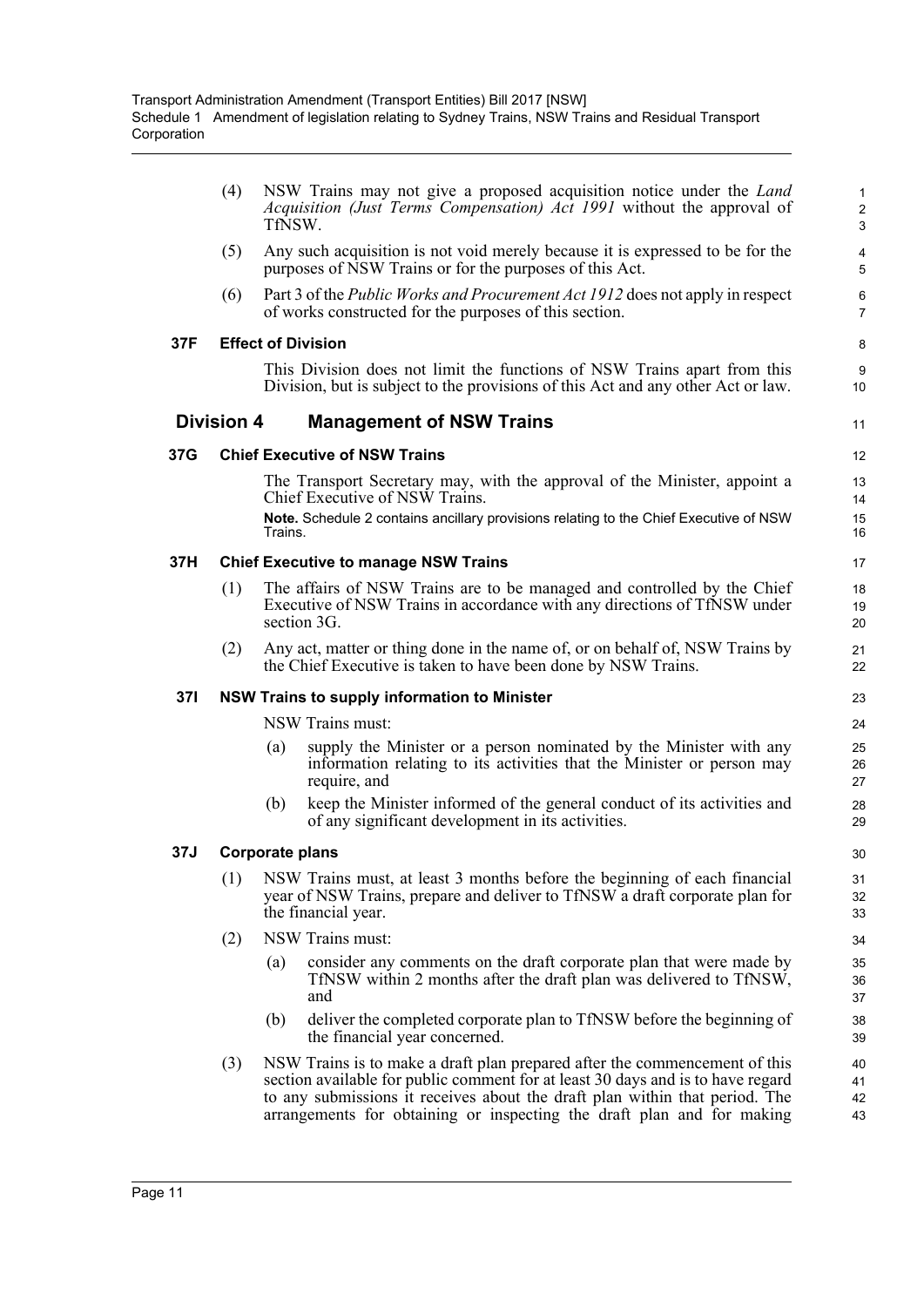submissions are to be advertised in a daily newspaper circulating throughout the State.

1

|        |     |     | the State. |                                                                                                                                                                                                                                                                                                                                                                                                  | 2                                                                            |
|--------|-----|-----|------------|--------------------------------------------------------------------------------------------------------------------------------------------------------------------------------------------------------------------------------------------------------------------------------------------------------------------------------------------------------------------------------------------------|------------------------------------------------------------------------------|
|        |     | (4) | 2009.      | NSW Trains is to make the completed corporate plan available for public<br>inspection. However, NSW Trains is not required to include in any draft or<br>completed plan made available for public comment or inspection information<br>that is of a commercially sensitive nature or that it would otherwise not be<br>required to disclose under the Government Information (Public Access) Act | $\ensuremath{\mathsf{3}}$<br>4<br>$\overline{5}$<br>6<br>$\overline{7}$<br>8 |
|        |     | (5) |            | NSW Trains must, as far as practicable, exercise its functions in accordance<br>with the relevant corporate plan.                                                                                                                                                                                                                                                                                | 9<br>10                                                                      |
|        |     | (6) |            | A corporate plan is to specify:                                                                                                                                                                                                                                                                                                                                                                  | 11                                                                           |
|        |     |     | (a)        | the separate activities of NSW Trains and, in particular, the separate<br>commercial and non-commercial activities, and                                                                                                                                                                                                                                                                          | 12<br>13                                                                     |
|        |     |     | (b)        | the objectives of each such separate activity for the financial year<br>concerned and for future financial years, and                                                                                                                                                                                                                                                                            | 14<br>15                                                                     |
|        |     |     | (c)        | the strategies, policies and budgets for achieving those objectives in<br>relation to each such separate activity, and                                                                                                                                                                                                                                                                           | 16<br>17                                                                     |
|        |     |     | (d)        | the targets and criteria for assessing NSW Trains' performance.                                                                                                                                                                                                                                                                                                                                  | 18                                                                           |
|        |     | (7) |            | This section is subject to any requirement made by or under this Act (including<br>the requirements of any direction by the Minister or TfNSW under this Act).                                                                                                                                                                                                                                   | 19<br>20                                                                     |
|        | 37K |     |            | <b>Delegation of functions of NSW Trains</b>                                                                                                                                                                                                                                                                                                                                                     | 21                                                                           |
|        |     | (1) |            | NSW Trains may delegate to an authorised person any of its functions, other<br>than this power of delegation.                                                                                                                                                                                                                                                                                    | 22<br>23                                                                     |
|        |     | (2) |            | A delegate may sub-delegate to an authorised person any function delegated<br>by NSW Trains if the delegate is authorised in writing to do so by NSW Trains.                                                                                                                                                                                                                                     | 24<br>25                                                                     |
|        |     | (3) |            | In this section, <i>authorised person</i> means:                                                                                                                                                                                                                                                                                                                                                 | 26                                                                           |
|        |     |     | (a)        | an officer of NSW Trains, or                                                                                                                                                                                                                                                                                                                                                                     | 27                                                                           |
|        |     |     | (b)        | a person of a class prescribed by the regulations or approved by<br>TfNSW.                                                                                                                                                                                                                                                                                                                       | 28<br>29                                                                     |
| $[15]$ |     |     |            | <b>Section 42A Definitions</b>                                                                                                                                                                                                                                                                                                                                                                   | 30                                                                           |
|        |     |     |            | Insert after paragraph (b) of the definition of <i>transport authority</i> :                                                                                                                                                                                                                                                                                                                     | 31                                                                           |
|        |     |     | (b1)       | NSW Trains, or                                                                                                                                                                                                                                                                                                                                                                                   | 32                                                                           |
|        |     |     | (b2)       | Sydney Trains, or                                                                                                                                                                                                                                                                                                                                                                                | 33                                                                           |
| $[16]$ |     |     |            | Section 55A Definition of "transport authority"                                                                                                                                                                                                                                                                                                                                                  | 34                                                                           |
|        |     |     |            | Insert after section 55A (e):                                                                                                                                                                                                                                                                                                                                                                    | 35                                                                           |
|        |     |     | (f)        | NSW Trains,                                                                                                                                                                                                                                                                                                                                                                                      | 36                                                                           |
|        |     |     | (g)        | Sydney Trains,                                                                                                                                                                                                                                                                                                                                                                                   | 37                                                                           |
|        |     |     | (h)        | RTC.                                                                                                                                                                                                                                                                                                                                                                                             | 38                                                                           |
|        |     |     |            |                                                                                                                                                                                                                                                                                                                                                                                                  |                                                                              |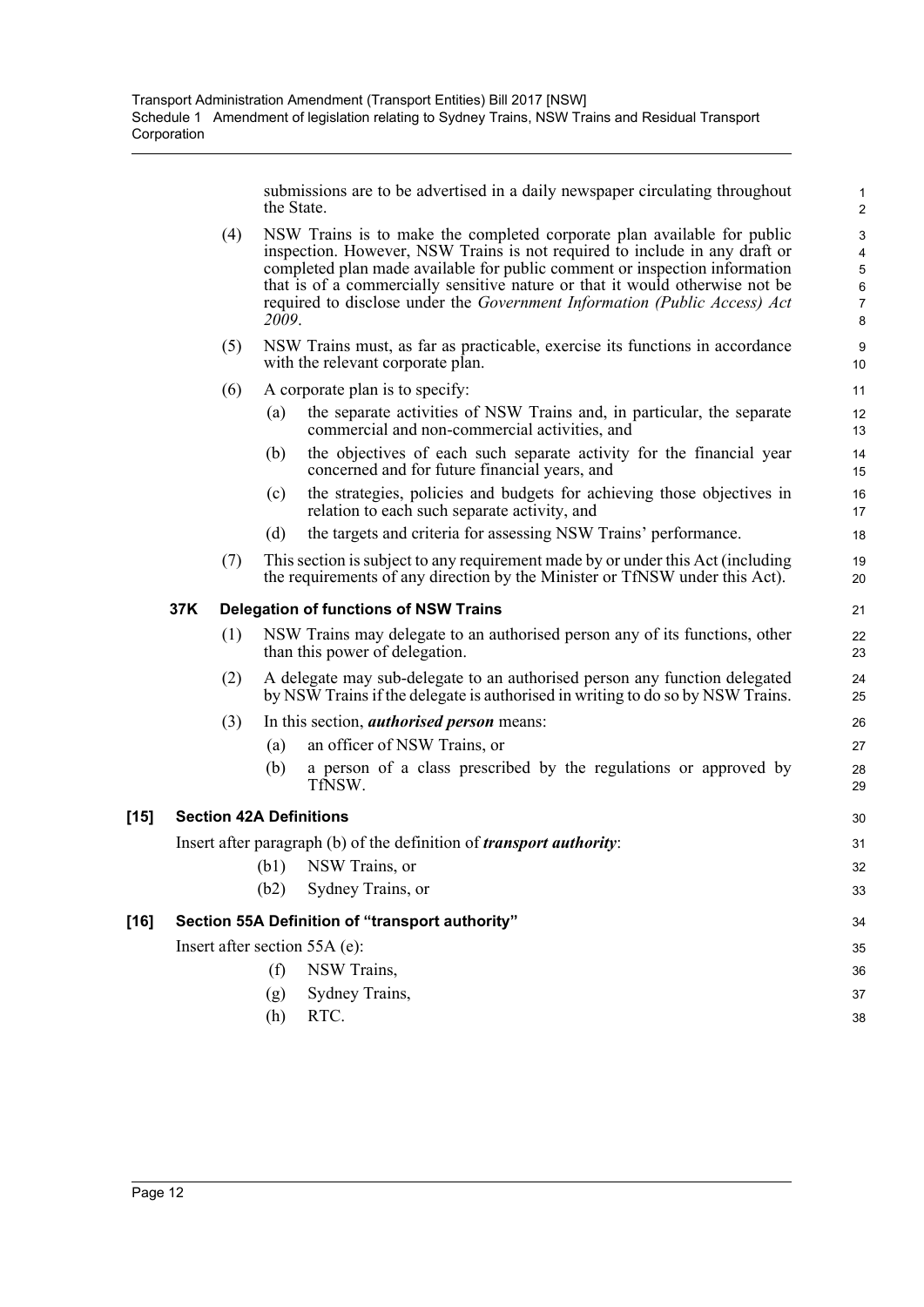|     |                          |     | Part 7, Divisions 3A and 3B                                                                                                                                                                  | $\mathbf{1}$        |
|-----|--------------------------|-----|----------------------------------------------------------------------------------------------------------------------------------------------------------------------------------------------|---------------------|
|     | Insert after section 64: |     |                                                                                                                                                                                              | $\overline{c}$      |
|     | <b>Division 3A</b>       |     | <b>Staff of Sydney Trains</b>                                                                                                                                                                | 3                   |
| 64A |                          |     | <b>Employment of staff</b>                                                                                                                                                                   | 4                   |
|     |                          |     | Sydney Trains may employ such staff as it requires to exercise its functions.                                                                                                                | $\overline{5}$      |
| 64B |                          |     | Salary, conditions etc of staff                                                                                                                                                              | 6                   |
|     |                          |     | Sydney Trains may fix the salary, wages and conditions of employment of its<br>staff in so far as they are not fixed by or under any other Act or law.                                       | $\overline{7}$<br>8 |
| 64C |                          |     | <b>Regulations relating to Sydney Trains staff</b>                                                                                                                                           | 9                   |
|     | (1)                      |     | The regulations may make provision for or with respect to the employment of<br>the staff of Sydney Trains, including the conditions of employment and the<br>discipline of any such staff.   | 10<br>11<br>12      |
|     | (2)                      |     | Any such regulations relating to the conditions of employment or the<br>discipline of staff:                                                                                                 | 13<br>14            |
|     |                          | (a) | have effect subject to any relevant award made by a competent<br>industrial tribunal and to any industrial agreement to which Sydney<br>Trains is a party, and                               | 15<br>16<br>17      |
|     |                          | (b) | have effect despite any determination of Sydney Trains under<br>section 64B.                                                                                                                 | 18<br>19            |
|     | (3)                      |     | The provisions of the <i>Government Sector Employment Act 2013</i> relating to the<br>employment of Public Service employees do not apply to the employment of<br>staff under this Division. | 20<br>21<br>22      |
|     | <b>Division 3B</b>       |     | <b>Staff of NSW Trains</b>                                                                                                                                                                   | 23                  |
| 64D |                          |     | <b>Employment of staff</b>                                                                                                                                                                   | 24                  |
|     |                          |     | NSW Trains may employ such staff as it requires to exercise its functions.                                                                                                                   | 25                  |
| 64E |                          |     | Salary, conditions etc of staff                                                                                                                                                              | 26                  |
|     |                          |     | NSW Trains may fix the salary, wages and conditions of employment of its<br>staff in so far as they are not fixed by or under any other Act or law.                                          | 27<br>28            |
| 64F |                          |     | <b>Regulations relating to NSW Trains staff</b>                                                                                                                                              | 29                  |
|     | (1)                      |     | The regulations may make provision for or with respect to the employment of<br>the staff of NSW Trains, including the conditions of employment and the<br>discipline of any such staff.      | 30<br>31<br>32      |
|     | (2)                      |     | Any such regulations relating to the conditions of employment or the<br>discipline of staff:                                                                                                 | 33<br>34            |
|     |                          | (a) | have effect subject to any relevant award made by a competent<br>industrial tribunal and to any industrial agreement to which NSW Trains<br>is a party, and                                  | 35<br>36<br>37      |
|     |                          | (b) | have effect despite any determination of NSW Trains under<br>section 64E.                                                                                                                    | 38<br>39            |
|     | (3)                      |     | The provisions of the <i>Government Sector Employment Act 2013</i> relating to the<br>employment of Public Service employees do not apply to the employment of<br>staff under this Division. | 40<br>41<br>42      |
|     |                          |     |                                                                                                                                                                                              |                     |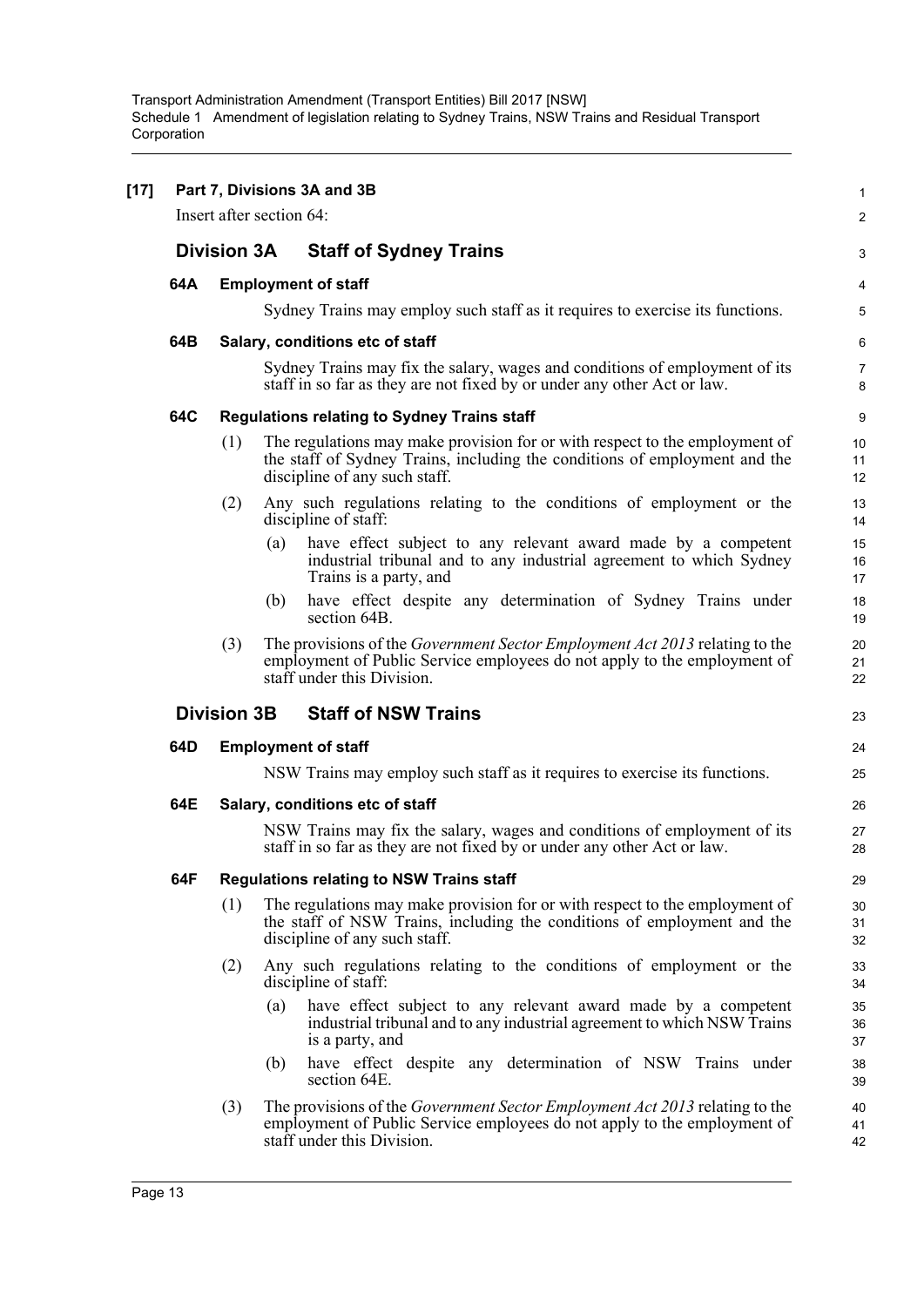| $[18]$ | <b>Section 65 Definitions</b> |     |                                                                                                                                                                                                                                                                                                         | $\mathbf{1}$         |
|--------|-------------------------------|-----|---------------------------------------------------------------------------------------------------------------------------------------------------------------------------------------------------------------------------------------------------------------------------------------------------------|----------------------|
|        |                               |     | Insert after paragraph (e) of the definition of <i>transport authority</i> :                                                                                                                                                                                                                            | $\overline{c}$       |
|        |                               | (f) | NSW Trains,                                                                                                                                                                                                                                                                                             | 3                    |
|        |                               | (g) | Sydney Trains,                                                                                                                                                                                                                                                                                          | 4                    |
| $[19]$ |                               |     | Section 68C Employment in the Transport Service (as substituted by the<br><b>Government Sector Employment Legislation Amendment Act 2016)</b>                                                                                                                                                           | 5<br>6               |
|        |                               |     | Omit section 68C (2). Insert instead:                                                                                                                                                                                                                                                                   | $\overline{7}$       |
|        | (2)                           |     | The Government of New South Wales may also employ persons in the<br>Transport Service to enable RailCorp, Sydney Trains, NSW Trains or RTC (or<br>a public subsidiary corporation of RailCorp, Sydney Trains, NSW Trains or<br>RTC) to exercise their functions.                                        | 8<br>9<br>10<br>11   |
|        |                               |     | Note. RailCorp, NSW Trains and Sydney Trains also each have the power to employ<br>staff separately (see sections 58A, 64A and 64D for RailCorp, Sydney Trains and NSW<br>Trains, respectively). Staff employed by RailCorp, Sydney Trains and NSW Trains are<br>not employed in the Transport Service. | 12<br>13<br>14<br>15 |
| $[20]$ |                               |     | Section 68Q Miscellaneous provisions relating to the Transport Service (as inserted<br>by the Government Sector Employment Legislation Amendment Act 2016)                                                                                                                                              | 16<br>17             |
|        |                               |     | Omit "RMS or RailCorp" wherever occurring in section $68Q(5)$ (c) and (6).                                                                                                                                                                                                                              | 18                   |
|        |                               |     | Insert instead "RMS, RailCorp, NSW Trains, Sydney Trains or RTC".                                                                                                                                                                                                                                       | 19                   |
| $[21]$ |                               |     | Section 68Q (5) and (6) (as inserted by the Government Sector Employment<br><b>Legislation Amendment Act 2016)</b>                                                                                                                                                                                      | 20<br>21             |
|        |                               |     | Omit "RMS, RailCorp" wherever occurring.                                                                                                                                                                                                                                                                | 22                   |
|        |                               |     | Insert instead "RMS, RailCorp, NSW Trains, Sydney Trains, RTC".                                                                                                                                                                                                                                         | 23                   |
| $[22]$ | Amendment Act 2016)           |     | Section 68Q (10) (as inserted by the Government Sector Employment Legislation                                                                                                                                                                                                                           | 24<br>25             |
|        |                               |     | Insert at the end of section $68Q(10)(d)$ :                                                                                                                                                                                                                                                             | 26                   |
|        |                               |     | , or                                                                                                                                                                                                                                                                                                    | 27                   |
|        |                               | (e) | NSW Trains (or a public subsidiary corporation of NSW Trains) is to be<br>read as a reference to a person employed in the Transport Service to<br>enable NSW Trains (or the corporation) to exercise its functions, or                                                                                  | 28<br>29<br>30       |
|        |                               | (f) | Sydney Trains (or a public subsidiary corporation of Sydney Trains) is<br>to be read as a reference to a person employed in the Transport Service<br>to enable Sydney Trains (or the corporation) to exercise its functions, or                                                                         | 31<br>32<br>33       |
|        |                               | (g) | RTC (or a public subsidiary corporation of RTC) is to be read as a<br>reference to a person employed in the Transport Service to enable RTC<br>(or the corporation) to exercise its functions.                                                                                                          | 34<br>35<br>36       |
| $[23]$ | Part 8, Divisions 3AA and 3AB |     |                                                                                                                                                                                                                                                                                                         | 37                   |
|        | Insert after section 80F:     |     |                                                                                                                                                                                                                                                                                                         | 38                   |
|        |                               |     | Division 3AA Financial provisions relating to Sydney Trains                                                                                                                                                                                                                                             | 39                   |
|        | <b>80FA</b>                   |     | <b>Sydney Trains Fund</b>                                                                                                                                                                                                                                                                               | 40                   |
|        |                               |     | There is established in the Special Deposits Account a fund called the Sydney<br>Trains Fund.                                                                                                                                                                                                           | 41<br>42             |
|        |                               |     |                                                                                                                                                                                                                                                                                                         |                      |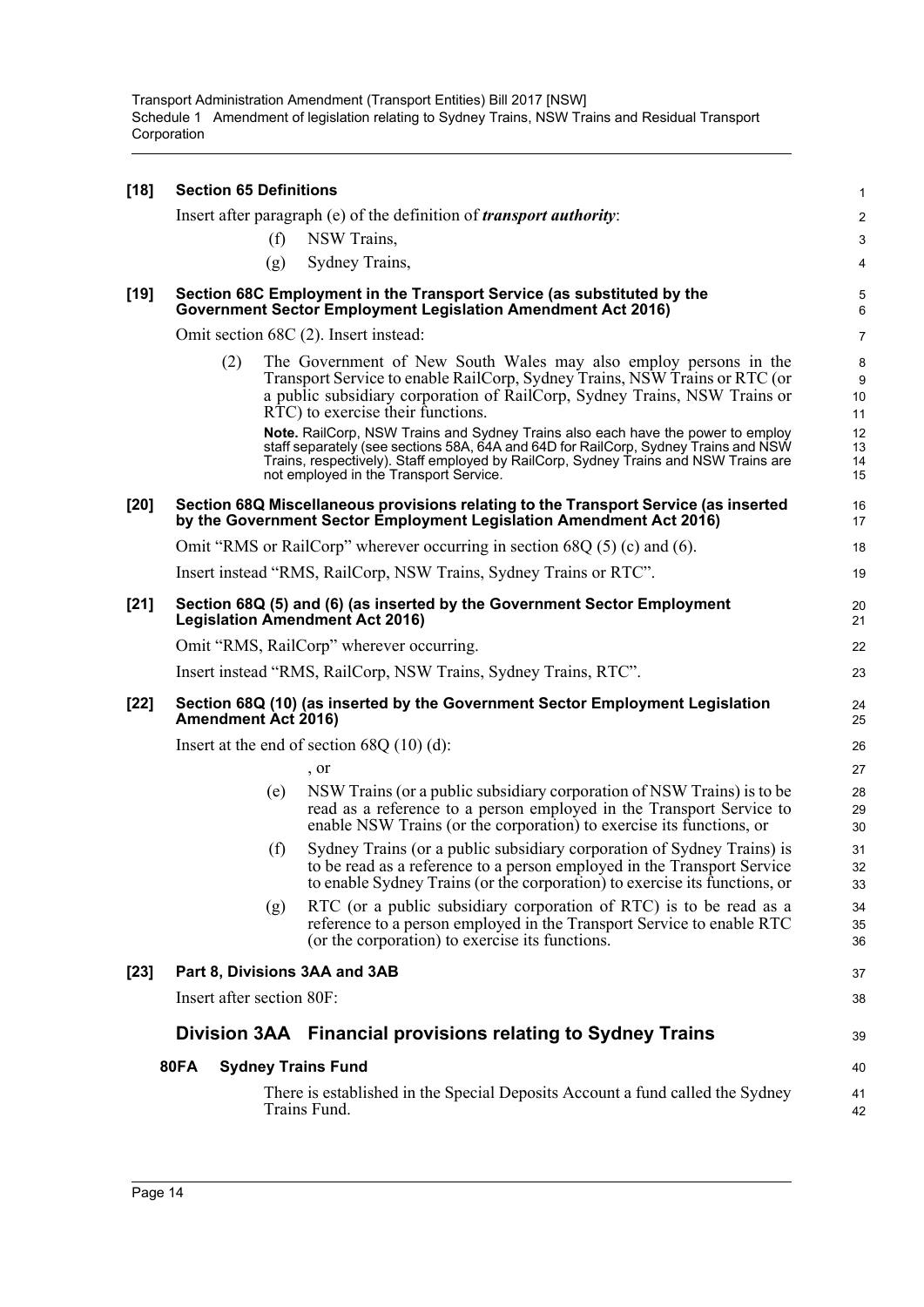| <b>80FB</b> |                        | <b>Payments into Sydney Trains Fund</b>                                                                                                                                                                                                                                                                                                                                                              | $\mathbf{1}$                     |  |  |  |
|-------------|------------------------|------------------------------------------------------------------------------------------------------------------------------------------------------------------------------------------------------------------------------------------------------------------------------------------------------------------------------------------------------------------------------------------------------|----------------------------------|--|--|--|
|             |                        | There is to be paid into the Sydney Trains Fund:                                                                                                                                                                                                                                                                                                                                                     | $\overline{c}$                   |  |  |  |
|             | (a)                    | all money received by or on account of Sydney Trains, and                                                                                                                                                                                                                                                                                                                                            | $\ensuremath{\mathsf{3}}$        |  |  |  |
|             | (b)                    | all money advanced to Sydney Trains by the Treasurer, and                                                                                                                                                                                                                                                                                                                                            |                                  |  |  |  |
|             | (c)                    | all money:                                                                                                                                                                                                                                                                                                                                                                                           | $\overline{5}$                   |  |  |  |
|             |                        | (i)<br>appropriated by Parliament for the purposes of TfNSW and<br>allocated to Sydney Trains by TfNSW, or                                                                                                                                                                                                                                                                                           | 6<br>$\overline{7}$              |  |  |  |
|             |                        | otherwise appropriated by Parliament for the purposes of Sydney<br>(i)<br>Trains, and                                                                                                                                                                                                                                                                                                                | 8<br>9                           |  |  |  |
|             | (d)                    | all fines and penalties recovered for offences under the regulations<br>under the Act, or under the <i>Passenger Transport Act 1990</i> or the<br><i>Passenger Transport Act 2014</i> , in connection with services operated by<br>Sydney Trains (but only if proceedings or penalty notices for the<br>offences were instituted or issued by Sydney Trains or an employee of<br>Sydney Trains), and | 10<br>11<br>12<br>13<br>14<br>15 |  |  |  |
|             | (e)                    | the proceeds of the investment of money in the Fund, and                                                                                                                                                                                                                                                                                                                                             | 16                               |  |  |  |
|             | (f)                    | all other money required by or under this or any other Act to be paid into<br>the Fund.                                                                                                                                                                                                                                                                                                              | 17<br>18                         |  |  |  |
| <b>80FC</b> |                        | <b>Payments from Sydney Trains Fund</b>                                                                                                                                                                                                                                                                                                                                                              | 19                               |  |  |  |
|             |                        | There is to be paid from the Sydney Trains Fund:                                                                                                                                                                                                                                                                                                                                                     | 20                               |  |  |  |
|             | (a)                    | all payments made on account of Sydney Trains or otherwise required<br>to meet expenditure incurred in relation to the functions of Sydney<br>Trains, and                                                                                                                                                                                                                                            | 21<br>22<br>23                   |  |  |  |
|             | (b)                    | all other payments required by or under this or any other Act to be paid<br>from the Fund.                                                                                                                                                                                                                                                                                                           | 24<br>25                         |  |  |  |
|             | <b>Division 3AB</b>    | <b>Financial provisions relating to NSW Trains</b>                                                                                                                                                                                                                                                                                                                                                   | 26                               |  |  |  |
| <b>80FD</b> | <b>NSW Trains Fund</b> |                                                                                                                                                                                                                                                                                                                                                                                                      |                                  |  |  |  |
|             |                        | There is established in the Special Deposits Account a fund called the NSW<br>Trains Fund.                                                                                                                                                                                                                                                                                                           | 28<br>29                         |  |  |  |
| <b>80FE</b> |                        | <b>Payments into NSW Trains Fund</b>                                                                                                                                                                                                                                                                                                                                                                 | 30                               |  |  |  |
|             |                        | There is to be paid into the NSW Trains Fund:                                                                                                                                                                                                                                                                                                                                                        | 31                               |  |  |  |
|             | (a)                    | all money received by or on account of NSW Trains, and                                                                                                                                                                                                                                                                                                                                               | 32                               |  |  |  |
|             | (b)                    | all money advanced to NSW Trains by the Treasurer, and                                                                                                                                                                                                                                                                                                                                               | 33                               |  |  |  |
|             | (c)                    | all money:                                                                                                                                                                                                                                                                                                                                                                                           | 34                               |  |  |  |
|             |                        | appropriated by Parliament for the purposes of TfNSW and<br>(i)<br>allocated to NSW Trains by TfNSW, or                                                                                                                                                                                                                                                                                              | 35<br>36                         |  |  |  |
|             |                        | otherwise appropriated by Parliament for the purposes of NSW<br>(ii)<br>Trains, and                                                                                                                                                                                                                                                                                                                  | 37<br>38                         |  |  |  |
|             | (d)                    | the proceeds of the investment of money in the Fund, and                                                                                                                                                                                                                                                                                                                                             | 39                               |  |  |  |
|             | (e)                    | all other money required by or under this or any other Act to be paid into<br>the Fund.                                                                                                                                                                                                                                                                                                              | 40<br>41                         |  |  |  |
| <b>80FF</b> |                        | <b>Payments from NSW Trains Fund</b>                                                                                                                                                                                                                                                                                                                                                                 | 42                               |  |  |  |
|             |                        | There is to be paid from the NSW Trains Fund:                                                                                                                                                                                                                                                                                                                                                        | 43                               |  |  |  |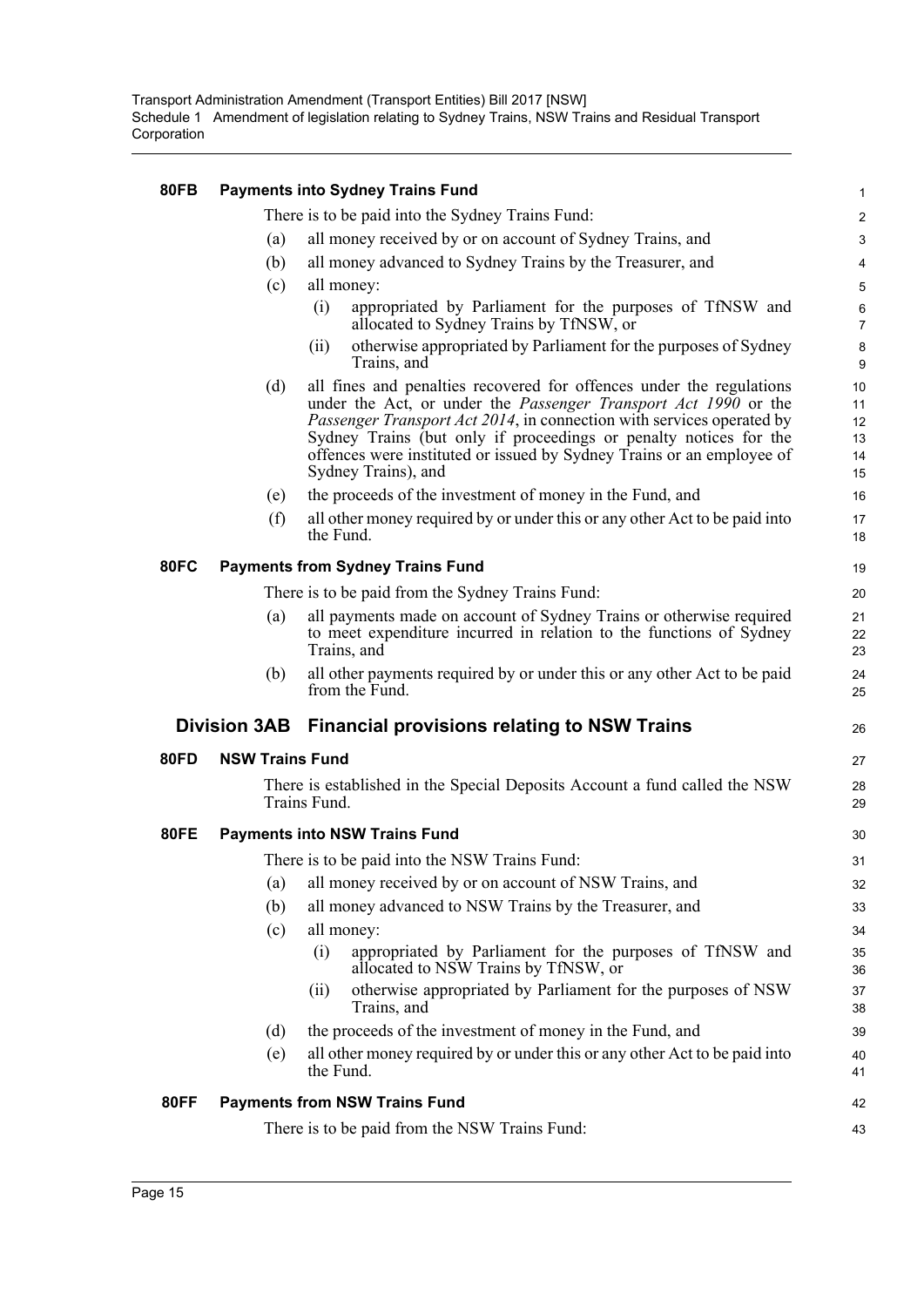|        | (a)                             | all payments made on account of NSW Trains or otherwise required to<br>meet expenditure incurred in relation to the functions of NSW Trains,<br>and                                                                           | $\mathbf{1}$<br>$\sqrt{2}$<br>3 |
|--------|---------------------------------|-------------------------------------------------------------------------------------------------------------------------------------------------------------------------------------------------------------------------------|---------------------------------|
|        | (b)                             | all other payments required by or under this or any other Act to be paid<br>from the Fund.                                                                                                                                    | $\overline{\mathbf{4}}$<br>5    |
| $[24]$ | <b>Section 81A Definition</b>   |                                                                                                                                                                                                                               | $\,6\,$                         |
|        |                                 | Insert after paragraph (d) of the definition of <i>Authority</i> :                                                                                                                                                            | $\overline{7}$                  |
|        | (e)                             | NSW Trains,                                                                                                                                                                                                                   | 8                               |
|        | (f)                             | Sydney Trains,                                                                                                                                                                                                                | 9                               |
|        | (g)                             | RTC.                                                                                                                                                                                                                          | 10                              |
| $[25]$ | Part 8, Division 5, heading     |                                                                                                                                                                                                                               | 11                              |
|        |                                 | Insert ", Sydney Trains, NSW Trains" after "Sydney Ferries".                                                                                                                                                                  | 12                              |
| $[26]$ | <b>Section 84 Definitions</b>   |                                                                                                                                                                                                                               | 13                              |
|        |                                 | Insert ", Sydney Trains, NSW Trains" after "Sydney Ferries" in the definition of <i>Authority</i> .                                                                                                                           | 14                              |
| $[27]$ |                                 | <b>Section 85 Orders fixing charges</b>                                                                                                                                                                                       | 15                              |
|        | Insert after section $85$ (2A): |                                                                                                                                                                                                                               | 16                              |
|        | (2B)                            | The charges to be demanded by Sydney Trains in respect of its railway<br>passenger services or other transport services or for any other purpose are to<br>be as from time to time determined by order made by Sydney Trains. | 17<br>18<br>19                  |
|        | (2C)                            | The charges to be demanded by NSW Trains in respect of its railway<br>passenger services or other transport services or for any other purpose are to<br>be as from time to time determined by order made by NSW Trains.       | 20<br>21<br>22                  |
| $[28]$ | <b>Section 85 (3)</b>           |                                                                                                                                                                                                                               | 23                              |
|        |                                 | Insert ", Sydney Trains and NSW Trains" after "RailCorp".                                                                                                                                                                     | 24                              |
| $[29]$ | <b>Section 88A Definitions</b>  |                                                                                                                                                                                                                               | 25                              |
|        |                                 | Insert ", NSW Trains, Sydney Trains" after "TfNSW" in the definition of <i>rail authority</i> .                                                                                                                               | 26                              |
| $[30]$ |                                 | Section 88G Severance of rail infrastructure facilities from leased or licensed land                                                                                                                                          | 27                              |
|        | section $88G(1)$ and $(2)$ .    | Insert ", NSW Trains, Sydney trains" after "RailCorp" wherever occurring in                                                                                                                                                   | 28<br>29                        |
| $[31]$ | <b>Section 89 Definitions</b>   |                                                                                                                                                                                                                               | 30                              |
|        | <i>authority.</i>               | Insert ", NSW Trains, Sydney Trains, RTC" after "TfNSW" in the definition of <i>rail</i>                                                                                                                                      | 31<br>32                        |
| $[32]$ |                                 | Section 89, definition of "State rail operator"                                                                                                                                                                               | 33                              |
|        |                                 | Insert ", NSW Trains, Sydney Trains, TfNSW, RTC" after "RailCorp".                                                                                                                                                            | 34                              |
| $[33]$ |                                 | Section 93 Search of vehicles and luggage on certain railway premises                                                                                                                                                         | 35                              |
|        |                                 | Insert "or the Transport Secretary" after "chief executive of the State rail operator" in the<br>definition of <i>authorised officer</i> in section 93 (6).                                                                   | 36<br>37                        |
|        |                                 |                                                                                                                                                                                                                               |                                 |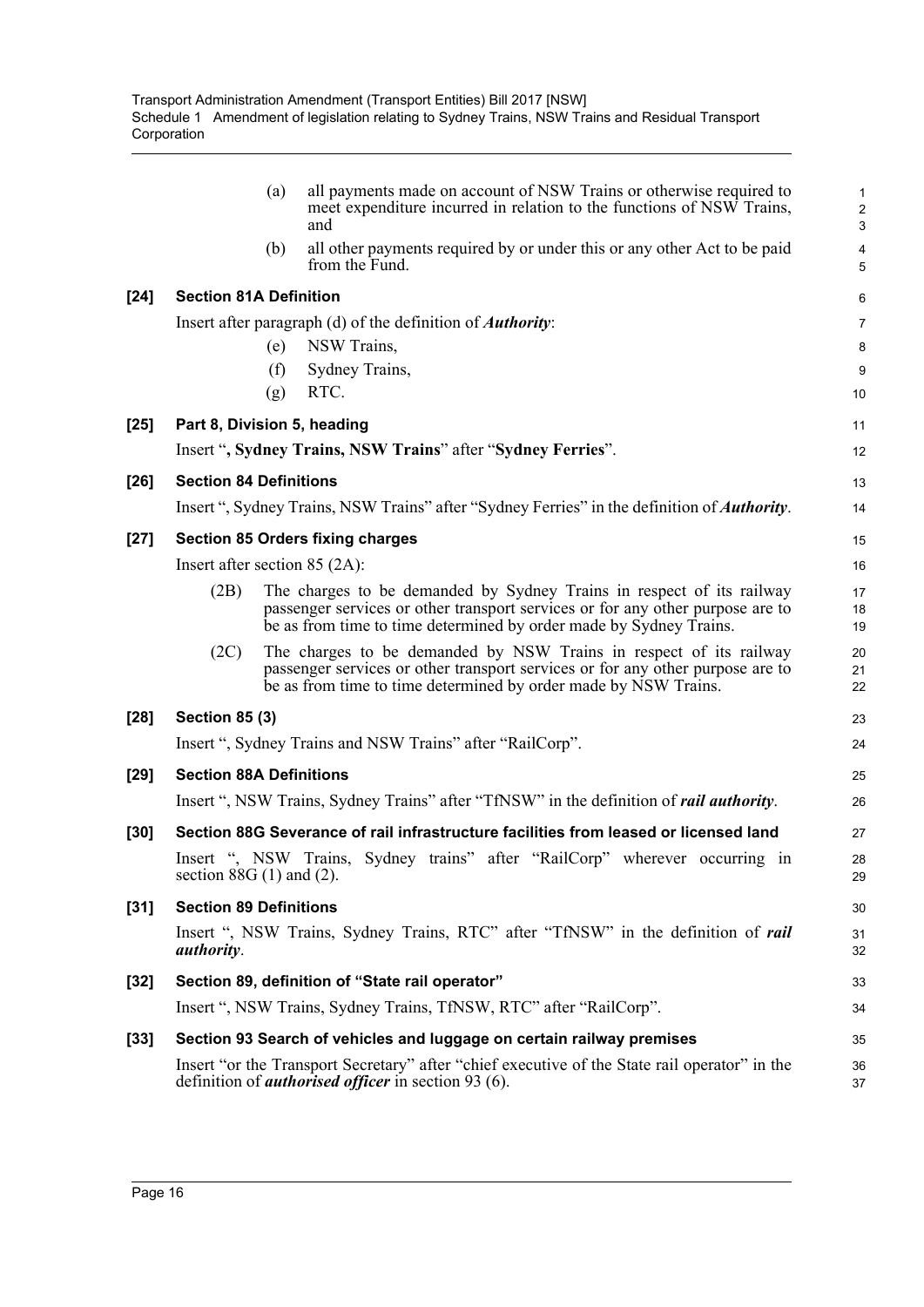| $[34]$ |                                       | Section 94 Transfers of assets, rights and liabilities                                                                                                                                                                                                                                                                      | 1                             |  |  |  |  |
|--------|---------------------------------------|-----------------------------------------------------------------------------------------------------------------------------------------------------------------------------------------------------------------------------------------------------------------------------------------------------------------------------|-------------------------------|--|--|--|--|
|        |                                       | Omit "rail authority" wherever occurring in section 94 (1).                                                                                                                                                                                                                                                                 | $\boldsymbol{2}$              |  |  |  |  |
|        | Insert instead "transport authority". |                                                                                                                                                                                                                                                                                                                             |                               |  |  |  |  |
| $[35]$ | <b>Section 94 (6)</b>                 |                                                                                                                                                                                                                                                                                                                             | $\overline{\mathbf{4}}$       |  |  |  |  |
|        | Omit the subsection. Insert instead:  |                                                                                                                                                                                                                                                                                                                             |                               |  |  |  |  |
|        | (6)                                   | In this section, <i>transport authority</i> means a rail authority and includes the<br>SRA Residual Holding Corporation, the State Transit Authority, RMS,<br>Sydney Ferries, the Transport Secretary and any other person or body<br>prescribed by the regulations.                                                        | 6<br>$\overline{7}$<br>8<br>9 |  |  |  |  |
| $[36]$ |                                       | Section 94 (8) and (9)                                                                                                                                                                                                                                                                                                      | 10                            |  |  |  |  |
|        |                                       | Insert after section 94 $(7)$ :                                                                                                                                                                                                                                                                                             | 11                            |  |  |  |  |
|        | (8)                                   | For the avoidance of doubt, an order under this section may transfer an asset,<br>right or liability to more than one transferee.                                                                                                                                                                                           | 12<br>13                      |  |  |  |  |
|        | (9)                                   | The power to transfer an asset by means of an order under this section includes<br>the power to transfer an interest in the asset. The transfer of an interest in an<br>asset operates to create the interest in such terms as are specified in the order<br>if the interest does not already exist as a separate interest. | 14<br>15<br>16<br>17          |  |  |  |  |
| $[37]$ |                                       | Section 107 Definition of "transport authority"                                                                                                                                                                                                                                                                             | 18                            |  |  |  |  |
|        | Insert after section $107(1)(c1)$ :   |                                                                                                                                                                                                                                                                                                                             |                               |  |  |  |  |
|        |                                       | NSW Trains, or<br>(d)                                                                                                                                                                                                                                                                                                       | 20                            |  |  |  |  |
|        |                                       | Sydney Trains.<br>(e)                                                                                                                                                                                                                                                                                                       | 21                            |  |  |  |  |
| $[38]$ |                                       | <b>Section 109 Seals of Authorities</b>                                                                                                                                                                                                                                                                                     | 22                            |  |  |  |  |
|        |                                       | Insert after paragraph (d) of the definition of <b>Authority</b> in section 109 (2):                                                                                                                                                                                                                                        | 23                            |  |  |  |  |
|        |                                       | NSW Trains,<br>(e)                                                                                                                                                                                                                                                                                                          | 24                            |  |  |  |  |
|        |                                       | (f)<br>Sydney Trains.                                                                                                                                                                                                                                                                                                       | 25                            |  |  |  |  |
| $[39]$ |                                       | <b>Section 111 Referral of disputes</b>                                                                                                                                                                                                                                                                                     | 26                            |  |  |  |  |
|        |                                       | Insert in alphabetical order in section $111(3)$ :                                                                                                                                                                                                                                                                          | 27                            |  |  |  |  |
|        |                                       | transport authority includes RTC and any public or private subsidiary<br>corporation of a transport authority (including RTC).                                                                                                                                                                                              | 28<br>29                      |  |  |  |  |
| $[40]$ |                                       | Section 112 Personal liability of certain persons                                                                                                                                                                                                                                                                           | 30                            |  |  |  |  |
|        |                                       | Omit "and RMS," from the definition of <i>member of a transport authority</i> in<br>section $112(2)$ .                                                                                                                                                                                                                      |                               |  |  |  |  |
|        |                                       | Insert instead ", Sydney Trains, NSW Trains and RMS, the RTC manager (within the<br>meaning of clause 6 of Schedule 9),".                                                                                                                                                                                                   | 33<br>34                      |  |  |  |  |
| $[41]$ |                                       | Section 112 (2), definition of "transport authority"                                                                                                                                                                                                                                                                        | 35                            |  |  |  |  |
|        |                                       | Insert after paragraph (a):                                                                                                                                                                                                                                                                                                 | 36                            |  |  |  |  |
|        |                                       | $\left( a1\right)$<br>RTC, and                                                                                                                                                                                                                                                                                              | 37                            |  |  |  |  |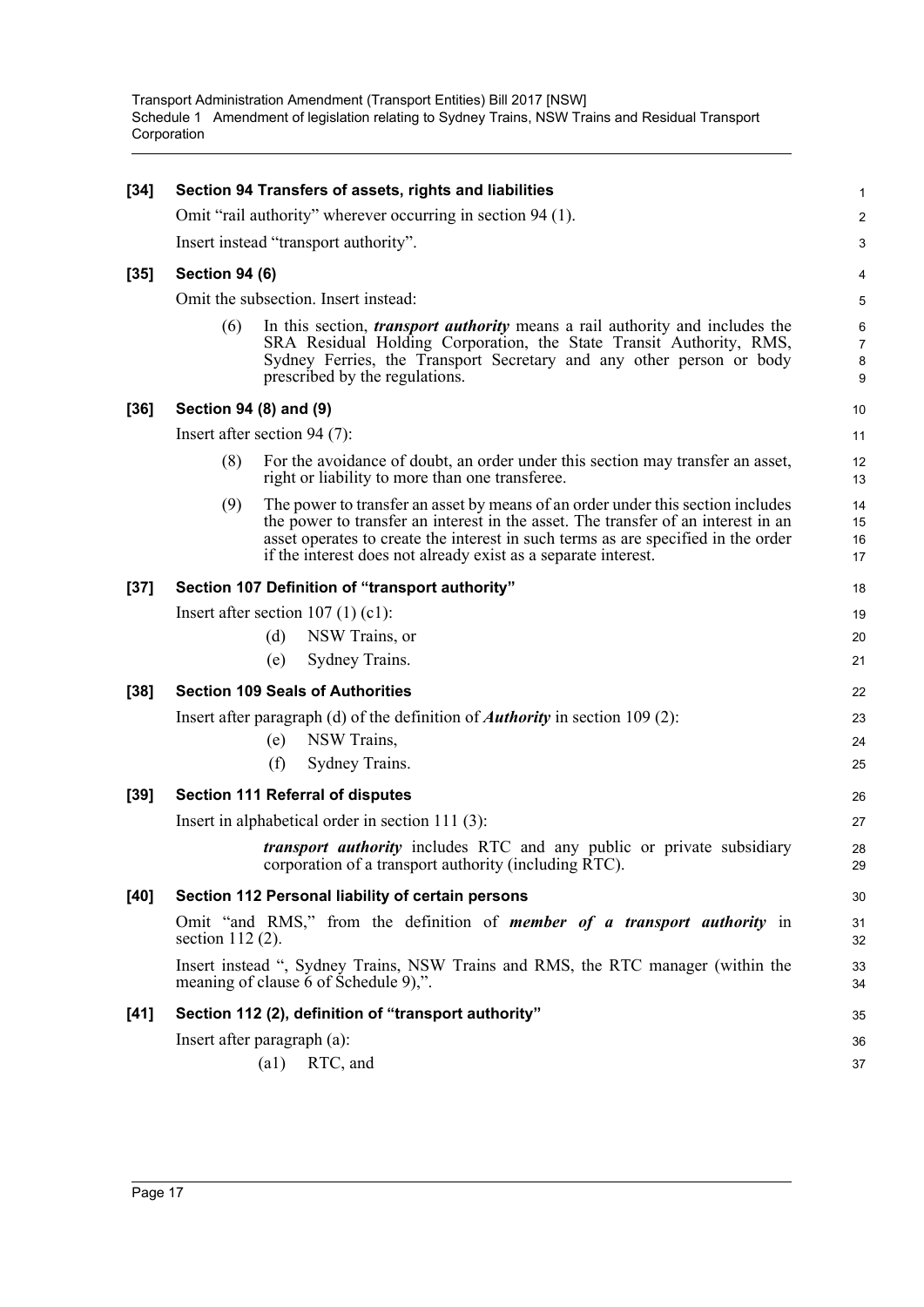| $[42]$ | <b>Section 113 Presumption of validity</b>                                                                                                                                                                                                                                                                                     | $\mathbf{1}$               |  |  |  |
|--------|--------------------------------------------------------------------------------------------------------------------------------------------------------------------------------------------------------------------------------------------------------------------------------------------------------------------------------|----------------------------|--|--|--|
|        | Insert after section 113 $(2)$ :                                                                                                                                                                                                                                                                                               | $\overline{2}$             |  |  |  |
|        | In this section, <i>transport authority</i> includes RTC.<br>(3)                                                                                                                                                                                                                                                               | 3                          |  |  |  |
| $[43]$ | Section 115 Recovery of charges etc by transport authority                                                                                                                                                                                                                                                                     | 4                          |  |  |  |
|        | Insert at the end of the section:                                                                                                                                                                                                                                                                                              | 5                          |  |  |  |
|        | (2)<br>In this section, <i>transport authority</i> includes RTC.                                                                                                                                                                                                                                                               | 6                          |  |  |  |
| $[44]$ | Section 116 Liability of vehicle owner for parking offences on Authority's land                                                                                                                                                                                                                                                | $\overline{7}$             |  |  |  |
|        | Insert ", Sydney Trains, NSW Trains, RTC" after "Sydney Ferries" in the definition of<br><i>parking offence</i> in section $116(7)$ .                                                                                                                                                                                          | 8<br>9                     |  |  |  |
| $[45]$ | <b>Schedule 1 Functions of Transport for NSW</b>                                                                                                                                                                                                                                                                               | 10                         |  |  |  |
|        | Insert "RTC and" after "shared services to" in clause 1 (i).                                                                                                                                                                                                                                                                   | 11                         |  |  |  |
| $[46]$ | Schedule 1, clause 1 (i)                                                                                                                                                                                                                                                                                                       | 12                         |  |  |  |
|        | Insert "RTC," after "deployment of staff to".                                                                                                                                                                                                                                                                                  |                            |  |  |  |
| $[47]$ | Schedule 1, clause 4A (4)                                                                                                                                                                                                                                                                                                      | 14                         |  |  |  |
|        | Insert after paragraph (c) of the definition of <i>transport authority</i> :                                                                                                                                                                                                                                                   | 15                         |  |  |  |
|        | (c1)<br>NSW Trains, or                                                                                                                                                                                                                                                                                                         | 16                         |  |  |  |
|        | Sydney Trains, or<br>(c2)                                                                                                                                                                                                                                                                                                      | 17                         |  |  |  |
|        | RTC, or<br>(c3)                                                                                                                                                                                                                                                                                                                | 18                         |  |  |  |
| $[48]$ | Schedule 1, clause 5 (7)                                                                                                                                                                                                                                                                                                       | 19                         |  |  |  |
|        | Insert after clause $5(6)$ :                                                                                                                                                                                                                                                                                                   | 20                         |  |  |  |
|        | In this clause, <i>public transport agency</i> includes RTC.<br>(7)                                                                                                                                                                                                                                                            | 21                         |  |  |  |
| $[49]$ | <b>Schedule 2 Provisions relating to Chief Executives</b>                                                                                                                                                                                                                                                                      | 22                         |  |  |  |
|        | Insert after paragraph (d) of the definition of <i>Chief Executive</i> in clause 1:                                                                                                                                                                                                                                            | 23                         |  |  |  |
|        | Sydney Trains,<br>(e)                                                                                                                                                                                                                                                                                                          | 24                         |  |  |  |
|        | NSW Trains.<br>(f)                                                                                                                                                                                                                                                                                                             | 25                         |  |  |  |
| $[50]$ | Schedule 4 Transfer of assets, rights and liabilities                                                                                                                                                                                                                                                                          | 26                         |  |  |  |
|        | Omit the definition of <i>rail authority</i> from clause 1.                                                                                                                                                                                                                                                                    | 27                         |  |  |  |
|        | Insert in alphabetical order:                                                                                                                                                                                                                                                                                                  | 28                         |  |  |  |
|        | <i>transport authority</i> has the same meaning as it has in section 94.                                                                                                                                                                                                                                                       | 29                         |  |  |  |
| $[51]$ | Schedule 4, clause 2 (1) (a)                                                                                                                                                                                                                                                                                                   | 30                         |  |  |  |
|        | Omit the paragraph. Insert instead:                                                                                                                                                                                                                                                                                            | 31                         |  |  |  |
|        | an order under section 94 transferring assets, rights or liabilities of a<br>(a)<br>transport authority, or any subsidiary of a transport authority, to another<br>transport authority or a subsidiary of a transport authority, a State<br>owned corporation, the Crown or a person or body acting on behalf of<br>the Crown, | 32<br>33<br>34<br>35<br>36 |  |  |  |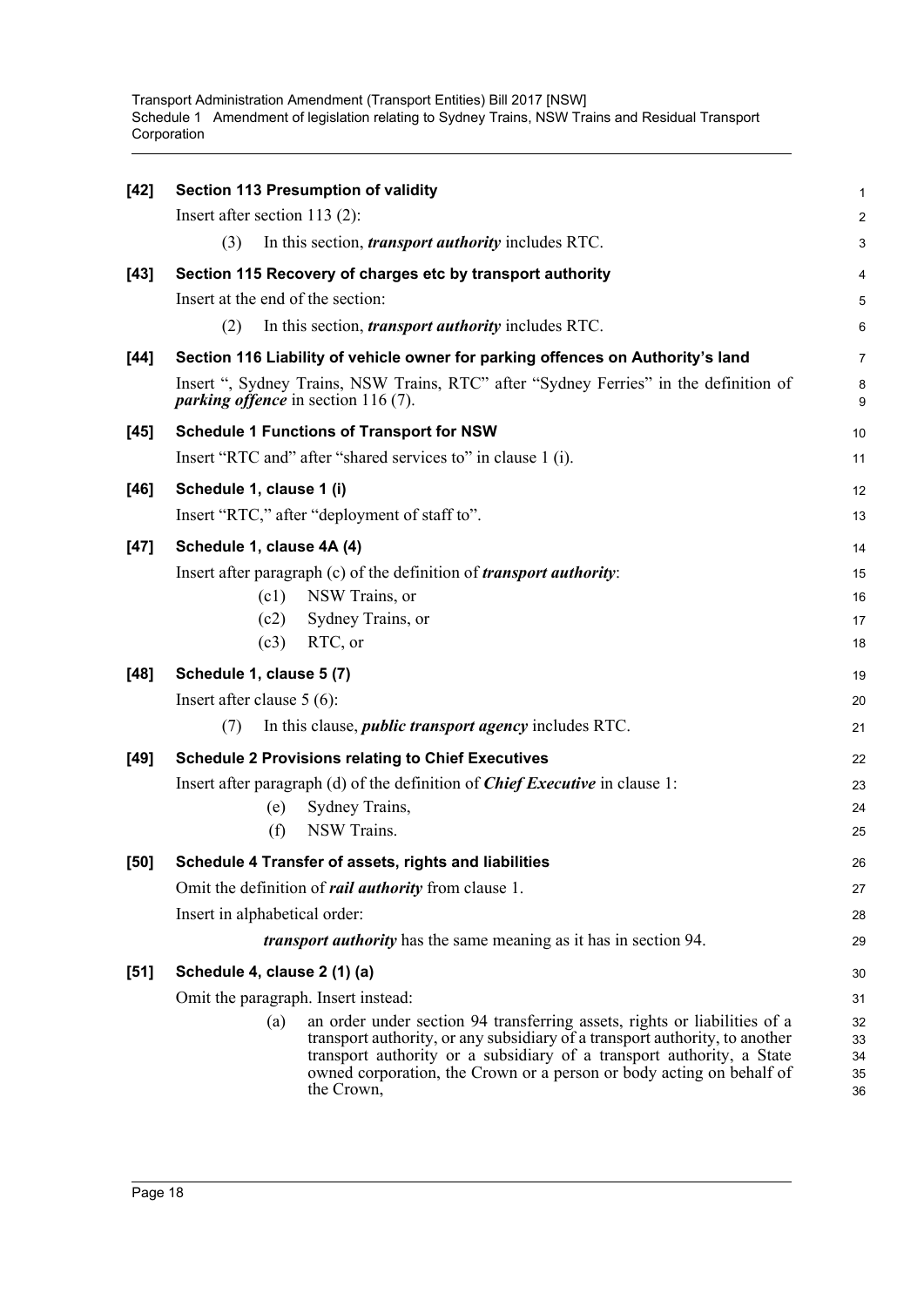|   |     | Schedule 4, clause 4 |                                                                                                                                                                                                                                                                                                                                                              | 1                                  |
|---|-----|----------------------|--------------------------------------------------------------------------------------------------------------------------------------------------------------------------------------------------------------------------------------------------------------------------------------------------------------------------------------------------------------|------------------------------------|
|   |     |                      | Omit the clause. Insert instead:                                                                                                                                                                                                                                                                                                                             | $\overline{2}$                     |
| 4 |     |                      | Operation of Schedule-contractual and other obligations                                                                                                                                                                                                                                                                                                      | 3                                  |
|   | (1) |                      | This clause applies to the following:                                                                                                                                                                                                                                                                                                                        | 4                                  |
|   |     | (a)                  | the operation of this Schedule (including the making of any order under<br>this Schedule and anything done or omitted to be done under or for the<br>purposes of this Schedule),                                                                                                                                                                             | $\mathbf 5$<br>6<br>$\overline{7}$ |
|   |     | (b)                  | the transfer of assets, rights or liabilities under this Schedule,                                                                                                                                                                                                                                                                                           | 8                                  |
|   |     | (c)                  | a disclosure of information by, on behalf of or with the consent of a<br>public sector agency for the purposes of the operation of this Schedule<br>or any such transfer (including any such disclosure made in anticipation<br>of or in preparation for the making of an order or a transfer, whether or<br>not the order is made or the transfer occurs).  | 9<br>10<br>11<br>12<br>13          |
|   | (2) |                      | None of the matters or things to which this clause applies are to be regarded as:                                                                                                                                                                                                                                                                            | 14                                 |
|   |     | (a)                  | a breach of contract or confidence or otherwise as a civil wrong, or                                                                                                                                                                                                                                                                                         | 15                                 |
|   |     | (b)                  | a breach of any instrument (including, without limitation, any provision<br>prohibiting, restricting or regulating the assignment or transfer of assets,<br>rights or liabilities) or as requiring any act to be done under an<br>instrument, or                                                                                                             | 16<br>17<br>18<br>19               |
|   |     | (c)                  | giving rise to any right or remedy by a party to a contract or other<br>instrument, or as causing or permitting the termination of, or exercise of<br>rights under, any contract or other instrument, or                                                                                                                                                     | 20<br>21<br>22                     |
|   |     | (d)                  | an event of default under any contract or other instrument, or                                                                                                                                                                                                                                                                                               | 23                                 |
|   |     | (e)                  | giving rise to a breach of or an offence against a provision of an Act that<br>prohibits or restricts the disclosure of information, or                                                                                                                                                                                                                      | 24<br>25                           |
|   |     | (f)                  | releasing a surety or other obligee wholly or in part from an obligation.                                                                                                                                                                                                                                                                                    | 26                                 |
|   | (3) |                      | In this clause:                                                                                                                                                                                                                                                                                                                                              | 27                                 |
|   |     |                      | <i>instrument</i> means an instrument (other than an instrument made under this<br>Act) or any other document that creates, modifies or extinguishes rights or<br>liabilities (or would do so if lodged, filed or registered in accordance with any<br>law), and includes any judgment, order, process or other instrument issued by<br>a court or tribunal. | 28<br>29<br>30<br>31<br>32         |
|   |     |                      | <i>public sector agency</i> means any of the following:                                                                                                                                                                                                                                                                                                      | 33                                 |
|   |     |                      | (a) the State (including the Crown in right of the State),                                                                                                                                                                                                                                                                                                   | 34                                 |
|   |     | (b)                  | a Minister,                                                                                                                                                                                                                                                                                                                                                  | 35                                 |
|   |     | (c)                  | the Ministerial Holding Corporation constituted by the State Owned<br>Corporations Act 1989,                                                                                                                                                                                                                                                                 | 36<br>37                           |
|   |     | (d)                  | a State owned corporation,                                                                                                                                                                                                                                                                                                                                   | 38                                 |
|   |     | (e)                  | a public authority of the State,                                                                                                                                                                                                                                                                                                                             | 39                                 |
|   |     | (f)                  | any other person acting on behalf of the State (or the Crown in right of<br>the State),                                                                                                                                                                                                                                                                      | 40<br>41                           |
|   |     | (g)                  | a wholly owned subsidiary of a public sector agency.                                                                                                                                                                                                                                                                                                         | 42                                 |

**[52]**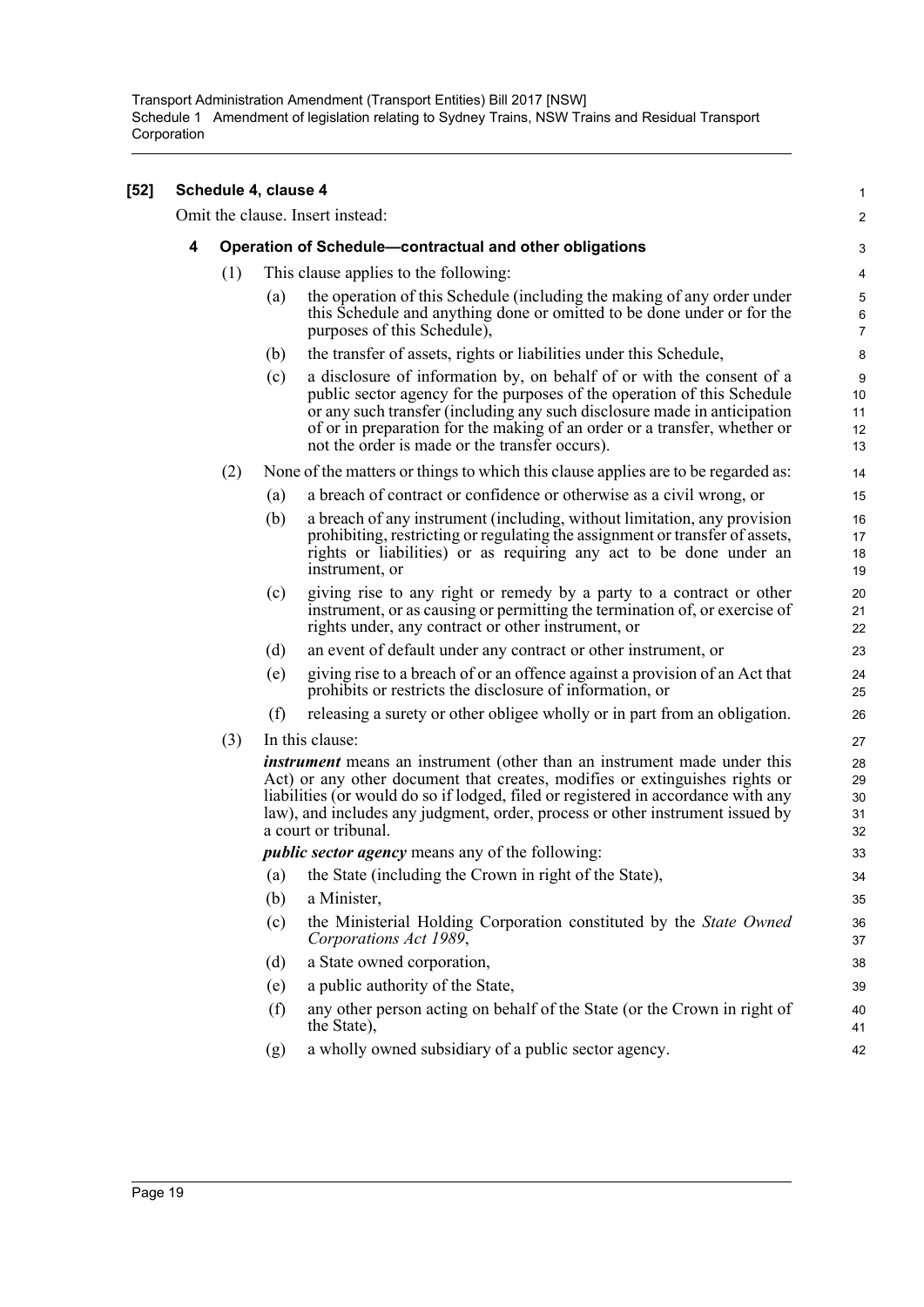| [53] |    |                                                                                 |           | Schedule 4, clauses 11-14                                                                                                                                                                                                                                                                                                                                            | 1                                               |  |
|------|----|---------------------------------------------------------------------------------|-----------|----------------------------------------------------------------------------------------------------------------------------------------------------------------------------------------------------------------------------------------------------------------------------------------------------------------------------------------------------------------------|-------------------------------------------------|--|
|      |    | Insert after clause 10:                                                         |           |                                                                                                                                                                                                                                                                                                                                                                      | 2                                               |  |
|      | 11 |                                                                                 |           | Transfer of licences and other authorisations                                                                                                                                                                                                                                                                                                                        | 3                                               |  |
|      |    | (1)                                                                             |           | This clause applies to an authorisation granted to a transferor under an Act or<br>statutory rule and in force immediately before a transfer by an order to which<br>this Schedule applies.<br>Note. Acts under which authorisations are granted to public transport agencies include<br>the Environmental Planning and Assessment Act 1979, Home Building Act 1989, | 4<br>$\overline{5}$<br>6<br>$\overline{7}$<br>8 |  |
|      |    |                                                                                 |           | National Parks and Wildlife Act 1974, Place Management NSW Act 1998, Protection of<br>the Environment Operations Act 1997 and Sydney Water Act 1994.                                                                                                                                                                                                                 | 9<br>10                                         |  |
|      |    | (2)                                                                             | transfer. | An authorisation is, to the extent that it relates to assets, rights or liabilities of<br>a transferor, taken to be held by the transferee on the same terms and<br>conditions as the transferor held the authorisation immediately before the                                                                                                                       | 11<br>12<br>13<br>14                            |  |
|      |    | (3)                                                                             |           | The regulations may exempt an authorisation from the operation of this clause.                                                                                                                                                                                                                                                                                       | 15                                              |  |
|      |    | (4)                                                                             | replaced. | This clause does not prevent an authorisation from being varied, cancelled or                                                                                                                                                                                                                                                                                        | 16<br>17                                        |  |
|      |    | (5)                                                                             |           | In this clause:                                                                                                                                                                                                                                                                                                                                                      | 18                                              |  |
|      |    |                                                                                 |           | <i>authorisation</i> includes a licence, permit, approval, consent or exemption.                                                                                                                                                                                                                                                                                     | 19                                              |  |
|      | 12 | Existing development applications and certain determinations and<br>assessments |           |                                                                                                                                                                                                                                                                                                                                                                      |                                                 |  |
|      |    | (1)                                                                             |           | This clause applies to:                                                                                                                                                                                                                                                                                                                                              | 22                                              |  |
|      |    |                                                                                 | (a)       | a development application made under the <i>Environmental Planning and</i><br>Assessment Act 1979, and                                                                                                                                                                                                                                                               | 23<br>24                                        |  |
|      |    |                                                                                 | (b)       | a determination or assessment under Part 5 of that Act,                                                                                                                                                                                                                                                                                                              | 25                                              |  |
|      |    |                                                                                 |           | that relates to assets, rights or liabilities of a transferor that are transferred by<br>an order to which this Schedule applies.                                                                                                                                                                                                                                    | 26<br>27                                        |  |
|      |    | (2)                                                                             |           | Subject to the regulations:                                                                                                                                                                                                                                                                                                                                          | 28                                              |  |
|      |    |                                                                                 | (a)       | a development application referred to in subclause $(1)$ $(a)$ that has not<br>been finally determined is taken to have been made by the transferee,<br>and                                                                                                                                                                                                          | 29<br>30<br>31                                  |  |
|      |    |                                                                                 | (b)       | a determination or assessment referred to in subclause $(1)$ (b) made or<br>carried out before the transfer by the transferor is taken to have been<br>made or carried out by the transferee.                                                                                                                                                                        | 32<br>33<br>34                                  |  |
|      | 13 |                                                                                 |           | <b>Severance of fixtures</b>                                                                                                                                                                                                                                                                                                                                         | 35                                              |  |
|      |    | (1)                                                                             |           | The Minister may, by notice in writing, for the purposes of a transfer under an<br>order to which this Schedule applies direct that specified assets to which the<br>order applies are (if they are fixtures) severed from the land on, under or above<br>which they are situated.                                                                                   | 36<br>37<br>38<br>39                            |  |
|      |    | (2)                                                                             |           | The effect of such a notice is that the assets concerned are deemed to be<br>severed from the land concerned and may be dealt with as personal property<br>separate from the land for the purposes of a transfer.                                                                                                                                                    | 40<br>41<br>42                                  |  |
|      |    | (3)                                                                             |           | This clause applies to assets designated by the Minister, by notice in writing,<br>to be assets to which this clause applies. Assets may be designated as assets to<br>which this clause applies only if they are owned by a public transport agency.                                                                                                                | 43<br>44<br>45                                  |  |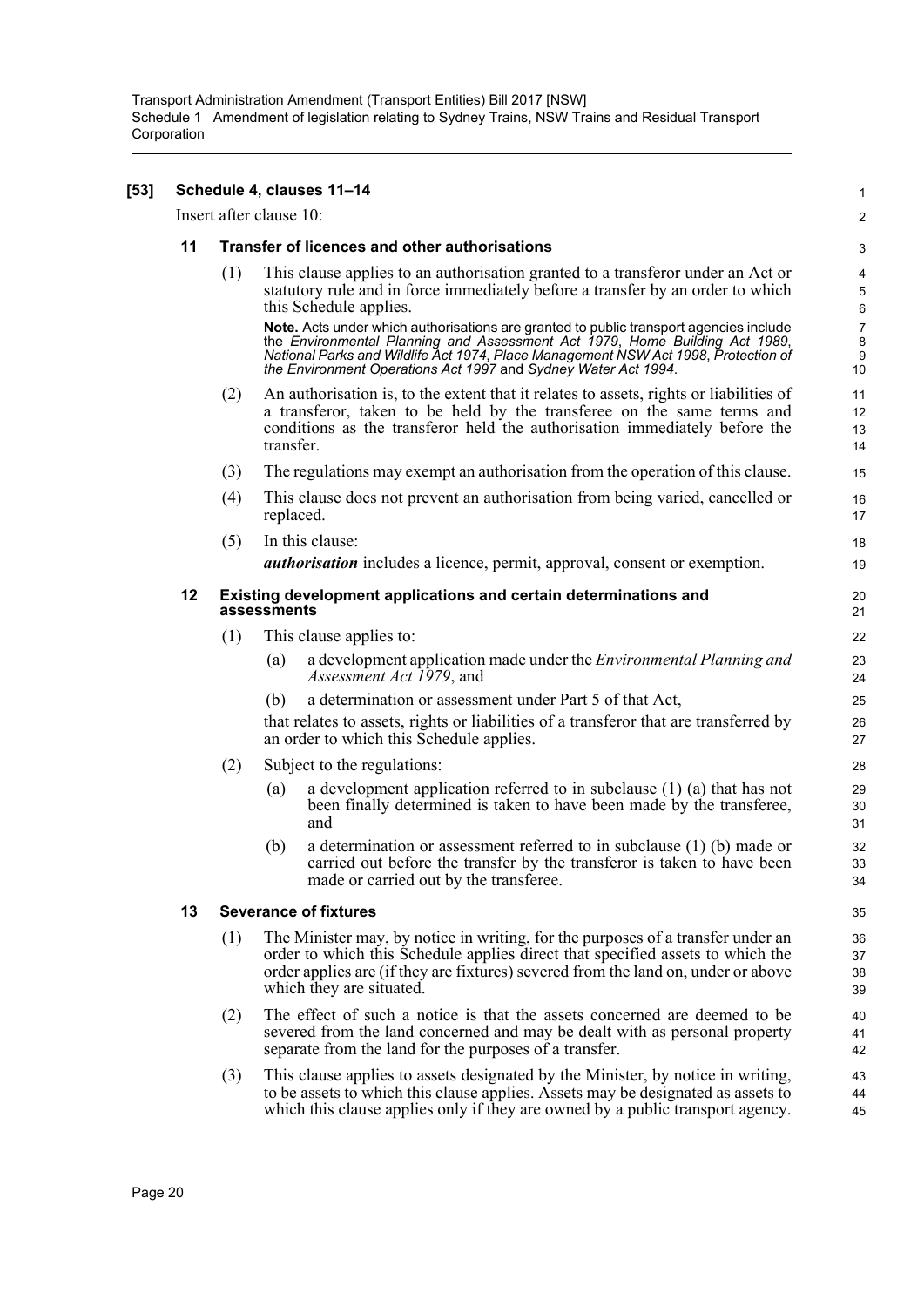|        |                        | (4) | The severance of an asset from land under this clause does not affect the right<br>of the asset to be situated on, under or above that land and does not affect any<br>right to drain water or sewage from the asset across and through the land or to<br>use any means of drainage of water or sewage from the asset across and<br>through the land.                                                     | 1<br>$\overline{\mathbf{c}}$<br>3<br>4<br>5 |  |
|--------|------------------------|-----|-----------------------------------------------------------------------------------------------------------------------------------------------------------------------------------------------------------------------------------------------------------------------------------------------------------------------------------------------------------------------------------------------------------|---------------------------------------------|--|
|        | 14                     |     | Certain transfers do not constitute closures or disposals of railway lines                                                                                                                                                                                                                                                                                                                                | 6                                           |  |
|        |                        | (1) | This clause applies to a transfer to RailCorp, RTC or TfNSW, or a subsidiary<br>of any of those bodies, under an order to which this Schedule applies.                                                                                                                                                                                                                                                    | 7<br>8                                      |  |
|        |                        | (2) | For the avoidance of doubt, a transfer under an order to which this clause<br>applies does not constitute a closure of a railway line (within the meaning of<br>section 99A).                                                                                                                                                                                                                             | 9<br>10<br>11                               |  |
| $[54]$ |                        |     | Schedule 5 Extended leave for certain staff                                                                                                                                                                                                                                                                                                                                                               | 12                                          |  |
|        |                        |     | Insert after paragraph (d) of the definition of <b><i>Authority</i></b> in clause 2:                                                                                                                                                                                                                                                                                                                      | 13                                          |  |
|        |                        |     | Sydney Trains,<br>(e)                                                                                                                                                                                                                                                                                                                                                                                     | 14                                          |  |
|        |                        |     | (f)<br>NSW Trains.                                                                                                                                                                                                                                                                                                                                                                                        | 15                                          |  |
| $[55]$ |                        |     | Schedule 6A Powers relating to rail infrastructure facilities and land                                                                                                                                                                                                                                                                                                                                    | 16                                          |  |
|        |                        |     | Insert ", Sydney Trains, NSW Trains, RTC" after "RailCorp" in paragraph (a) of the<br>definition of <i>rail authority</i> in clause 1.                                                                                                                                                                                                                                                                    | 17<br>18                                    |  |
| $[56]$ |                        |     | Schedule 6A, clause 1B (2)                                                                                                                                                                                                                                                                                                                                                                                | 19                                          |  |
|        |                        |     | Insert ", Sydney Trains, NSW Trains or RTC" after "RailCorp".                                                                                                                                                                                                                                                                                                                                             | 20                                          |  |
| $[57]$ | Schedule 6A, clause 2A |     |                                                                                                                                                                                                                                                                                                                                                                                                           |                                             |  |
|        |                        |     | Omit the clause. Insert instead:                                                                                                                                                                                                                                                                                                                                                                          | 22                                          |  |
|        | 2A                     |     | Rail infrastructure facilities of certain rail authorities                                                                                                                                                                                                                                                                                                                                                | 23                                          |  |
|        |                        | (1) | A rail authority is the owner of all rail infrastructure facilities installed in or on<br>land, in or on rivers and other waterways and in or on the beds of rivers and<br>waterways by the rail authority and of all rail infrastructure facilities vested in<br>or transferred to the rail authority (whether or not the place on which the<br>facilities are situated is owned by the rail authority). | 24<br>25<br>26<br>27<br>28                  |  |
|        |                        | (2) | This clause is subject to any interest of any other rail authority in rail<br>infrastructure facilities.                                                                                                                                                                                                                                                                                                  | 29<br>30                                    |  |
|        |                        | (3) | In this clause, <i>rail authority</i> does not include TfNSW.                                                                                                                                                                                                                                                                                                                                             | 31                                          |  |
| $[58]$ |                        |     | Schedule 6A, clause 13A (1)                                                                                                                                                                                                                                                                                                                                                                               | 32                                          |  |
|        |                        |     | Omit "RailCorp or TfNSW" and "their".                                                                                                                                                                                                                                                                                                                                                                     | 33                                          |  |
|        |                        |     | Insert instead "A rail authority" and "its", respectively.                                                                                                                                                                                                                                                                                                                                                | 34                                          |  |
| $[59]$ |                        |     | Schedule 6A, clause 13A (2)                                                                                                                                                                                                                                                                                                                                                                               | 35                                          |  |
|        |                        |     | Omit "RailCorp or TfNSW are". Insert instead "a rail authority is".                                                                                                                                                                                                                                                                                                                                       | 36                                          |  |
| [60]   |                        |     | Schedule 6A, clause 13A (4)                                                                                                                                                                                                                                                                                                                                                                               | 37                                          |  |
|        |                        |     | Insert ", Sydney Trains and NSW Trains" after "RailCorp".                                                                                                                                                                                                                                                                                                                                                 | 38                                          |  |
| [61]   |                        |     | Schedule 6A, clause 13A (5)                                                                                                                                                                                                                                                                                                                                                                               | 39                                          |  |
|        |                        |     | Omit "RailCorp or TfNSW". Insert instead "the rail authority".                                                                                                                                                                                                                                                                                                                                            | 40                                          |  |
|        |                        |     |                                                                                                                                                                                                                                                                                                                                                                                                           |                                             |  |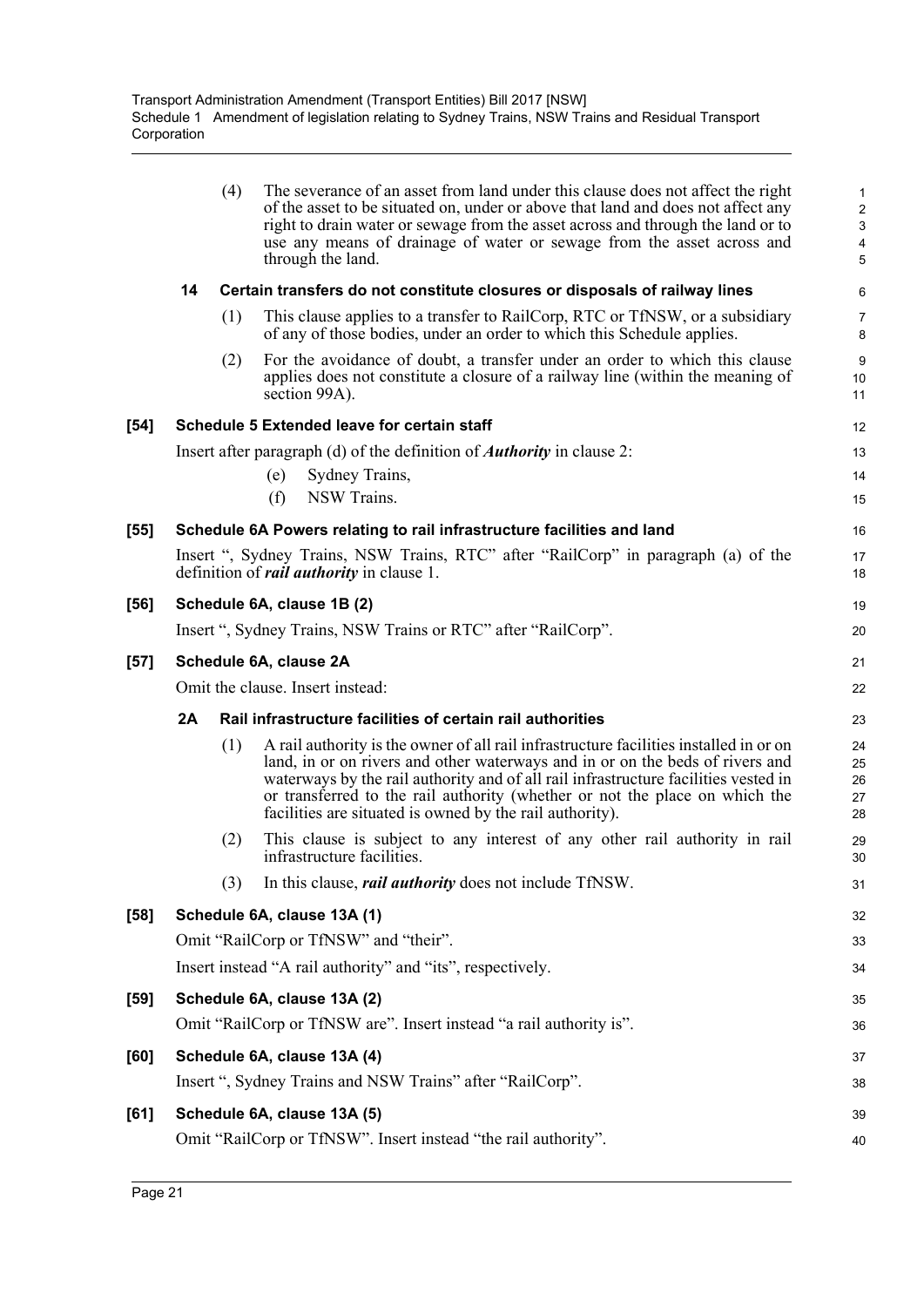| Omit "RailCorp or TfNSW at their discretion maintain such fences in connection with the<br>works as they think fit".<br>Insert instead "a rail authority at its discretion maintains such fences in connection with the<br>works as it thinks fit".<br>[63]<br>Schedule 6A, clause 13A (9)<br>Insert after clause $13A(8)$ :<br>(9)<br>TfNSW.<br>Schedule 6B Special provisions for underground rail facilities<br>[64]<br>Insert "Sydney Trains," after "RailCorp," in the definition of <i>rail authority</i> in clause 1 (1).<br>Schedule 7 Savings, transitional and other provisions<br>[65]<br>Insert after clause $2(3)$ :<br>(4)<br>transitional provisions.<br>Schedule 7<br>[66]<br>Insert at the end of the Schedule, with appropriate Part and clause numbering:<br><b>Provisions relating to Sydney Trains and NSW</b><br><b>Part</b><br><b>Trains</b><br><b>Saving of directions</b><br>For the avoidance of doubt, any direction given by TfNSW under section 3G<br>to Sydney Trains or NSW Trains continues to have effect.<br>Deeming references to RailCorp to include Sydney Trains, NSW Trains and<br><b>RTC</b><br>to any one or more of the following:<br>Sydney Trains,<br>(a)<br>NSW Trains,<br>(b)<br>RTC,<br>(c)<br>TfNSW.<br>(d)<br><b>Existing Chief Executives of Sydney Trains and NSW Trains</b><br>The persons who, immediately before the commencement of this clause, held<br>and Chief Executive of NSW Trains, respectively:<br>(a)<br>appointed before the commencement of this clause, and<br>on the same terms and conditions as the person was so appointed.<br>(b) | [62] | Schedule 6A, clause 13A (7)                                                                                                                                                                                                           | $\mathbf{1}$          |
|-------------------------------------------------------------------------------------------------------------------------------------------------------------------------------------------------------------------------------------------------------------------------------------------------------------------------------------------------------------------------------------------------------------------------------------------------------------------------------------------------------------------------------------------------------------------------------------------------------------------------------------------------------------------------------------------------------------------------------------------------------------------------------------------------------------------------------------------------------------------------------------------------------------------------------------------------------------------------------------------------------------------------------------------------------------------------------------------------------------------------------------------------------------------------------------------------------------------------------------------------------------------------------------------------------------------------------------------------------------------------------------------------------------------------------------------------------------------------------------------------------------------------------------------------------------------------------------------------------------|------|---------------------------------------------------------------------------------------------------------------------------------------------------------------------------------------------------------------------------------------|-----------------------|
|                                                                                                                                                                                                                                                                                                                                                                                                                                                                                                                                                                                                                                                                                                                                                                                                                                                                                                                                                                                                                                                                                                                                                                                                                                                                                                                                                                                                                                                                                                                                                                                                             |      |                                                                                                                                                                                                                                       | $\boldsymbol{2}$<br>3 |
|                                                                                                                                                                                                                                                                                                                                                                                                                                                                                                                                                                                                                                                                                                                                                                                                                                                                                                                                                                                                                                                                                                                                                                                                                                                                                                                                                                                                                                                                                                                                                                                                             |      |                                                                                                                                                                                                                                       | 4<br>5                |
|                                                                                                                                                                                                                                                                                                                                                                                                                                                                                                                                                                                                                                                                                                                                                                                                                                                                                                                                                                                                                                                                                                                                                                                                                                                                                                                                                                                                                                                                                                                                                                                                             |      |                                                                                                                                                                                                                                       | 6                     |
|                                                                                                                                                                                                                                                                                                                                                                                                                                                                                                                                                                                                                                                                                                                                                                                                                                                                                                                                                                                                                                                                                                                                                                                                                                                                                                                                                                                                                                                                                                                                                                                                             |      |                                                                                                                                                                                                                                       | $\overline{7}$        |
|                                                                                                                                                                                                                                                                                                                                                                                                                                                                                                                                                                                                                                                                                                                                                                                                                                                                                                                                                                                                                                                                                                                                                                                                                                                                                                                                                                                                                                                                                                                                                                                                             |      | In this clause, <i>rail authority</i> means RailCorp, Sydney Trains, NSW Trains or                                                                                                                                                    | 8<br>9                |
|                                                                                                                                                                                                                                                                                                                                                                                                                                                                                                                                                                                                                                                                                                                                                                                                                                                                                                                                                                                                                                                                                                                                                                                                                                                                                                                                                                                                                                                                                                                                                                                                             |      |                                                                                                                                                                                                                                       | 10                    |
|                                                                                                                                                                                                                                                                                                                                                                                                                                                                                                                                                                                                                                                                                                                                                                                                                                                                                                                                                                                                                                                                                                                                                                                                                                                                                                                                                                                                                                                                                                                                                                                                             |      |                                                                                                                                                                                                                                       | 11                    |
|                                                                                                                                                                                                                                                                                                                                                                                                                                                                                                                                                                                                                                                                                                                                                                                                                                                                                                                                                                                                                                                                                                                                                                                                                                                                                                                                                                                                                                                                                                                                                                                                             |      |                                                                                                                                                                                                                                       | 12                    |
|                                                                                                                                                                                                                                                                                                                                                                                                                                                                                                                                                                                                                                                                                                                                                                                                                                                                                                                                                                                                                                                                                                                                                                                                                                                                                                                                                                                                                                                                                                                                                                                                             |      |                                                                                                                                                                                                                                       | 13                    |
|                                                                                                                                                                                                                                                                                                                                                                                                                                                                                                                                                                                                                                                                                                                                                                                                                                                                                                                                                                                                                                                                                                                                                                                                                                                                                                                                                                                                                                                                                                                                                                                                             |      | Any such provision of the regulations has effect despite anything to the<br>contrary in this Schedule. The regulations may make separate savings and<br>transitional provisions or amend this Schedule to consolidate the savings and | 14<br>15<br>16<br>17  |
|                                                                                                                                                                                                                                                                                                                                                                                                                                                                                                                                                                                                                                                                                                                                                                                                                                                                                                                                                                                                                                                                                                                                                                                                                                                                                                                                                                                                                                                                                                                                                                                                             |      |                                                                                                                                                                                                                                       | 18                    |
|                                                                                                                                                                                                                                                                                                                                                                                                                                                                                                                                                                                                                                                                                                                                                                                                                                                                                                                                                                                                                                                                                                                                                                                                                                                                                                                                                                                                                                                                                                                                                                                                             |      |                                                                                                                                                                                                                                       | 19                    |
|                                                                                                                                                                                                                                                                                                                                                                                                                                                                                                                                                                                                                                                                                                                                                                                                                                                                                                                                                                                                                                                                                                                                                                                                                                                                                                                                                                                                                                                                                                                                                                                                             |      |                                                                                                                                                                                                                                       | 20<br>21              |
|                                                                                                                                                                                                                                                                                                                                                                                                                                                                                                                                                                                                                                                                                                                                                                                                                                                                                                                                                                                                                                                                                                                                                                                                                                                                                                                                                                                                                                                                                                                                                                                                             |      |                                                                                                                                                                                                                                       |                       |
|                                                                                                                                                                                                                                                                                                                                                                                                                                                                                                                                                                                                                                                                                                                                                                                                                                                                                                                                                                                                                                                                                                                                                                                                                                                                                                                                                                                                                                                                                                                                                                                                             |      |                                                                                                                                                                                                                                       | 22                    |
|                                                                                                                                                                                                                                                                                                                                                                                                                                                                                                                                                                                                                                                                                                                                                                                                                                                                                                                                                                                                                                                                                                                                                                                                                                                                                                                                                                                                                                                                                                                                                                                                             |      |                                                                                                                                                                                                                                       | 23<br>24              |
|                                                                                                                                                                                                                                                                                                                                                                                                                                                                                                                                                                                                                                                                                                                                                                                                                                                                                                                                                                                                                                                                                                                                                                                                                                                                                                                                                                                                                                                                                                                                                                                                             |      |                                                                                                                                                                                                                                       | 25<br>26              |
|                                                                                                                                                                                                                                                                                                                                                                                                                                                                                                                                                                                                                                                                                                                                                                                                                                                                                                                                                                                                                                                                                                                                                                                                                                                                                                                                                                                                                                                                                                                                                                                                             |      | The regulations may provide that a reference to RailCorp in a specified<br>provision of an Act, or an instrument made under an Act, includes a reference                                                                              | 27<br>28<br>29        |
|                                                                                                                                                                                                                                                                                                                                                                                                                                                                                                                                                                                                                                                                                                                                                                                                                                                                                                                                                                                                                                                                                                                                                                                                                                                                                                                                                                                                                                                                                                                                                                                                             |      |                                                                                                                                                                                                                                       | 30                    |
|                                                                                                                                                                                                                                                                                                                                                                                                                                                                                                                                                                                                                                                                                                                                                                                                                                                                                                                                                                                                                                                                                                                                                                                                                                                                                                                                                                                                                                                                                                                                                                                                             |      |                                                                                                                                                                                                                                       | 31                    |
|                                                                                                                                                                                                                                                                                                                                                                                                                                                                                                                                                                                                                                                                                                                                                                                                                                                                                                                                                                                                                                                                                                                                                                                                                                                                                                                                                                                                                                                                                                                                                                                                             |      |                                                                                                                                                                                                                                       | 32<br>33              |
|                                                                                                                                                                                                                                                                                                                                                                                                                                                                                                                                                                                                                                                                                                                                                                                                                                                                                                                                                                                                                                                                                                                                                                                                                                                                                                                                                                                                                                                                                                                                                                                                             |      |                                                                                                                                                                                                                                       | 34                    |
|                                                                                                                                                                                                                                                                                                                                                                                                                                                                                                                                                                                                                                                                                                                                                                                                                                                                                                                                                                                                                                                                                                                                                                                                                                                                                                                                                                                                                                                                                                                                                                                                             |      |                                                                                                                                                                                                                                       | 35                    |
|                                                                                                                                                                                                                                                                                                                                                                                                                                                                                                                                                                                                                                                                                                                                                                                                                                                                                                                                                                                                                                                                                                                                                                                                                                                                                                                                                                                                                                                                                                                                                                                                             |      | office as Chief Executive of Sydney Trains and Chief Executive of NSW<br>Trains are taken to have been appointed as Chief Executive of Sydney Trains                                                                                  | 36<br>37<br>38        |
|                                                                                                                                                                                                                                                                                                                                                                                                                                                                                                                                                                                                                                                                                                                                                                                                                                                                                                                                                                                                                                                                                                                                                                                                                                                                                                                                                                                                                                                                                                                                                                                                             |      | for the balance of the term of office for which the person was so                                                                                                                                                                     | 39<br>40              |
|                                                                                                                                                                                                                                                                                                                                                                                                                                                                                                                                                                                                                                                                                                                                                                                                                                                                                                                                                                                                                                                                                                                                                                                                                                                                                                                                                                                                                                                                                                                                                                                                             |      |                                                                                                                                                                                                                                       | 41                    |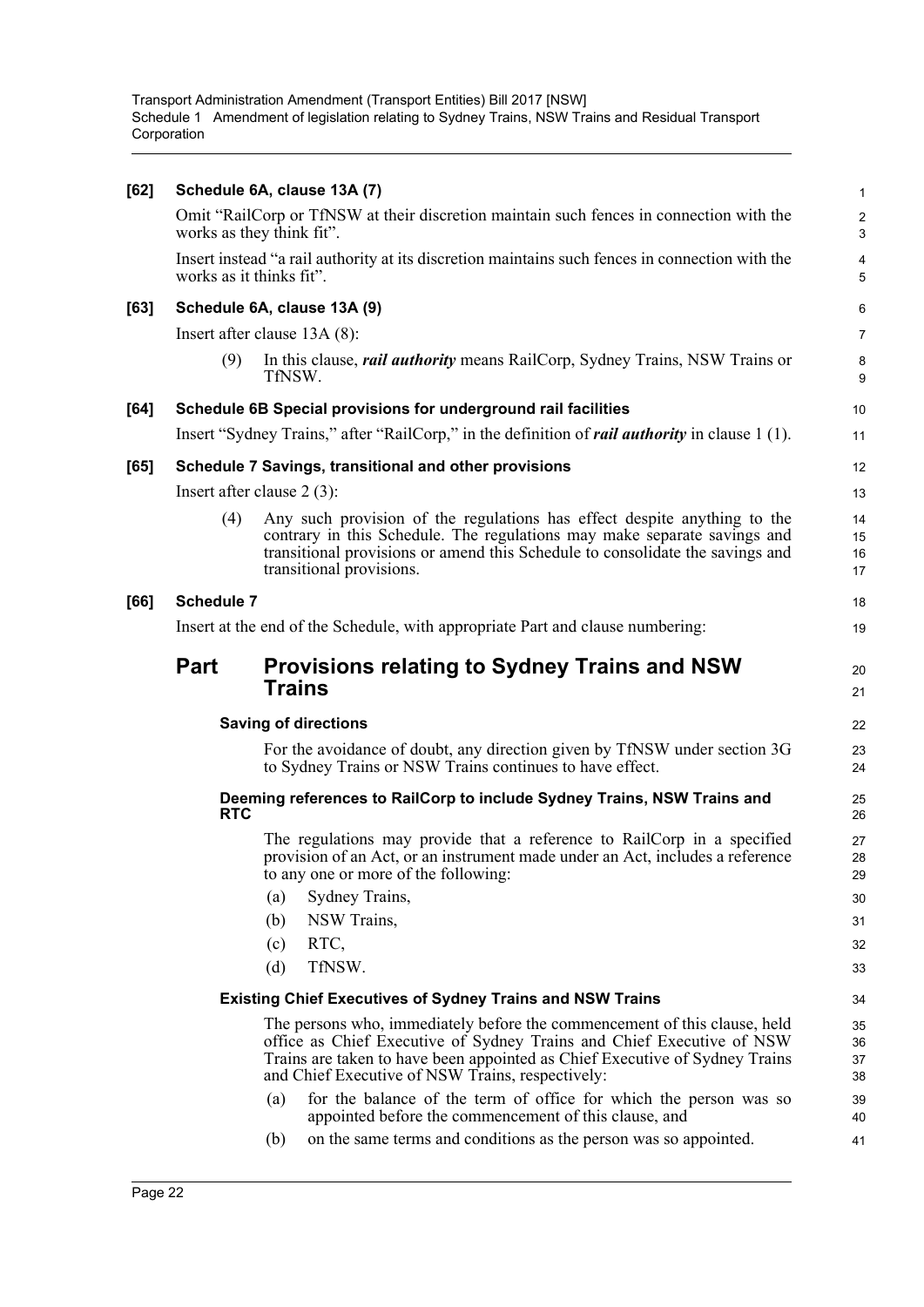|      |              |                   |         | NSW rail access undertakings—references to rail infrastructure owners                                                                                                                                                                                                                                                    | 1                             |
|------|--------------|-------------------|---------|--------------------------------------------------------------------------------------------------------------------------------------------------------------------------------------------------------------------------------------------------------------------------------------------------------------------------|-------------------------------|
|      |              |                   | Trains. | Despite section 3, for the purposes of section 99C and Schedule 6AA, rail<br><i>infrastructure owner</i> in those provisions and in any relevant NSW rail access<br>undertaking under those provisions does not include NSW Trains and Sydney                                                                            | $\overline{c}$<br>3<br>4<br>5 |
| [67] |              |                   |         | <b>Schedule 8 SRA Residual Holding Corporation</b>                                                                                                                                                                                                                                                                       | 6                             |
|      |              |                   |         | Omit clause 21 (1). Insert instead:                                                                                                                                                                                                                                                                                      | 7                             |
|      |              | (1)               | body.   | On the dissolution of the SRA Residual Holding Corporation, the regulations<br>may provide that a reference in any other Act or instrument made under any<br>other Act or in any other instrument of any kind to the SRA Residual Holding<br>Corporation is to be taken to be a reference to another specified person or | 8<br>9<br>10<br>11<br>12      |
| [68] |              | <b>Schedule 9</b> |         |                                                                                                                                                                                                                                                                                                                          | 13                            |
|      |              |                   |         | Insert before Schedule 10:                                                                                                                                                                                                                                                                                               | 14                            |
|      |              | <b>Schedule 9</b> |         | <b>Residual Transport Corporation</b>                                                                                                                                                                                                                                                                                    | 15                            |
|      | Part 1       |                   |         | <b>Constitution and functions of Residual Transport</b><br>Corporation                                                                                                                                                                                                                                                   | 16<br>17                      |
|      | 1            |                   |         | <b>Constitution of Residual Transport Corporation</b>                                                                                                                                                                                                                                                                    | 18                            |
|      |              | (1)               |         | There is constituted by this Act a corporation with the corporate name of<br>Residual Transport Corporation of New South Wales.                                                                                                                                                                                          | 19<br>20                      |
|      |              | (2)               | RTC:    |                                                                                                                                                                                                                                                                                                                          | 21                            |
|      |              |                   | (a)     | has the functions conferred or imposed on it by or under this or any<br>other Act, and                                                                                                                                                                                                                                   | 22<br>23                      |
|      |              |                   | (b)     | is, for the purposes of any Act, a statutory body representing the Crown.                                                                                                                                                                                                                                                | 24                            |
|      | $\mathbf{2}$ | <b>Definition</b> |         |                                                                                                                                                                                                                                                                                                                          | 25                            |
|      |              |                   |         | In this Schedule:                                                                                                                                                                                                                                                                                                        | 26                            |
|      |              |                   |         | <i>liabilities</i> means any liabilities, debts or obligations (whether present or future<br>and whether vested or contingent and whether personal or assignable).                                                                                                                                                       | 27<br>28                      |
|      | 3.           |                   |         | <b>Objectives of Corporation</b>                                                                                                                                                                                                                                                                                         | 29                            |
|      |              |                   |         | The objectives of RTC are as follows:                                                                                                                                                                                                                                                                                    | 30                            |
|      |              |                   | (a)     | to manage its assets, rights and liabilities effectively and responsibly,                                                                                                                                                                                                                                                | 31                            |
|      |              |                   | (b)     | to minimise the risk exposure of the State arising from its activities,                                                                                                                                                                                                                                                  | 32                            |
|      |              |                   | (c)     | to achieve the efficient and timely winding up of residual business<br>activities.                                                                                                                                                                                                                                       | 33<br>34                      |
|      | 4            |                   |         | <b>Functions of Residual Transport Corporation</b>                                                                                                                                                                                                                                                                       | 35                            |
|      |              | (1)               |         | RTC has the following functions:                                                                                                                                                                                                                                                                                         | 36                            |
|      |              |                   | (a)     | to hold, manage, operate and maintain transport assets vested in or<br>owned by it, or to be vested in or owned by it,                                                                                                                                                                                                   | 37<br>38                      |
|      |              |                   | (b)     | to conduct any business (whether or not related to any of its other<br>functions) that it considers will further its objectives,                                                                                                                                                                                         | 39<br>40                      |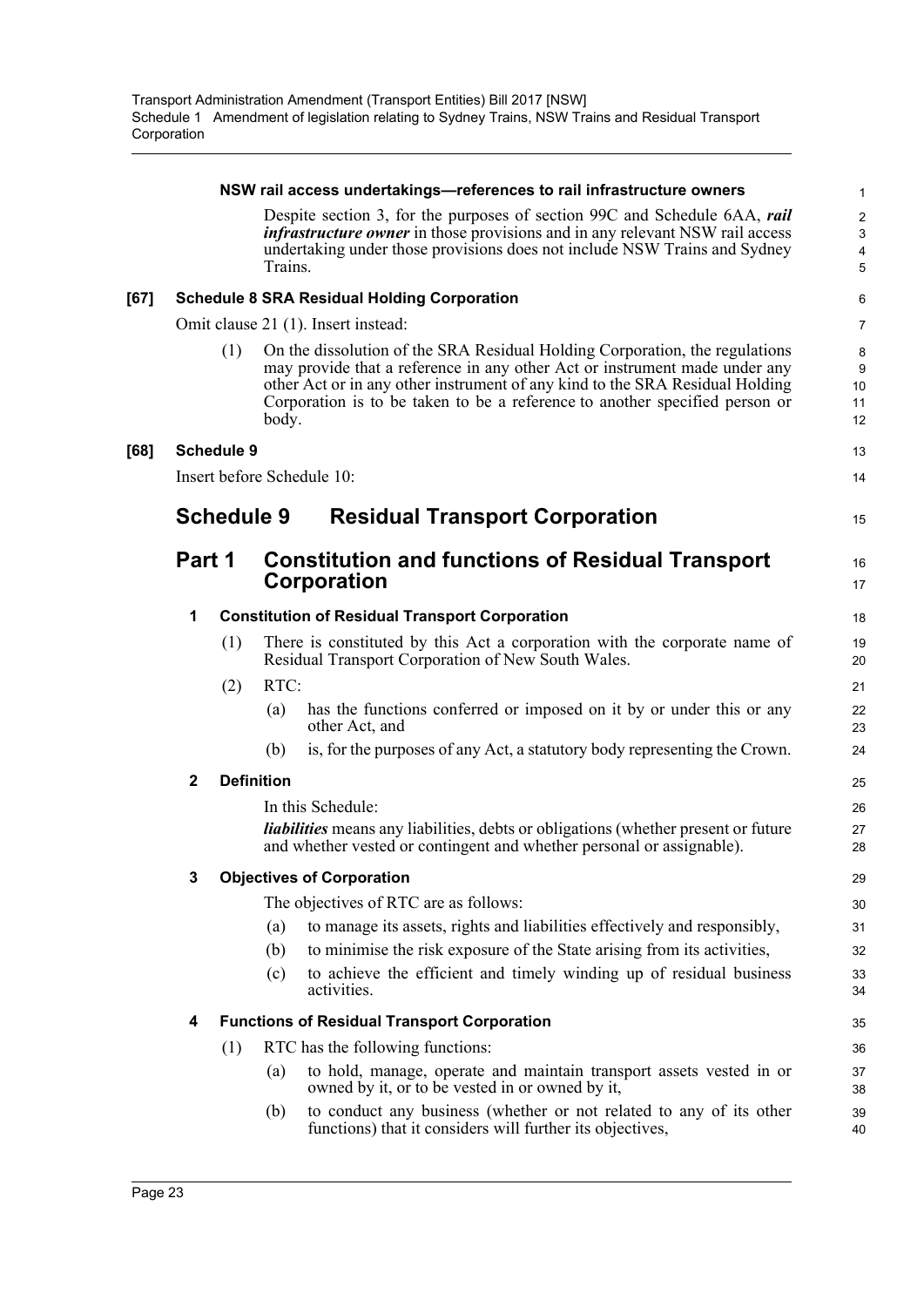|        |     | any other functions conferred or imposed on it by or under this or any<br>(c)<br>other Act.                                                                                                         | 1<br>$\overline{2}$         |
|--------|-----|-----------------------------------------------------------------------------------------------------------------------------------------------------------------------------------------------------|-----------------------------|
|        | (2) | RTC may do any thing that is supplemental or incidental to the exercise of its<br>functions.                                                                                                        | 3<br>4                      |
|        | (3) | RTC may exercise its functions within or outside New South Wales.                                                                                                                                   | 5                           |
| 5      |     | <b>Disposal of property</b>                                                                                                                                                                         | 6                           |
|        |     | RTC may sell, lease or otherwise dispose of any or all of its property.                                                                                                                             | $\overline{7}$              |
| Part 2 |     | <b>Management of Residual Transport Corporation</b>                                                                                                                                                 | 8                           |
| 6      |     | Management and control of affairs of Residual Transport Corporation                                                                                                                                 | 9                           |
|        | (1) | The affairs of RTC are to be managed and controlled by the Transport<br>Secretary or such other person as may be appointed by the Minister (the $\overline{R}TC$<br>manager).                       | 10 <sup>1</sup><br>11<br>12 |
|        | (2) | Any act, matter or thing done in the name of, or on behalf of, RTC by the RTC<br>manager is taken to have been done by RTC.                                                                         | 13<br>14                    |
|        | (3) | The seal of RTC is to be kept by the RTC manager and affixed to a document<br>only:                                                                                                                 | 15<br>16                    |
|        |     | in the presence of the RTC manager or a member of staff of RTC<br>(a)<br>authorised by the RTC manager, and                                                                                         | 17<br>18                    |
|        |     | with an attestation by the signature of the RTC manager or that member<br>(b)<br>of staff of the fact of the affixing of the seal.                                                                  | 19<br>20                    |
| 7      |     | Delegation of functions of Residual Transport Corporation                                                                                                                                           | 21                          |
|        | (1) | RTC may delegate to any person any of the functions of RTC, other than this<br>power of delegation.                                                                                                 | 22<br>23                    |
|        | (2) | A delegate may sub-delegate to an authorised person any function delegated<br>by RTC if the delegate is authorised in writing to do so by RTC.                                                      | 24<br>25                    |
|        | (3) | In this clause, <i>authorised person</i> means:                                                                                                                                                     | 26                          |
|        |     | a member of staff of RTC, or<br>(a)                                                                                                                                                                 | 27                          |
|        |     | (b)<br>a person of a class prescribed by the regulations or approved by the<br>Transport Secretary.                                                                                                 | 28<br>29                    |
| 8      |     | <b>Staff of Residual Transport Corporation</b>                                                                                                                                                      | 30                          |
|        | (1) | RTC may arrange for the use of the services of any staff or facilities of any<br>government department or public authority, including the staff or facilities of<br>TfNSW or the Transport Service. | 31<br>32<br>33              |
|        | (2) | A person whose services are made use of by RTC under subclause (1) is taken<br>to be a member of staff of RTC.                                                                                      | 34<br>35                    |
|        | (3) | Without limiting subclause (1), RTC may appoint any such person to a<br>position with RTC that is designated by RTC and may remove the person from<br>that designated position at any time.         | 36<br>37<br>38              |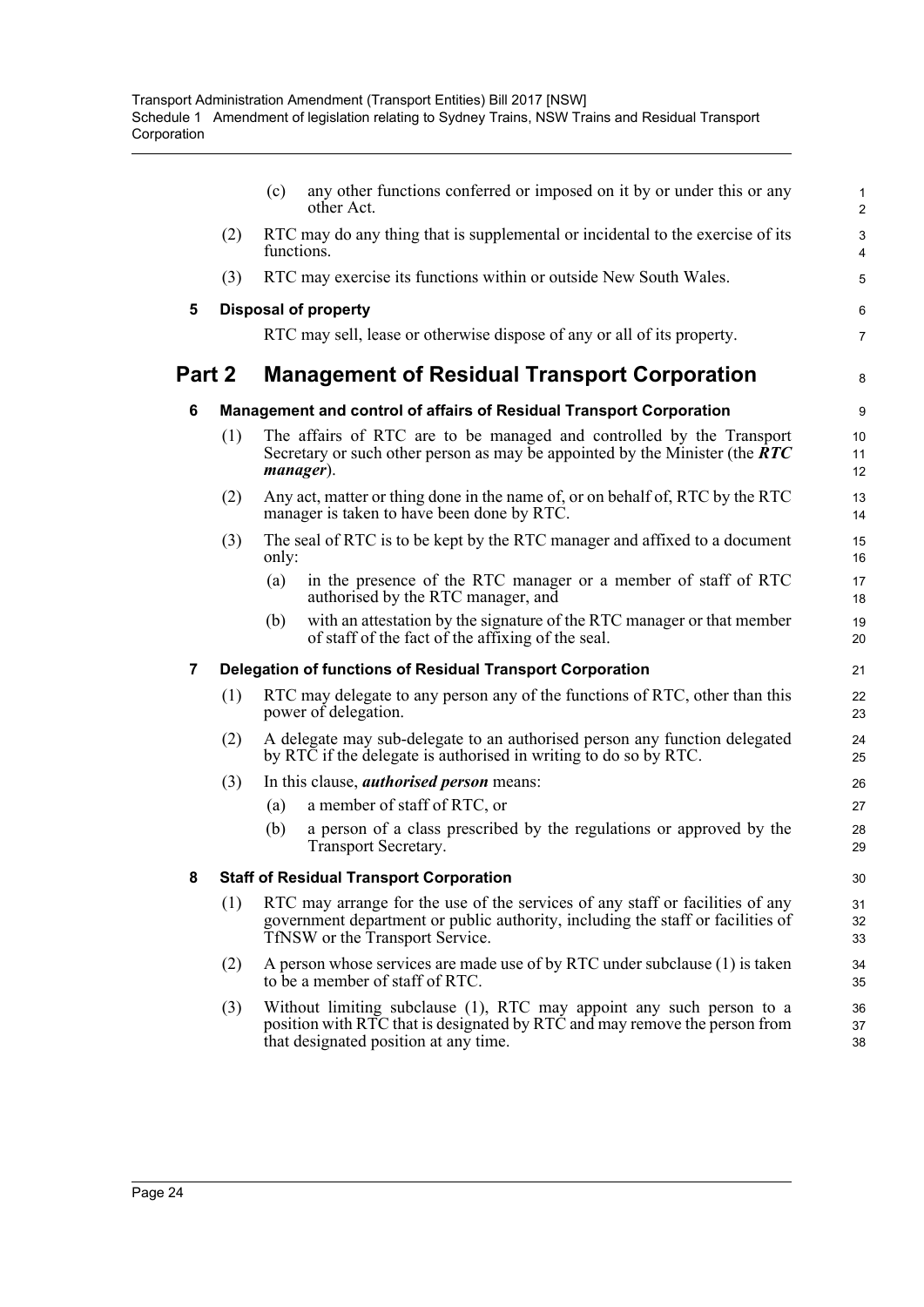|     | Part 3 |     | <b>Miscellaneous</b>                                                                                                                                                          | $\mathbf{1}$   |
|-----|--------|-----|-------------------------------------------------------------------------------------------------------------------------------------------------------------------------------|----------------|
|     | 9      |     | <b>Residual Transport Corporation Fund</b>                                                                                                                                    | $\overline{c}$ |
|     |        | (1) | <b>Establishment of Fund</b>                                                                                                                                                  | 3              |
|     |        |     | There is established in the Special Deposits Account a fund called the Residual<br>Transport Corporation Fund.                                                                | 4<br>5         |
|     |        | (2) | <b>Payments into Residual Transport Corporation Fund</b>                                                                                                                      | 6              |
|     |        |     | There is to be paid into the Residual Transport Corporation Fund:                                                                                                             | 7              |
|     |        |     | all money received by or on account of RTC, and<br>(a)                                                                                                                        | 8              |
|     |        |     | all money advanced to RTC by the Treasurer, and<br>(b)                                                                                                                        | 9              |
|     |        |     | all money:<br>(c)                                                                                                                                                             | 10             |
|     |        |     | (i)<br>appropriated by Parliament for the purposes of TfNSW and<br>allocated to RTC by TfNSW, or                                                                              | 11<br>12       |
|     |        |     | otherwise appropriated by Parliament for the purposes of RTC,<br>(ii)<br>and                                                                                                  | 13<br>14       |
|     |        |     | the proceeds of the investment of money in the Fund, and<br>(d)                                                                                                               | 15             |
|     |        |     | all other money required by or under this or any other Act to be paid into<br>(e)<br>the Fund.                                                                                | 16<br>17       |
|     |        | (3) | <b>Payments from Residual Transport Corporation Fund</b>                                                                                                                      | 18             |
|     |        |     | There is to be paid from the Residual Transport Corporation Fund:                                                                                                             | 19             |
|     |        |     | all payments made on account of RTC or otherwise required to meet<br>(a)<br>expenditure incurred in relation to the functions of RTC, and                                     | 20<br>21       |
|     |        |     | all other payments required by or under this or any other Act to be paid<br>(b)<br>from the Fund.                                                                             | 22<br>23       |
|     | 10     |     | <b>Financial duties generally</b>                                                                                                                                             | 24             |
|     |        |     | Sections 81 and 82 apply to RTC.                                                                                                                                              | 25             |
|     | 11     |     | <b>Extension of references to RailCorp</b>                                                                                                                                    | 26             |
|     |        |     | The regulations may provide that a reference in any Act (other than this Act)<br>or instrument, or in any other document, to RailCorp is to be read as a<br>reference to RTC. | 27<br>28<br>29 |
| 1.2 |        |     | Electricity (Consumer Safety) Act 2004 No 4                                                                                                                                   | 30             |
|     |        |     | <b>Section 3 Definitions</b>                                                                                                                                                  | 31             |
|     |        |     | Insert after paragraph $(b2)$ of the definition of <i>electricity supply authority</i> in section 3 (1):                                                                      | 32             |
|     |        |     | (b3)<br>Sydney Trains, and                                                                                                                                                    | 33             |
| 1.3 |        |     | Electricity Network Assets (Authorised Transactions) Act 2015 No 5                                                                                                            | 34             |
|     |        |     | Section 3 Interpretation-key definitions                                                                                                                                      | 35             |
|     |        |     | Insert after paragraph (d) of the definition of <i>associated electricity network land</i> :                                                                                  | 36             |
|     |        |     | Sydney Trains,<br>(d1)                                                                                                                                                        | 37             |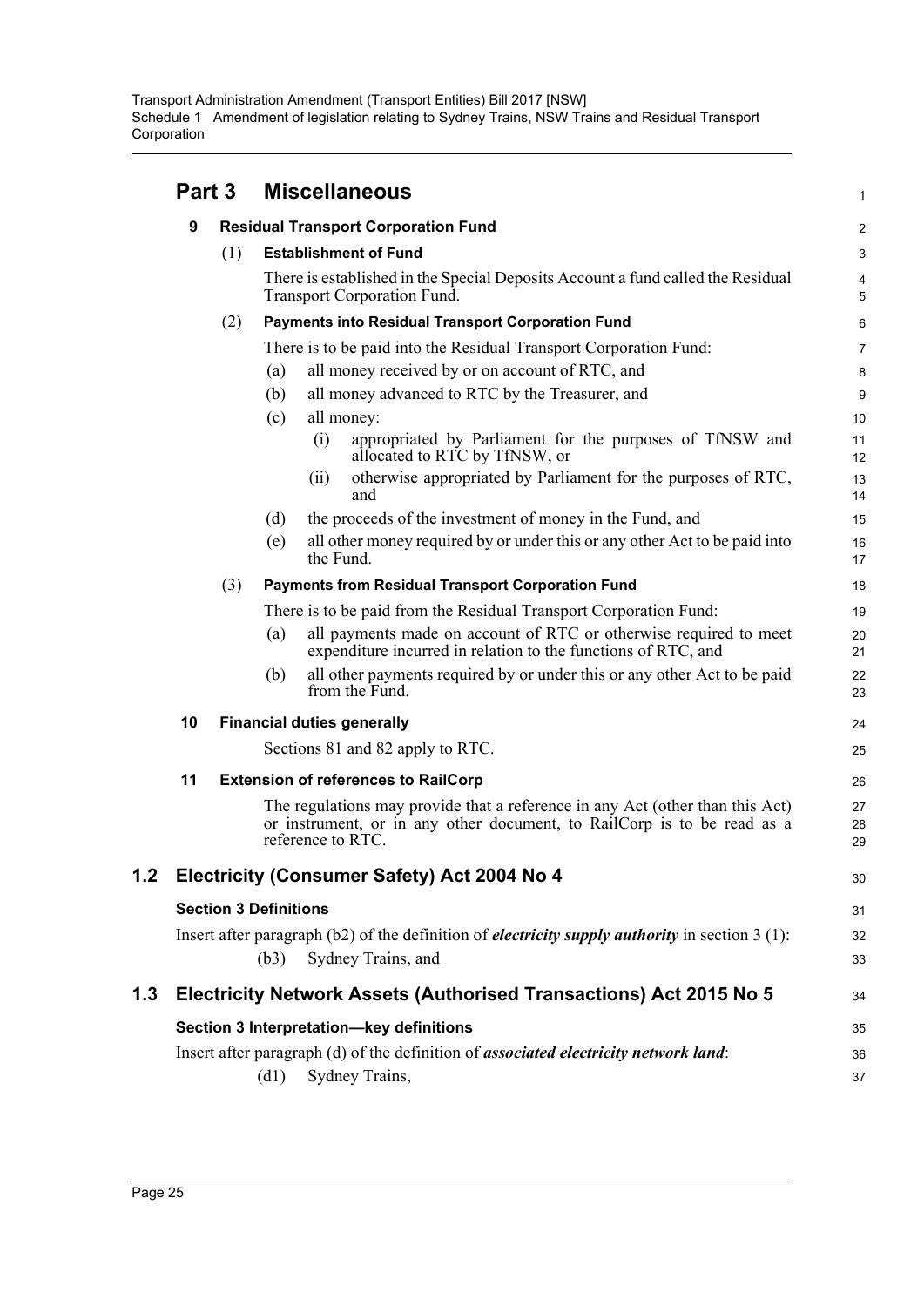| 1.4   | <b>Electricity Supply Act 1995 No 94</b>                                                                                                                                             | $\mathbf{1}$   |
|-------|--------------------------------------------------------------------------------------------------------------------------------------------------------------------------------------|----------------|
| [1]   | <b>Section 53A Definitions</b>                                                                                                                                                       | $\overline{2}$ |
|       | Insert ", Sydney Trains" after "Rail Corporation New South Wales" in paragraph (c) of the<br>definition of <i>private land</i> .                                                     | 3<br>4         |
| $[2]$ | <b>Section 191 Regulations</b>                                                                                                                                                       | 5              |
|       | Insert ", Sydney Trains" after "Rail Corporation New South Wales" in section 191 (2A).                                                                                               | 6              |
| $[3]$ | <b>Section 191 (2A)</b>                                                                                                                                                              | $\overline{7}$ |
|       | Omit "either of those entities". Insert instead "any of those entities".                                                                                                             | 8              |
| [4]   | <b>Dictionary</b>                                                                                                                                                                    | 9              |
|       | Insert ", Sydney Trains" after "Rail Corporation New South Wales" in paragraph (b) of the<br>definition of <i>distribution</i> system.                                               | 10<br>11       |
| 1.5   | <b>Environmental Planning and Assessment Regulation 2000</b>                                                                                                                         | 12             |
|       | <b>Clause 244D Definitions</b>                                                                                                                                                       | 13             |
|       | Insert "(within the meaning of Part 8A of the <i>Transport Administration Act 1988</i> )" after<br>"rail authority" in the definition of <b>ARTC</b> rail infrastructure facilities. | 14<br>15       |
| 1.6   | <b>Explosives Regulation 2013</b>                                                                                                                                                    | 16             |
|       | Clause 91 Carriage of explosives on public passenger vehicles                                                                                                                        | 17             |
|       | Insert "Part 9 of" before "the <i>Transport Administration Act 1988</i> " in clause 91 (2) (c).                                                                                      | 18             |
| 1.7   | <b>Government Telecommunications Act 1991 No 77</b>                                                                                                                                  | 19             |
|       | Section 32 Establishment of the Board                                                                                                                                                | 20             |
|       | Omit "Minister responsible for Rail Corporation New South Wales" from section 32 (3) (f).                                                                                            | 21             |
|       | Insert instead "Minister administering Part 1A of the <i>Transport Administration Act 1988</i> ".                                                                                    | 22             |
| 1.8   | Impounding Act 1993 No 31                                                                                                                                                            | 23             |
| [1]   | <b>Dictionary</b>                                                                                                                                                                    | 24             |
|       | Insert the following after the matter relating to Rail Corporation New South Wales in the<br>definition of <i>area of operations</i> :                                               | 25<br>26       |
|       | in the case of an impounding officer appointed by Sydney Trains, land<br>owned by or under the control of Sydney Trains,                                                             | 27<br>28       |
|       | in the case of an impounding officer appointed by NSW Trains, land<br>$\bullet$<br>owned by or under the control of NSW Trains,                                                      | 29<br>30       |
|       | in the case of an impounding officer appointed by Residual Transport<br>Corporation of New South Wales, land owned by or under the control<br>of that body,                          | 31<br>32<br>33 |
|       | in the case of an impounding officer appointed by Transport for NSW,<br>land owned by or under the control of that body,                                                             | 34<br>35       |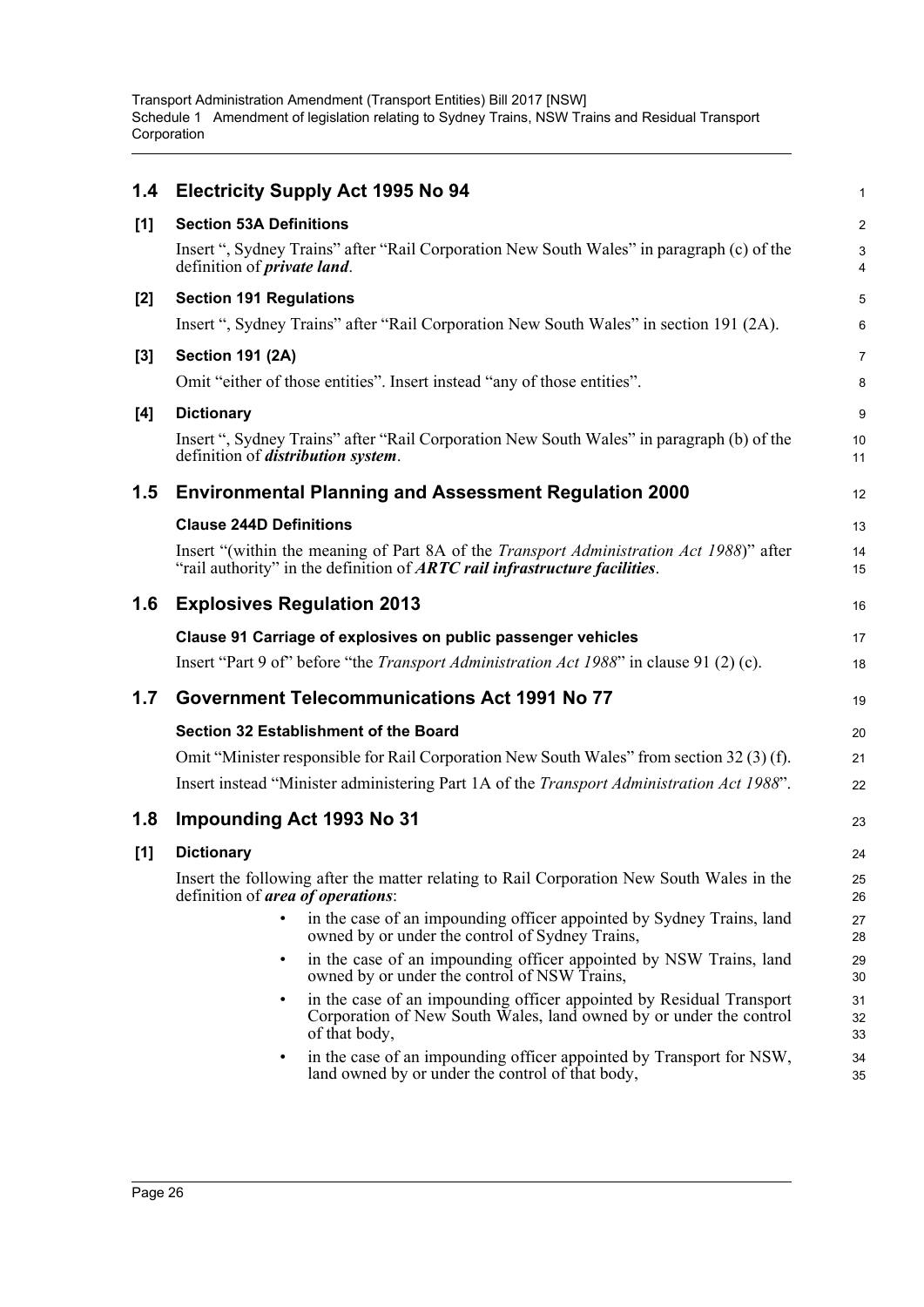| $[2]$ | Dictionary, definition of "impounding authority"                                                                                                                                                     | 1              |
|-------|------------------------------------------------------------------------------------------------------------------------------------------------------------------------------------------------------|----------------|
|       | Insert after the matter relating to Rail Corporation New South Wales:                                                                                                                                | $\overline{a}$ |
|       | Sydney Trains,<br>$\bullet$                                                                                                                                                                          | 3              |
|       | NSW Trains,<br>$\bullet$                                                                                                                                                                             | 4              |
|       | Residual Transport Corporation of New South Wales,<br>$\bullet$                                                                                                                                      | 5              |
|       | Transport for NSW,<br>$\bullet$                                                                                                                                                                      | 6              |
| 1.9   | Liquor Act 2007 No 90                                                                                                                                                                                | 7              |
|       | <b>Section 6 Exemptions from Act</b>                                                                                                                                                                 | 8              |
|       | Omit "Rail Corporation New South Wales as are determined by that corporation" from<br>section $6(1)(a)$ .                                                                                            | 9<br>10        |
|       | Insert instead "Rail Corporation New South Wales, Sydney Trains or NSW Trains as are<br>determined by those corporations".                                                                           | 11<br>12       |
|       | 1.10 Local Government Act 1993 No 30                                                                                                                                                                 | 13             |
| [1]   | Section 555 What land is exempt from all rates?                                                                                                                                                      | 14             |
|       | Omit "a public transport agency (within the meaning of section $3C$ " from<br>section 555 (1) (g1).                                                                                                  | 15<br>16       |
|       | Insert instead "Residual Transport Corporation of New South Wales or a public transport<br>agency (within the meaning".                                                                              | 17<br>18       |
| $[2]$ | Section 600 Rebates in respect of certain land vested in public bodies                                                                                                                               | 19             |
|       | Insert "Sydney Trains, NSW Trains, Residual Transport Corporation of New South Wales,"<br>after "Rail Corporation New South Wales," in the definition of <i>public body</i> in<br>section $600(9)$ . | 20<br>21<br>22 |
| $[3]$ | <b>Section 742 Dispute resolution</b>                                                                                                                                                                | 23             |
|       | Insert after the matter relating to Rail Corporation New South Wales in section 742 (7):                                                                                                             | 24             |
|       | Residual Transport Corporation of New South Wales<br>$\bullet$                                                                                                                                       | 25             |
|       | <b>Sydney Trains</b><br>$\bullet$                                                                                                                                                                    | 26             |
|       | <b>NSW Trains</b>                                                                                                                                                                                    | 27             |
|       | 1.11 Passenger Transport Act 1990 No 39                                                                                                                                                              | 28             |
| [1]   | <b>Section 4 Objects</b>                                                                                                                                                                             | 29             |
|       | Insert ", Sydney Trains, NSW Trains" after "RailCorp" in section 4 (d).                                                                                                                              | 30             |
| $[2]$ | <b>Section 5 Crown bound by Act</b>                                                                                                                                                                  | 31             |
|       | Insert "Sydney Trains, NSW Trains," after "Sydney Ferries," in section 5 (2).                                                                                                                        | 32             |
|       | 1.12 Passenger Transport Act 2014 No 46                                                                                                                                                              | 33             |
| [1]   | <b>Schedule 4 Amendment of Acts</b>                                                                                                                                                                  | 34             |
|       | Omit subsection (2) from Schedule 4.12 [5]. Insert instead:                                                                                                                                          | 35             |
|       | The terms and conditions on which the functions of RailCorp, Sydney Trains,<br>(2)<br>and NSW Trains as rail infrastructure owners are to be carried out are to be set                               | 36<br>37       |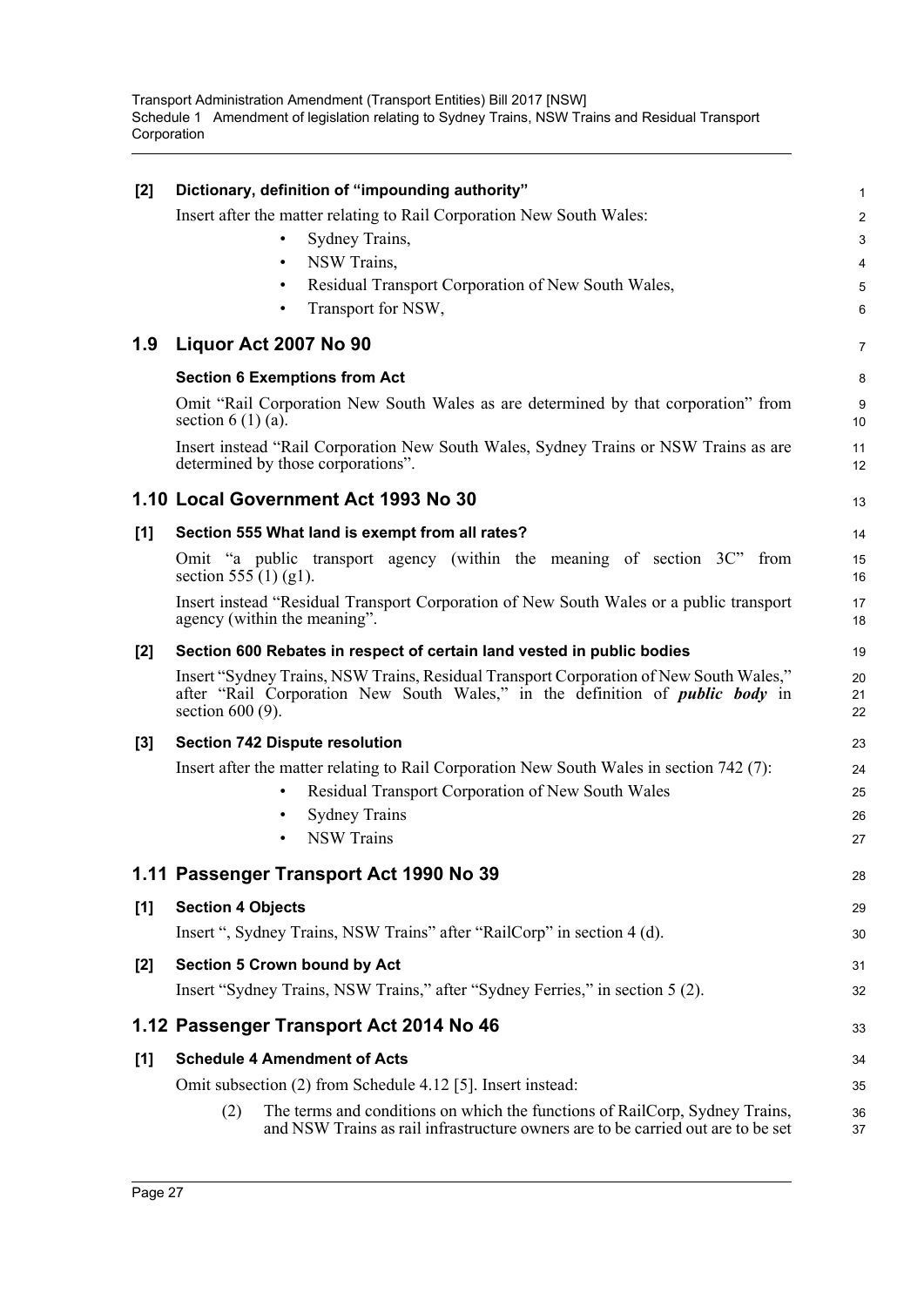|     |                              | out in a contract entered into between TfNSW (on behalf of the State) and the<br>entity concerned.                                                                                                                                            | $\mathbf{1}$<br>$\overline{c}$        |
|-----|------------------------------|-----------------------------------------------------------------------------------------------------------------------------------------------------------------------------------------------------------------------------------------------|---------------------------------------|
| [2] | <b>Schedule 4.12 [6]</b>     |                                                                                                                                                                                                                                               | 3                                     |
|     |                              | Omit subsection (3). Insert instead:                                                                                                                                                                                                          | $\overline{\mathbf{4}}$               |
|     | (3)                          | The terms and conditions on which access to the NSW rail network is to be<br>provided by RailCorp are to be set out in a contract entered into between<br>TfNSW (on behalf of the State) and RailCorp.                                        | $\overline{5}$<br>6<br>$\overline{7}$ |
|     | (3A)                         | The terms and conditions on which network control services are to be provided<br>by the body responsible in accordance with section 99D are to be set out in a<br>contract entered into between TfNSW (on behalf of the State) and that body. | 8<br>9<br>10                          |
|     |                              | 1.13 Pipelines Act 1967 No 90                                                                                                                                                                                                                 | 11                                    |
|     | <b>Section 3 Definitions</b> |                                                                                                                                                                                                                                               | 12                                    |
|     |                              | Insert "Sydney Trains, NSW Trains, Residual Transport Corporation of New South Wales,"<br>after "Rail Corporation New South Wales," in paragraph (a) of the definition of <i>public</i><br><i>authority</i> in section $3(1)$ .               | 13<br>14<br>15                        |
|     |                              | 1.14 Public Finance and Audit Act 1983 No 152                                                                                                                                                                                                 | 16                                    |
|     |                              | <b>Schedule 2 Statutory bodies</b>                                                                                                                                                                                                            | 17                                    |
|     |                              | Insert in alphabetical order:                                                                                                                                                                                                                 | 18                                    |
|     |                              | Residual Transport Corporation of New South Wales                                                                                                                                                                                             | 19                                    |
|     |                              | 1.15 Railway Construction (Maldon to Port Kembla) Act 1983 No 112                                                                                                                                                                             | 20                                    |
|     |                              | <b>Section 2 Interpretation</b>                                                                                                                                                                                                               | 21                                    |
|     | section $2(1)$ .             | Omit "Rail Corporation New South Wales" from the definition of the Authority in                                                                                                                                                               | 22<br>23                              |
|     |                              | Insert instead "Transport for NSW".                                                                                                                                                                                                           | 24                                    |
|     |                              | 1.16 Retail Leases Act 1994 No 46                                                                                                                                                                                                             | 25                                    |
|     |                              | Section 82A Certain transport and rail authorities                                                                                                                                                                                            | 26                                    |
|     |                              | Omit "Rail Corporation New South Wales as lessor of a retail shop is"                                                                                                                                                                         | 27                                    |
|     |                              | Insert instead "Transport for NSW, Rail Corporation New South Wales, Sydney Trains and<br>NSW Trains as lessors of retail shops are".                                                                                                         | 28<br>29                              |
|     |                              | 1.17 Roads Act 1993 No 33                                                                                                                                                                                                                     | 30                                    |
|     | public road etc              | Section 94 Roads authority may carry out drainage work across land adjoining                                                                                                                                                                  | 31<br>32                              |
|     |                              | Insert "Transport for NSW, Sydney Trains, NSW Trains, Residual Transport Corporation<br>of New South Wales," after "Rail Corporation New South Wales," in section 94 (2).                                                                     | 33<br>34                              |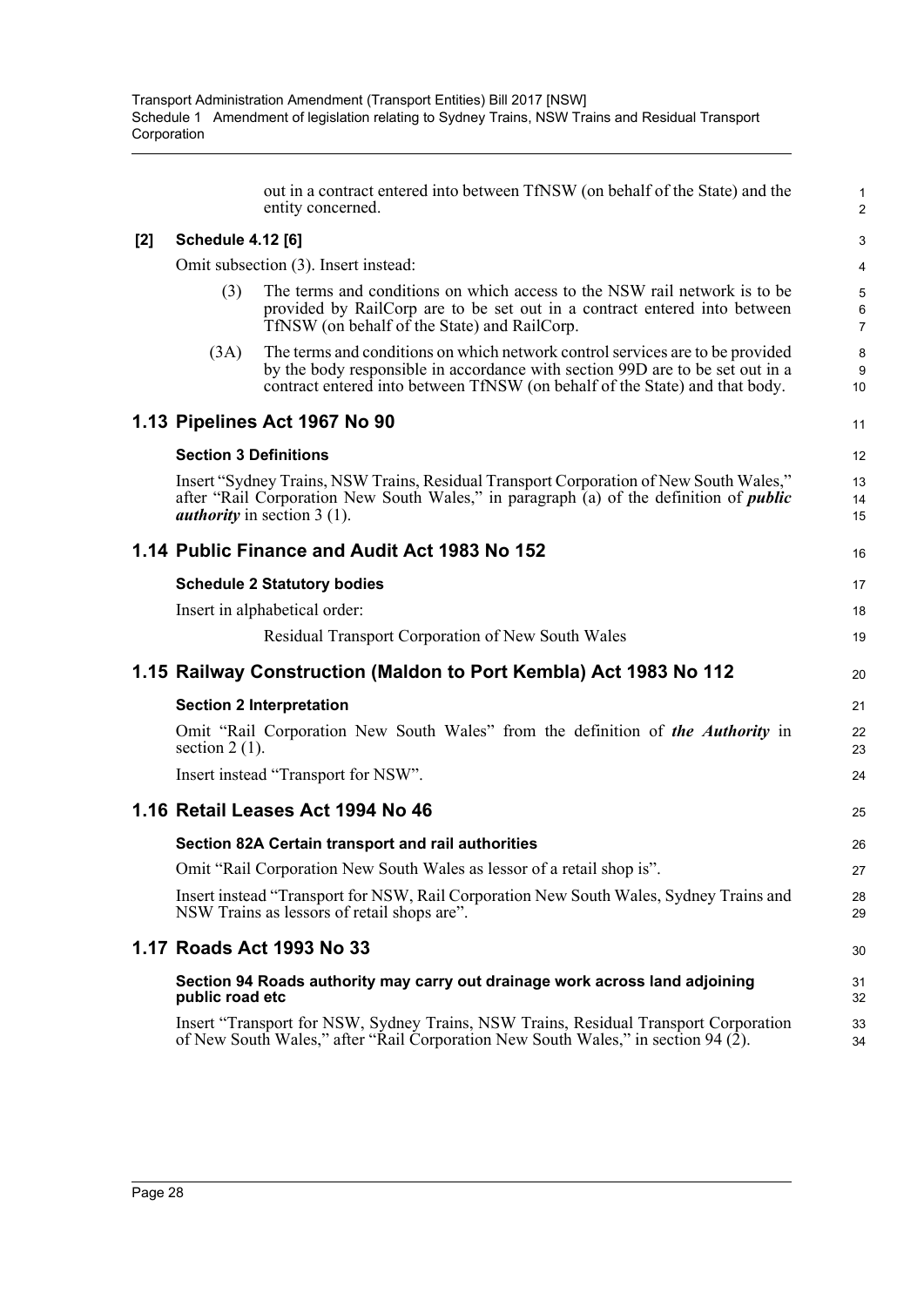|       | 1.18 Rural Fires Act 1997 No 65                                                                                                                                                                                 | 1                        |
|-------|-----------------------------------------------------------------------------------------------------------------------------------------------------------------------------------------------------------------|--------------------------|
| [1]   | Section 27 Permission of certain rail and transport authorities required                                                                                                                                        | $\overline{\mathbf{c}}$  |
|       | Insert "Transport for NSW, Sydney Trains, NSW Trains, Residual Transport Corporation<br>of New South Wales," after "Rail Corporation New South Wales,".                                                         | 3<br>4                   |
| [2]   | <b>Section 100A Definitions</b>                                                                                                                                                                                 | 5                        |
|       | Insert "Transport for NSW, Residual Transport Corporation of New South Wales," after<br>"Rail Corporation New South Wales," in paragraph (c) of the definition of <i>managed land</i><br>in section $100A(1)$ . | 6<br>$\overline{7}$<br>8 |
| $[3]$ | <b>Dictionary</b>                                                                                                                                                                                               | 9                        |
|       | Insert "Transport for NSW, Residual Transport Corporation of New South Wales," after<br>"Rail Corporation New South Wales," in paragraph (c) of the definition of <i>managed land</i> .                         | 10<br>11                 |
|       | 1.19 Water Act 1912 No 44                                                                                                                                                                                       | 12                       |
| [1]   | <b>Section 12 Licence</b>                                                                                                                                                                                       | 13                       |
|       | Insert "Sydney Trains, NSW Trains, Residual Transport Corporation of New South Wales,"<br>after "Rail Corporation New South Wales," in section 12 (3).                                                          | 14<br>15                 |
| [2]   | <b>Section 14 Renewal</b>                                                                                                                                                                                       | 16                       |
|       | Insert "Sydney Trains, NSW Trains, Residual Transport Corporation of New South Wales,"<br>after "Rail Corporation New South Wales," in section 14 (1B).                                                         | 17<br>18                 |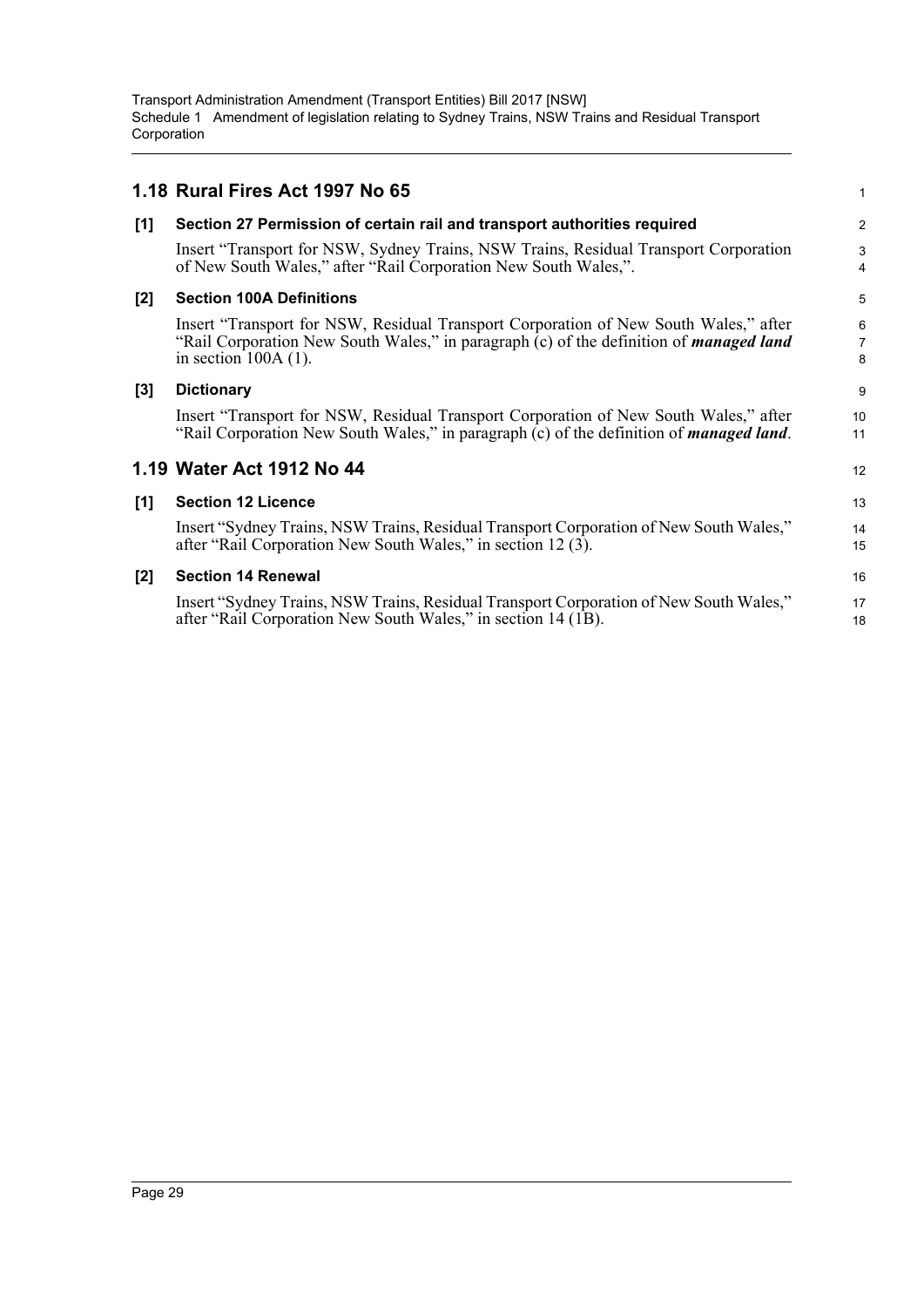<span id="page-33-0"></span>

|     | <b>Schedule 2</b>            | Amendment of legislation relating to conversion<br>of RailCorp to Transport Asset Holding Entity                                                                                                                                                                                          |                      |
|-----|------------------------------|-------------------------------------------------------------------------------------------------------------------------------------------------------------------------------------------------------------------------------------------------------------------------------------------|----------------------|
| 2.1 |                              | <b>Transport Administration Act 1988 No 109</b>                                                                                                                                                                                                                                           | 3                    |
| [1] | <b>Section 3 Definitions</b> |                                                                                                                                                                                                                                                                                           | 4                    |
|     |                              | Omit "RailCorp," from the definition of <i>public transport agency</i> in section 3 (1).                                                                                                                                                                                                  | $\overline{5}$       |
| [2] |                              | Section 3 (1), definition of "rail infrastructure owner"                                                                                                                                                                                                                                  | 6                    |
|     |                              | Insert in appropriate order:                                                                                                                                                                                                                                                              | 7                    |
|     |                              | in the case of any rail infrastructure facilities owned by TAHE or vested<br>(a3)<br>in TAHE by or under this or any other Act, TAHE, or                                                                                                                                                  | 8<br>9               |
| [3] | Section 3 (1)                |                                                                                                                                                                                                                                                                                           | 10                   |
|     |                              | Omit the definition of <b>RailCorp</b> . Insert in alphabetical order:                                                                                                                                                                                                                    | 11                   |
|     |                              | <b>board</b> of TAHE, means the board of directors of TAHE.                                                                                                                                                                                                                               | 12                   |
|     |                              | <i>listed functions</i> of TAHE—see section 11 (1).                                                                                                                                                                                                                                       | 13                   |
|     |                              | SOC Act means the State Owned Corporations Act 1989.                                                                                                                                                                                                                                      | 14                   |
|     |                              | <b>TAHE</b> means Transport Asset Holding Entity of New South Wales constituted<br>under Part 2.                                                                                                                                                                                          | 15<br>16             |
|     |                              | <i>voting shareholders</i> of TAHE, means the voting shareholders within the<br>meaning of the SOC Act.                                                                                                                                                                                   | 17<br>18             |
| [4] |                              | Section 3B Ministerial responsibility and delegation                                                                                                                                                                                                                                      | 19                   |
|     | Omit section $3B(1)(a)$ .    |                                                                                                                                                                                                                                                                                           | 20                   |
| [5] |                              | Section 3G Directions by TfNSW to public transport agencies                                                                                                                                                                                                                               | 21                   |
|     | Omit section $3G(1)(a)$ .    |                                                                                                                                                                                                                                                                                           | 22                   |
| [6] | Part 2                       |                                                                                                                                                                                                                                                                                           | 23                   |
|     |                              | Omit the Part. Insert instead:                                                                                                                                                                                                                                                            | 24                   |
|     | Part 2                       | <b>Transport Asset Holding Entity</b>                                                                                                                                                                                                                                                     | 25                   |
|     | <b>Division 1</b>            | <b>Constitution and management of Transport Asset</b><br><b>Holding Entity</b>                                                                                                                                                                                                            | 26<br>27             |
|     | 4                            | <b>Establishment of Transport Asset Holding Entity</b>                                                                                                                                                                                                                                    | 28                   |
|     | (1)                          | The corporation constituted under section 4 immediately before its<br>substitution by the <i>Transport Administration Amendment (Transport Entities)</i><br><i>Act 2017</i> is continued by this section with the corporate name of Transport<br>Asset Holding Entity of New South Wales. | 29<br>30<br>31<br>32 |
|     | (2)                          | On and from the commencement of this section:                                                                                                                                                                                                                                             | 33                   |
|     |                              | the corporate name of Rail Corporation New South Wales is changed to<br>(a)<br>Transport Asset Holding Entity of New South Wales, and                                                                                                                                                     | 34<br>35             |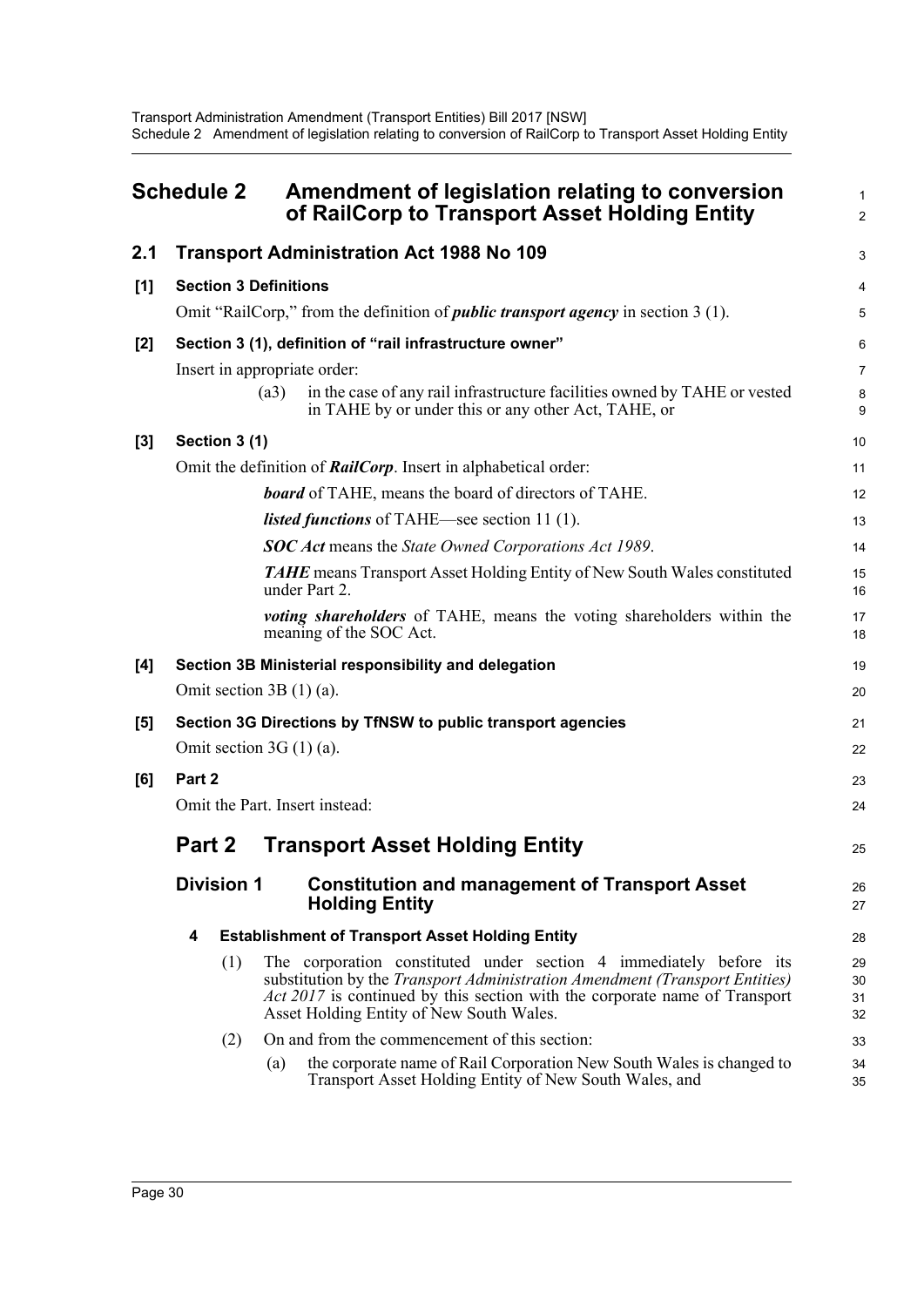(b) that body, for all purposes (including the rules of private international law), continues in existence under its new name so that its identity is not affected.

**Note.** The SOC Act provides that Transport Asset Holding Entity is a statutory State owned corporation and also contains a number of provisions that apply to TAHE as a statutory State owned corporation. In particular:

- (a) Part 3 contains provisions relating to the status of TAHE, the application of the *Corporations Act 2001* of the Commonwealth, the issue of shares to the Treasurer and another Minister, the board of directors, the chief executive officer, the employment of staff, the giving of directions by the portfolio Minister (including directions for the performance of non-commercial activities or the carrying out of public sector policies), the constitution of TAHE, dividends and tax-equivalent payments, government guarantees, the sale or disposal of assets and the legal capacity and general powers of TAHE, and
- (b) Part 4 deals with the accountability of TAHE (including statements of corporate intent, annual reports and accounts), and
- (c) Part 5 deals with miscellaneous matters (including the duties and liabilities of directors and the application of public sector legislation).

#### **5 Foundation charter of TAHE**

(1) For the purposes of the SOC Act, the foundation charter of TAHE is this Part (but not the remainder of this Act).

**Note.** Section 3 of the SOC Act defines the *foundation charter* of a statutory State owned corporation (*SOC*) as the whole of any Act by which a SOC is established for the purposes of the SOC Act and, in particular, for the purposes of the provisions relating to the legal capacity of statutory SOCs and assumptions that they have complied with that Act and their foundation charter.

(2) Nothing in this section limits the operation of section 4.

#### **6 Board of directors**

- (1) TAHE is to have a board of directors.
- (2) The board is to consist of:
	- (a) no fewer than 3 and not more than 7 directors appointed by the voting shareholders, and
	- (b) the Transport Secretary.
- (3) The directors appointed under subsection (2) (a) are to be persons who, in the opinion of the voting shareholders, will assist TAHE to achieve its principal objectives.
- (4) One of the directors is, in and by the director's instrument of appointment or in and by another instrument executed by the voting shareholders, to be appointed as chairperson of the board.
- (5) The chief executive officer may be appointed as a director.
- (6) The board is accountable to the voting shareholders in the manner set out in Part 4 of the SOC Act and in the constitution of TAHE.
- (7) The voting shareholders may remove a director (other than the Transport Secretary), or the chairperson, from office at any time for any or no reason and without notice and, in that event, the office of the director or chairperson is taken to have become vacant for the purposes of Schedule 8 to the SOC Act. **Note.** For example, the voting shareholders may remove a director, or the chairperson, from office if TAHE contravenes its operating licence.
- (8) Subject to subsections  $(9)$ –(11), Schedule 8 to the SOC Act has effect with respect to the constitution and procedure of the board.

> 50 51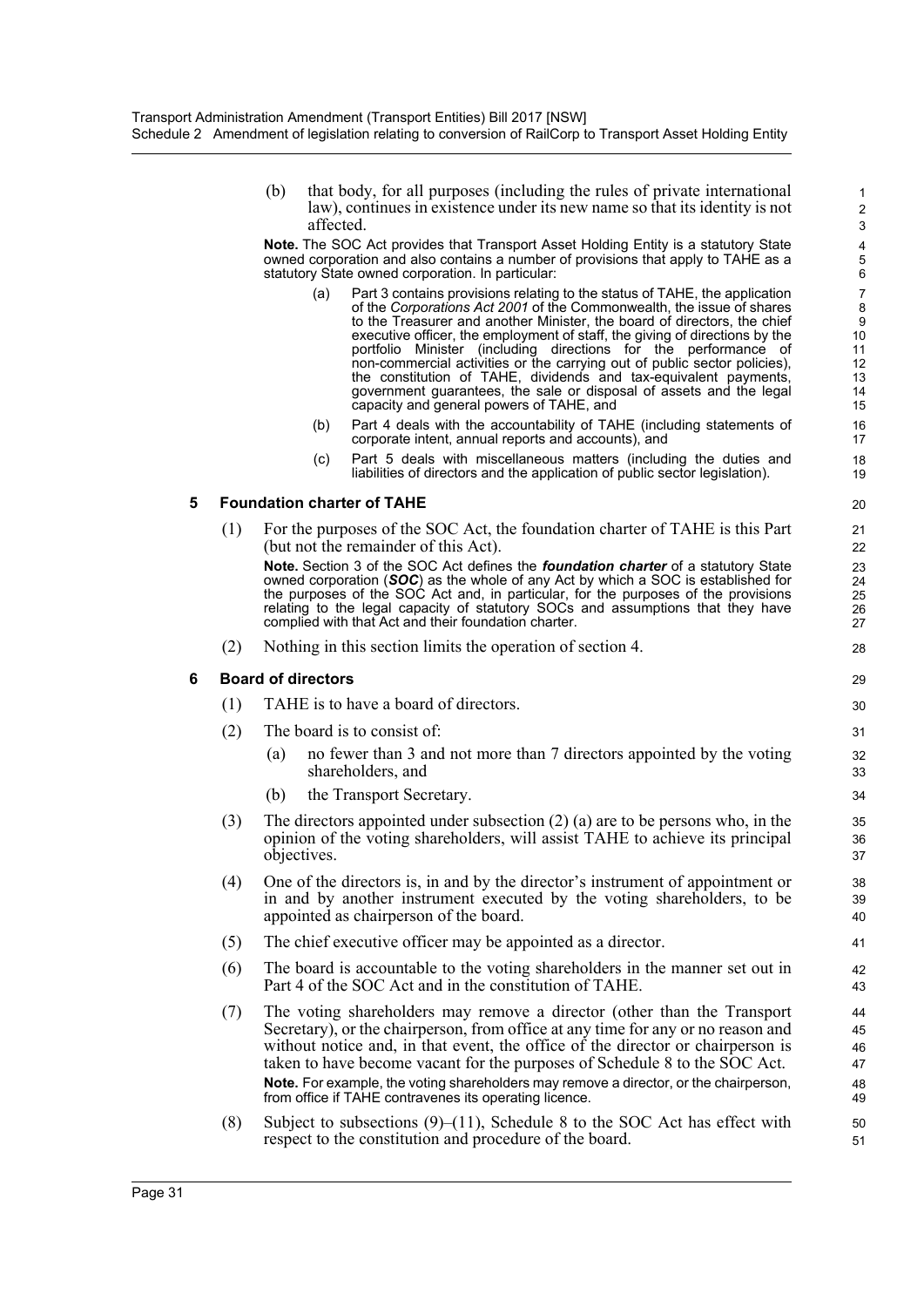(9) The provisions of section 20J of the SOC Act, and of clauses 2 (1) and (2) and 7 (1) (d) and (2) of Schedule 8 to the SOC Act, do not apply to TAHE or to the chairperson.

- (10) The provisions of clause 6 of Schedule 8 to the SOC Act do not apply to the chief executive officer if appointed as a director, and the chief executive officer is not entitled to remuneration under that clause in his or her capacity as a director.
- (11) The provisions of clauses 5–9 of Schedule 8 to the SOC Act do not apply to the Transport Secretary in his or her capacity as a director.

#### **7 Chief executive officer**

- (1) The chief executive officer of TAHE is to be appointed by the board but only with the approval of the voting shareholders.
- (2) Subject to this section, the chief executive officer holds office for such term not exceeding 5 years as may be specified in the instrument of appointment, but is eligible (if otherwise qualified) for re-appointment.
- (3) The Governor, on the recommendation of the Minister, may remove the chief executive officer of TAHE from office at any time for any or no reason and without notice. Such a removal cannot be effected unless it is recommended by the board.
- (4) The chief executive officer is entitled to be paid such remuneration (including travelling and subsistence allowances) as the board may determine with the approval of the voting shareholders.
- (5) The board may, with the approval of the voting shareholders, fix the conditions of employment of the chief executive officer in so far as they are not fixed by or under any other Act or law.
- (6) The board may require the chief executive officer to enter into performance agreements.
- (7) The chief executive officer may delegate any functions of the chief executive officer to an employee of TAHE, but this power is subject to any directions of the board.
- (8) The *Government Sector Employment Act 2013* (Part 6 included) does not apply to the chief executive officer.
- (9) The provisions of section 20K of the SOC Act, and of Schedule 9 to that Act, do not apply to the chief executive officer.

#### **8 Acting chief executive officer**

- (1) The board may, from time to time, appoint a person to act in the office of chief executive officer during the illness or absence of the chief executive officer.
- (2) The board may remove a person from office as acting chief executive officer, at any time, for any or no reason and without notice.
- (3) A person, while acting in the office of chief executive officer:
	- (a) has all the functions of the chief executive officer and is taken to be the chief executive officer, and
	- (b) is entitled to be paid such remuneration (including travelling and subsistence allowances) as the board may determine with the approval of the voting shareholders.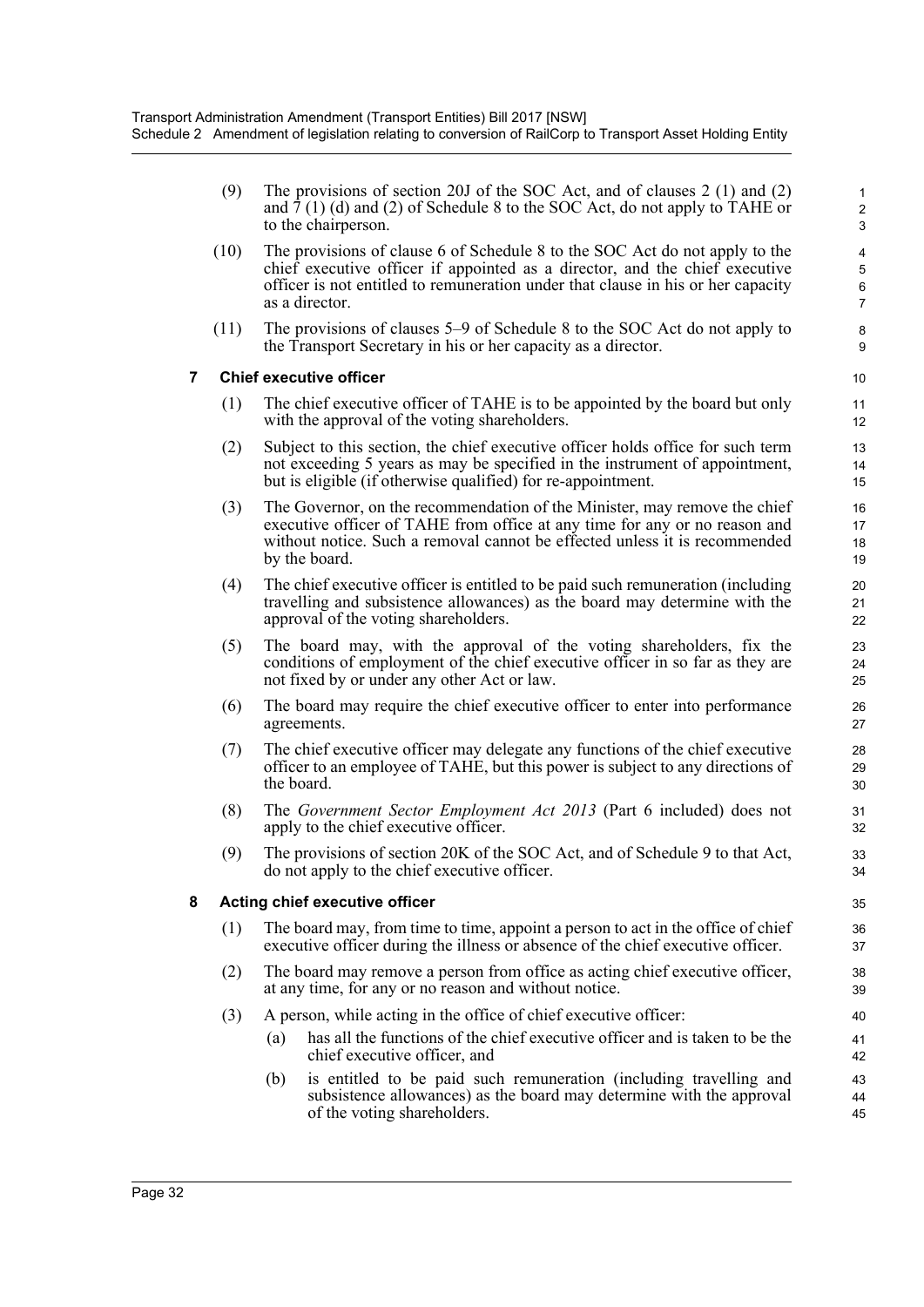|    | (4)               |     | For the purposes of this section, a vacancy in the office of a chief executive<br>officer is regarded as an absence from office.                                                                                                                                                                  | $\mathbf{1}$<br>$\overline{2}$ |
|----|-------------------|-----|---------------------------------------------------------------------------------------------------------------------------------------------------------------------------------------------------------------------------------------------------------------------------------------------------|--------------------------------|
|    | (5)               |     | Clause 5 of Schedule 9 to the SOC Act does not apply to an acting chief<br>executive officer of TAHE.                                                                                                                                                                                             | 3<br>4                         |
|    | (6)               |     | On and from the SOC conversion day until the first meeting of the board, the<br>voting shareholders may, from time to time, appoint a person to act in the<br>office of chief executive officer until a chief executive officer (or acting chief<br>executive officer) is appointed by the board. | 5<br>6<br>$\overline{7}$<br>8  |
| 9  |                   |     | <b>Application of SOC Act</b>                                                                                                                                                                                                                                                                     | 9                              |
|    |                   |     | The provisions of this Part are in addition to and do not (except to the extent<br>to which this Part provides) derogate from the provisions of the SOC Act.                                                                                                                                      | 10 <sup>1</sup><br>11          |
|    | <b>Division 2</b> |     | <b>Objectives and functions of Transport Asset Holding</b><br><b>Entity</b>                                                                                                                                                                                                                       | 12<br>13                       |
| 10 |                   |     | <b>Objectives of TAHE</b>                                                                                                                                                                                                                                                                         | 14                             |
|    | (1)               |     | The principal objectives of TAHE are as follows:                                                                                                                                                                                                                                                  | 15                             |
|    |                   | (a) | to undertake its activities in a safe and reliable manner,                                                                                                                                                                                                                                        | 16                             |
|    |                   | (b) | to be a successful business and, to this end:                                                                                                                                                                                                                                                     | 17                             |
|    |                   |     | to operate at least as efficiently as any comparable businesses,<br>(i)<br>and                                                                                                                                                                                                                    | 18<br>19                       |
|    |                   |     | to maximise the net worth of the State's investment in TAHE,<br>(ii)                                                                                                                                                                                                                              | 20                             |
|    |                   | (c) | to exhibit a sense of social responsibility by having regard to the<br>interests of the community in which it operates,                                                                                                                                                                           | 21<br>22                       |
|    |                   | (d) | where its activities affect the environment, to conduct its operations in<br>compliance with the principles of ecologically sustainable development<br>contained in section $6(2)$ of the Protection of the Environment<br>Administration Act 1991,                                               | 23<br>24<br>25<br>26           |
|    |                   | (e) | to exhibit a sense of responsibility towards regional development and<br>decentralisation in the way in which it operates.                                                                                                                                                                        | 27<br>28                       |
|    | (2)               |     | Each of the principal objectives of TAHE is of equal importance.                                                                                                                                                                                                                                  | 29                             |
|    | (3)               |     | The provisions of section 20E of the SOC Act do not apply to TAHE.                                                                                                                                                                                                                                | 30                             |
| 11 |                   |     | <b>Functions of TAHF</b>                                                                                                                                                                                                                                                                          | 31                             |
|    | (1)               |     | For the purposes of this Act, the <i>listed functions</i> of TAHE are as follows:                                                                                                                                                                                                                 | 32                             |
|    |                   | (a) | to hold, manage, operate and maintain transport assets vested in or<br>owned by it, or to be vested in or owned by it,                                                                                                                                                                            | 33<br>34                       |
|    |                   | (b) | to establish, finance, acquire, construct and develop transport assets to<br>be vested in or owned by it,                                                                                                                                                                                         | 35<br>36                       |
|    |                   | (c) | to promote and facilitate access to the part of the NSW rail network<br>vested in or owned by TAHE in accordance with any current NSW rail<br>access undertaking or otherwise lease or make available transport assets<br>vested in or owned by TAHE to other persons or bodies,                  | 37<br>38<br>39<br>40           |
|    |                   | (d) | to acquire and develop land for the purpose of enabling TAHE to carry<br>out its other functions (including the acquisition of land under<br>section 12).                                                                                                                                         | 41<br>42<br>43                 |
|    | (2)               |     | TAHE may:                                                                                                                                                                                                                                                                                         | 44                             |

(2) TAHE may: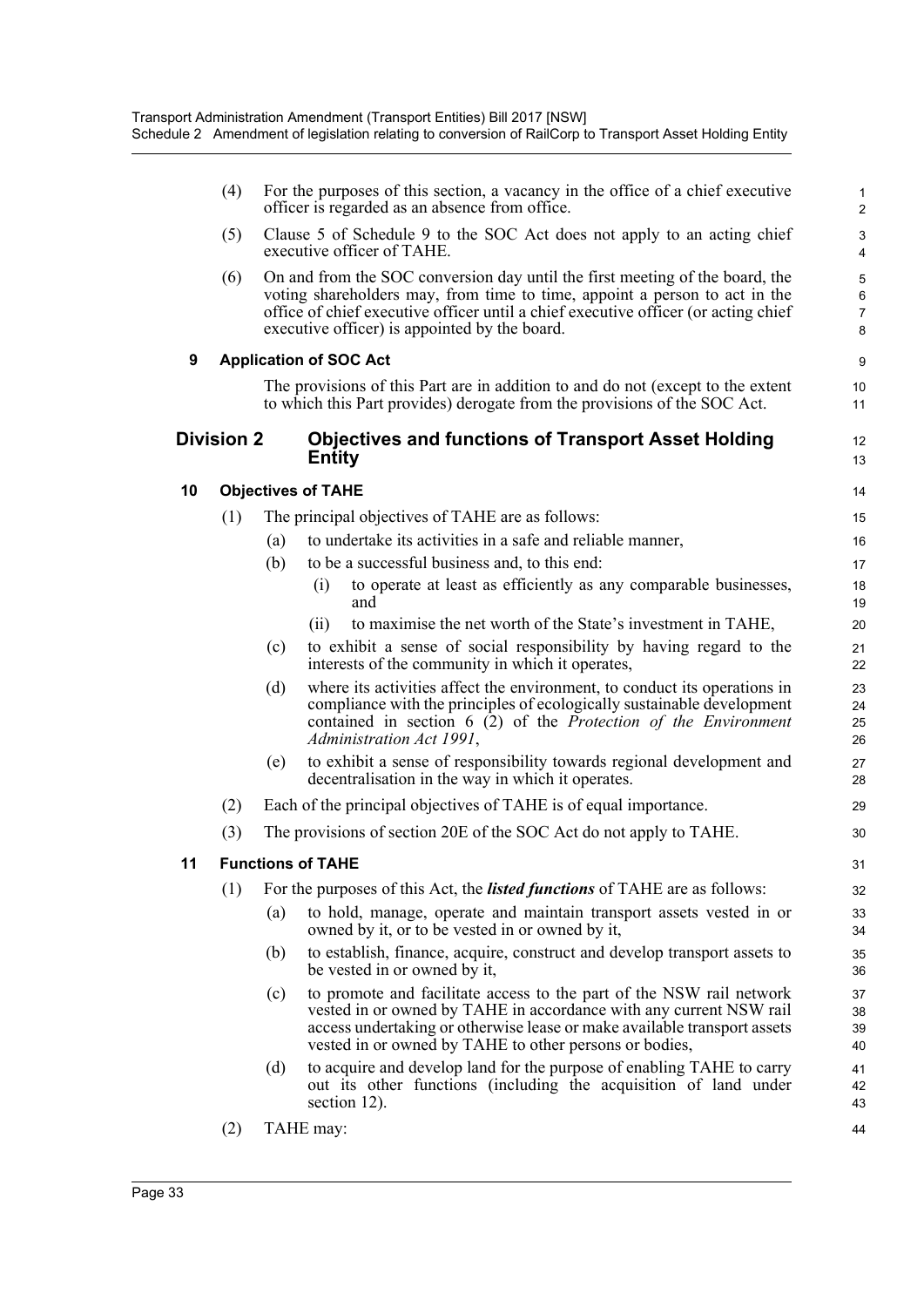- (a) provide facilities or services that are necessary, ancillary or incidental to its listed functions, and
- (b) conduct any business or activity (whether or not related to its listed functions) that it considers will further its objectives.
- (3) However, the listed functions of TAHE and its functions under subsection (2) may only be exercised under the authority of, and in accordance with, one or more operating licences.
- (4) TAHE also has such other functions as may be conferred or imposed on it:
	- (a) by or under any other Act or law, or
	- (b) by an operating licence.
- (5) Nothing in this Act requires the authorisation of an operating licence for the exercise of a function that is conferred or imposed on TAHE by or under any other Act or law.

#### **12 Acquisition of land by TAHE**

- (1) TAHE may, for any purposes of TAHE, acquire land (including an interest in land) by agreement or by compulsory process in accordance with the *Land Acquisition (Just Terms Compensation) Act 1991*.
- (2) The other purposes for which land may be acquired under subsection (1) include for the purposes of a future sale, lease or disposal, that is, to enable TAHE to exercise its functions in relation to land under this Act.
- (3) For the purposes of the *Public Works and Procurement Act 1912*, any such acquisition of land is taken to be an authorised work and TAHE is, in relation to that authorised work, taken to be the Constructing Authority.
- (4) TAHE may not give a proposed acquisition notice under the *Land Acquisition (Just Terms Compensation) Act 1991* without the approval of the Minister.
- (5) Any such acquisition is not void merely because it is expressed to be for the purposes of TAHE or for the purposes of this Act.
- (6) Part 3 of the *Public Works and Procurement Act 1912* does not apply in respect of works constructed for the purposes of this section. **Note.** Section 20X of the SOC Act prohibits the acquisition of certain fixed assets by a statutory State owned corporation or any of its subsidiaries without the prior written approval of its voting shareholders.

### **Division 3 Operating licences**

#### **13 Grant of operating licences**

(1) The Minister may grant one or more operating licences to TAHE to authorise it, in accordance with this Act, to carry out the listed functions specified in the licence, and such other functions as may be conferred or imposed on it by the licence, in the circumstances (if any) specified in the licence.

**Note.** Section 11 (5) provides that nothing in this Act requires the authorisation of an operating licence for the exercise of a function that is conferred or imposed on TAHE by or under a provision of this Act (other than section 11) or by or under any other Act or law.

(2) If TAHE is granted more than one operating licence, each operating licence must specify the functions to which it relates and the areas or circumstances (or both) in which those functions may be exercised under the authority of that licence.

33 34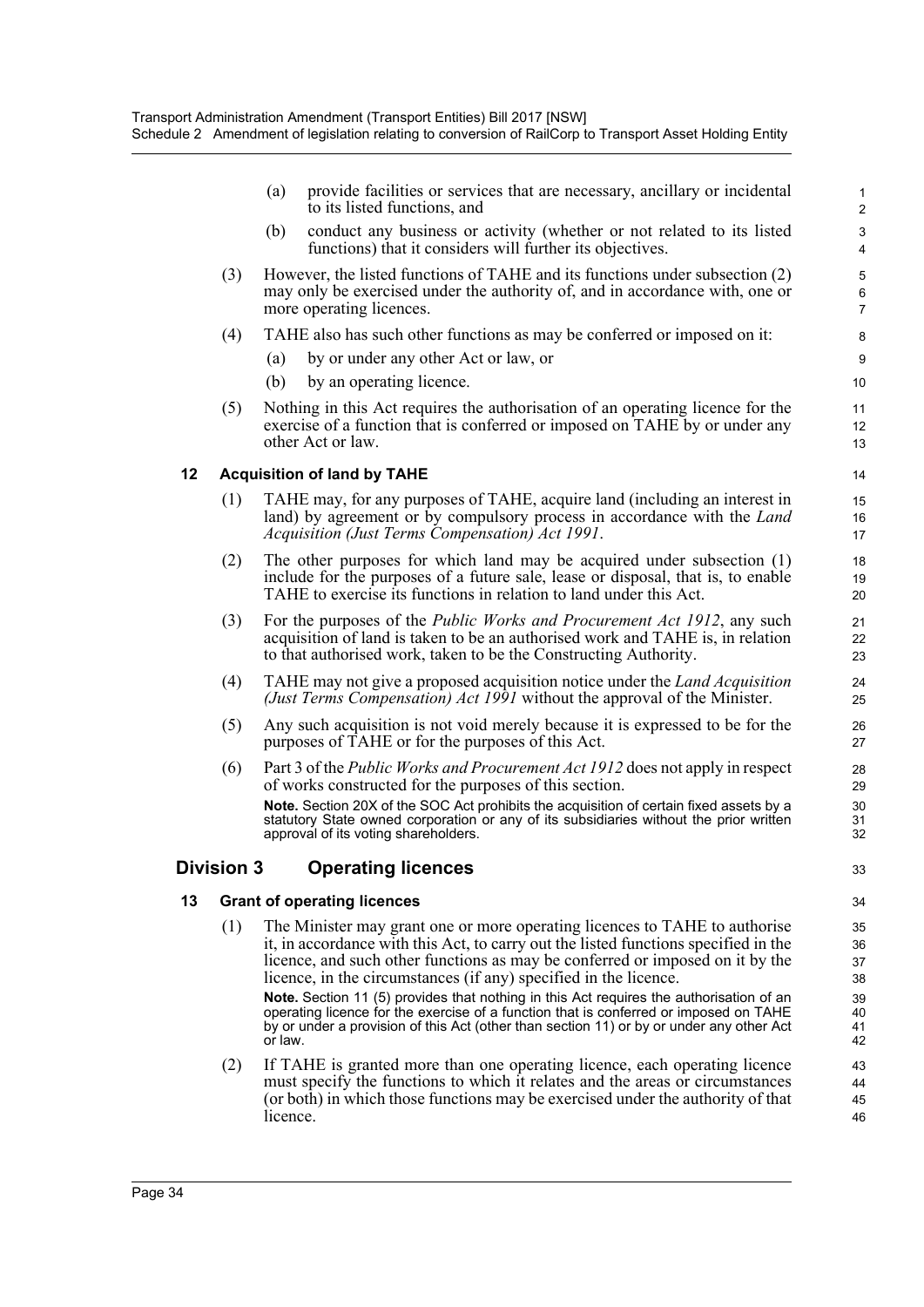|    | (3) | Except to the extent to which this Act expressly provides, nothing in an<br>operating licence limits the requirements imposed by or under any other Act<br>or law with respect to the functions referred to in subsection (1).                                                                                      | $\mathbf{1}$<br>$\overline{2}$<br>3 |
|----|-----|---------------------------------------------------------------------------------------------------------------------------------------------------------------------------------------------------------------------------------------------------------------------------------------------------------------------|-------------------------------------|
|    | (4) | An operating licence may authorise TAHE to carry out any of its functions<br>outside of the State.                                                                                                                                                                                                                  | 4<br>5                              |
|    | (5) | In this section, <i>listed functions</i> of TAHE include functions under<br>section 11 $(2)$ .                                                                                                                                                                                                                      | 6<br>$\overline{7}$                 |
| 14 |     | Terms and conditions of operating licence                                                                                                                                                                                                                                                                           | 8                                   |
|    | (1) | An operating licence is subject to the terms and conditions determined by the<br>Minister.                                                                                                                                                                                                                          | $9\,$<br>10                         |
|    | (2) | Without limiting subsection (1), an operating licence may include terms or<br>conditions dealing with the following matters:                                                                                                                                                                                        | 11<br>12                            |
|    |     | compliance by TAHE with network and asset standard requirements<br>(a)<br>issued from time to time by TfNSW,                                                                                                                                                                                                        | 13<br>14                            |
|    |     | a pricing regime or structure relating to assets leased or to which access<br>(b)<br>is made available by TAHE,                                                                                                                                                                                                     | 15<br>16                            |
|    |     | arrangements under which TAHE assets are leased or to which access<br>(c)<br>is made available,                                                                                                                                                                                                                     | 17<br>18                            |
|    |     | safety integrity,<br>(d)                                                                                                                                                                                                                                                                                            | 19                                  |
|    |     | integration of transport modes,<br>(e)                                                                                                                                                                                                                                                                              | 20                                  |
|    |     | (f)<br>transport services which TAHE is permitted or not permitted to operate<br>itself,                                                                                                                                                                                                                            | 21<br>22                            |
|    |     | capital works programs, procurement and asset lifecycle (including<br>(g)<br>maintenance or maintenance outsourcing),                                                                                                                                                                                               | 23<br>24                            |
|    |     | businesses and activities conducted outside the State,<br>(h)                                                                                                                                                                                                                                                       | 25                                  |
|    |     | development, use or disposal of TAHE's real property or transport<br>(i)<br>infrastructure.                                                                                                                                                                                                                         | 26<br>27                            |
|    |     | Note. In the case where TAHE has been granted more than one operating licence,<br>section 13 (2) requires each operating licence to specify the functions of TAHE to which<br>the licence relates and the circumstances (or both) in which those functions may be<br>exercised under the authority of that licence. | 28<br>29<br>30<br>31                |
| 15 |     | <b>Amendment of operating licence</b>                                                                                                                                                                                                                                                                               | 32                                  |
|    | (1) | The Minister may:                                                                                                                                                                                                                                                                                                   | 33                                  |
|    |     | amend an operating licence (including by adding, altering or omitting<br>(a)<br>functions authorised by the licence or areas or circumstances in which<br>such functions may be exercised under the authority of the licence), or                                                                                   | 34<br>35<br>36                      |
|    |     | substitute an operating licence, or<br>(b)                                                                                                                                                                                                                                                                          | 37                                  |
|    |     | impose, amend or revoke conditions of the operating licence.<br>(c)                                                                                                                                                                                                                                                 | 38                                  |
|    | (2) | The Minister is to consult with TAHE before exercising a function under<br>subsection $(1)$ .                                                                                                                                                                                                                       | 39<br>40                            |
| 16 |     | <b>Term of operating licence</b>                                                                                                                                                                                                                                                                                    | 41                                  |
|    | (1) | The term of an operating licence is to be for the period determined by the<br>Minister.                                                                                                                                                                                                                             | 42<br>43                            |
|    | (2) | The Minister may renew an operating licence.                                                                                                                                                                                                                                                                        | 44                                  |
|    | (3) | An operating licence may be renewed even if its term has expired.                                                                                                                                                                                                                                                   | 45                                  |
|    |     |                                                                                                                                                                                                                                                                                                                     |                                     |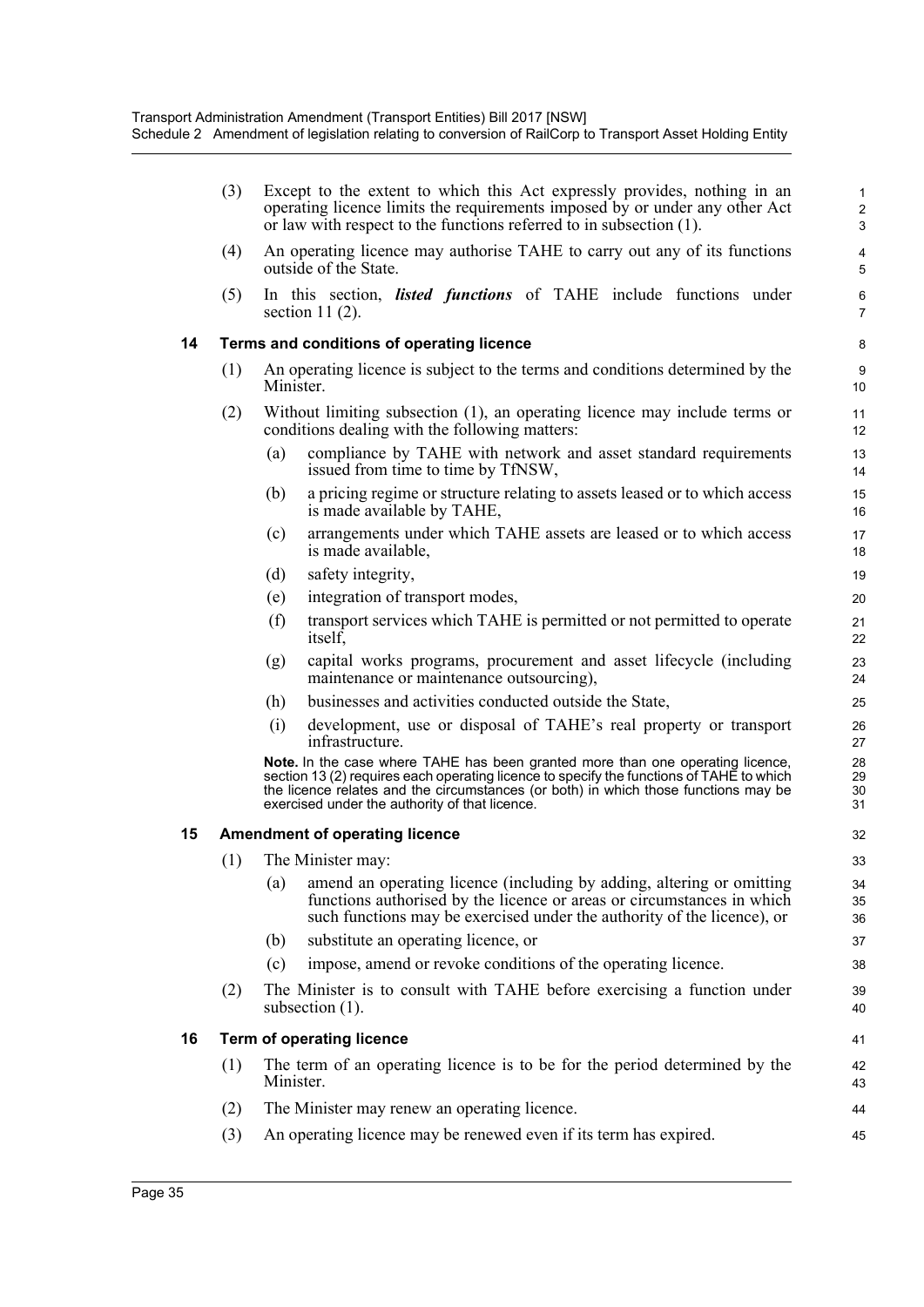#### **17 Contravention of operating licence**

(1) If, in the opinion of the Minister, TAHE contravenes an operating licence, the Minister may cause a notice to be served on TAHE requiring it to rectify the contravention within a specified period. **Note.** See also section 6 (7)—the voting shareholders may remove a director, or the chairperson, from office at any time for any reason, including for example, for the reason that TAHE has contravened its operating licence.

- (2) If, in the opinion of the Minister, TAHE contravenes an operating licence, and whether or not a notice has been served under subsection (1) or the period specified in the notice has ended, the Minister may direct that TAHE is to pay a monetary penalty of an amount to be determined, subject to the regulations, by the Minister.
- (3) The fact that the Minister has directed that action be taken under this section does not prevent the Minister directing that the same or other action under this section be taken if the contravention continues or a fresh contravention occurs.
- (4) An operating licence may make provision for advice to be provided to the Minister in connection with the exercise of the Minister's functions under this section.
- (5) A penalty imposed under this section may be recovered in any court of competent jurisdiction as if it were a debt due to the State.

#### **18 Cancellation of operating licence**

- (1) An operating licence of TAHE may be cancelled only in the circumstances specified by this section.
- (2) The Minister may cancel an operating licence of TAHE if TAHE ceases for any or no reason, otherwise than as authorised by the operating licence, to carry out the functions of TAHE to which the licence relates in accordance with the operating licence.
- (3) The Minister may cancel any or all of the operating licences of TAHE if:
	- (a) TAHE:
		- (i) is, in the opinion of the Minister, in material default in complying with any operating licence, viewed in terms of the operation of the operating licence as a whole, and
		- (ii) has not, within the time specified by the Minister in a notice to TAHE, either rectified the default or shown cause, to the satisfaction of the Minister, why the operating licence should not be cancelled, or
	- (b) TAHE has been convicted on more than 3 occasions within a period of 12 months of offences that are punishable by a fine of at least \$10,000 or, if TAHE were a natural person, imprisonment for 12 months or more.
- (4) A notice under section 17 (1) can also be regarded as a notice for the purposes of subsection  $(3)$   $(a)$   $(ii)$ .
- (5) If an operating licence is cancelled under this section, the Minister may, by order published in the Gazette, transfer to the State or a public or local authority (as specified in the order), from a date specified in the order, such of the assets and rights of TAHE that are specified in the order and that, in the opinion of the Minister, are necessary to enable the State or the public or local authority to exercise such of the functions exercisable (or formerly exercisable) by TAHE as appear to be necessary in the public interest.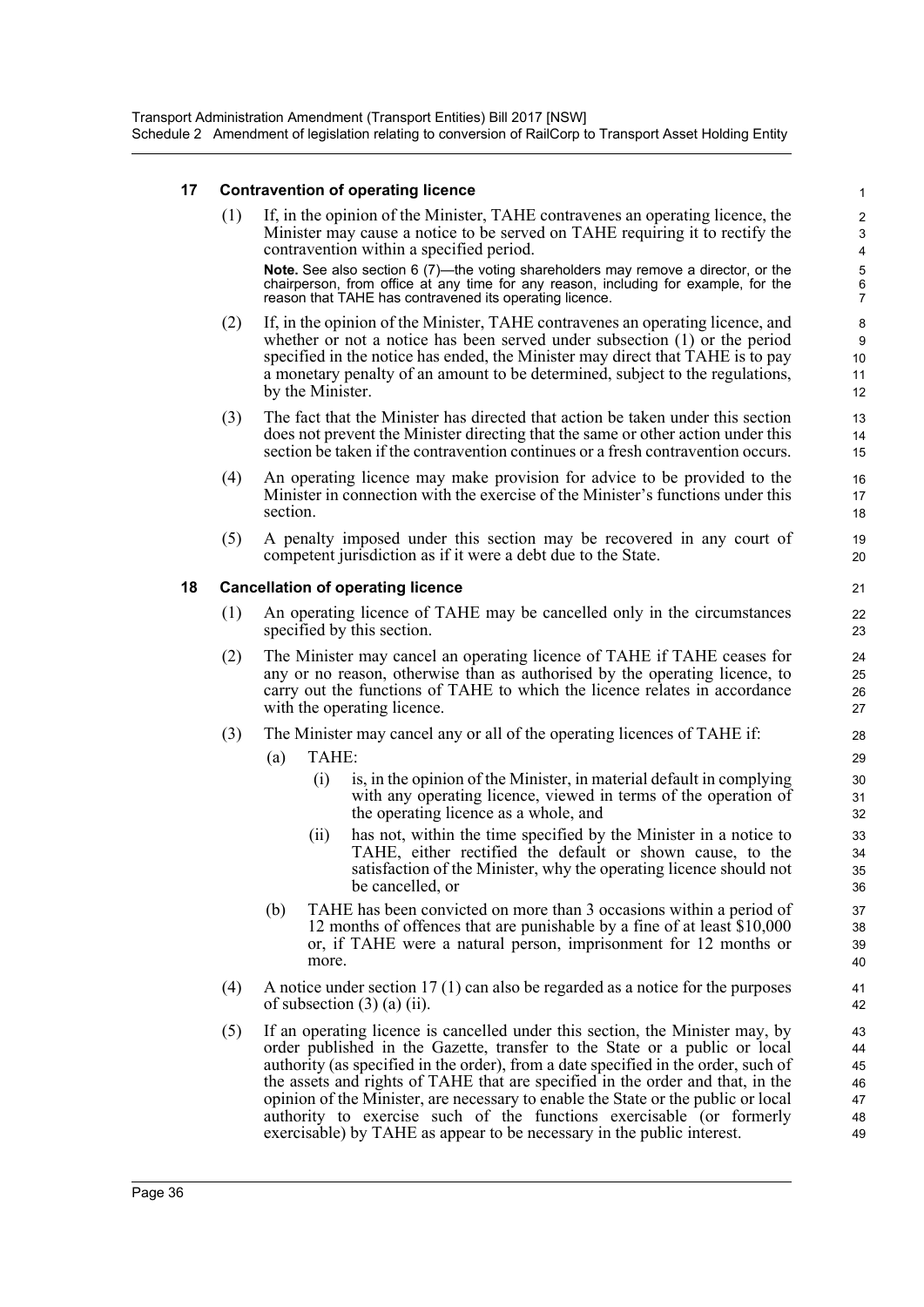|                    | (6)                            |          | An order under this section may also provide for:                                                                                                                                                                                                   | 1                                                  |
|--------------------|--------------------------------|----------|-----------------------------------------------------------------------------------------------------------------------------------------------------------------------------------------------------------------------------------------------------|----------------------------------------------------|
|                    |                                | (a)      | the State or a public or local authority to assume those liabilities of<br>TAHE that the Minister considers appropriate and specifies in the order,<br><sub>or</sub>                                                                                | $\boldsymbol{2}$<br>$\ensuremath{\mathsf{3}}$<br>4 |
|                    |                                | (b)      | the State or a public or local authority to discharge the whole or any part<br>of the liabilities of TAHE.                                                                                                                                          | 5<br>6                                             |
|                    | (7)                            |          | Schedule 4 applies to any transfer of assets or rights or any assumption of<br>liabilities under this section in the same way as it applies to a transfer of assets,<br>rights or liabilities under an order to which that Schedule applies.        | $\overline{7}$<br>8<br>9                           |
|                    | (8)                            |          | In this section, <i>assets</i> , <i>rights</i> and <i>liabilities</i> have the same meanings as those<br>terms have in Schedule 4.                                                                                                                  | 10<br>11                                           |
| $\left[ 7 \right]$ |                                |          | Section 36C Other functions of Sydney Trains (as inserted by Schedule 1.1 [14])                                                                                                                                                                     | 12                                                 |
|                    |                                |          | Insert "TAHE," before "RTC" in section 36C (2) (e).                                                                                                                                                                                                 | 13                                                 |
| [8]                |                                |          | Section 37C Other functions of NSW Trains (as inserted by Schedule 1.1 [14])                                                                                                                                                                        | 14                                                 |
|                    |                                |          | Insert "TAHE," before "RTC" in section 37C (2) (e).                                                                                                                                                                                                 | 15                                                 |
| [9]                | <b>Section 42A Definitions</b> |          |                                                                                                                                                                                                                                                     | 16                                                 |
|                    |                                |          | Omit "RailCorp" from paragraph (a) of the definition of <i>transport authority</i> .                                                                                                                                                                | 17                                                 |
|                    | Insert instead "TAHE".         |          |                                                                                                                                                                                                                                                     | 18                                                 |
| [10]               |                                |          | Section 55A Definition of "transport authority"                                                                                                                                                                                                     | 19                                                 |
|                    | Omit section 55A (b).          |          |                                                                                                                                                                                                                                                     | 20                                                 |
| $[11]$             |                                |          | Part 7, Division 1A Staff of RailCorp                                                                                                                                                                                                               | 21                                                 |
|                    | Omit the Division.             |          |                                                                                                                                                                                                                                                     | 22                                                 |
| [12]               | <b>Section 65 Definitions</b>  |          |                                                                                                                                                                                                                                                     | 23                                                 |
|                    |                                |          | Omit paragraph (b) of the definition of <i>transport authority</i> .                                                                                                                                                                                | 24                                                 |
| [13]               |                                |          | Section 68C Employment in the Transport Service (as amended by Schedule 1.1 [19])                                                                                                                                                                   | 25                                                 |
|                    |                                |          | Omit section 68C (2) and note. Insert instead:                                                                                                                                                                                                      | 26                                                 |
|                    | (2)                            |          | The Government of New South Wales may also employ persons in the                                                                                                                                                                                    | 27<br>28                                           |
|                    |                                |          | Transport Service to enable Sydney Trains, NSW Trains or RTC (or a public<br>subsidiary corporation of Sydney Trains, NSW Trains or RTC) to exercise<br>their functions.                                                                            | 29<br>30                                           |
|                    |                                | Service. | Note. NSW Trains and Sydney Trains also have the power to employ staff separately<br>(see sections 64A and 64D for Sydney Trains and NSW Trains, respectively). Staff<br>employed by Sydney Trains and NSW Trains are not employed in the Transport | 31<br>32<br>33<br>34                               |
| $[14]$             |                                |          | Section 68Q Miscellaneous provisions relating to the Transport Service                                                                                                                                                                              | 35                                                 |
|                    |                                |          | Omit "RailCorp," wherever occurring in section $68Q(5)$ and $(6)$ .                                                                                                                                                                                 | 36                                                 |
| [15]               | Section 68Q (10) (d)           |          |                                                                                                                                                                                                                                                     | 37                                                 |
|                    | Omit the paragraph.            |          |                                                                                                                                                                                                                                                     | 38                                                 |
| [16]               |                                |          | Part 8, Division 1 Financial provisions relating to RailCorp                                                                                                                                                                                        | 39                                                 |
|                    | Omit the Division.             |          |                                                                                                                                                                                                                                                     | 40                                                 |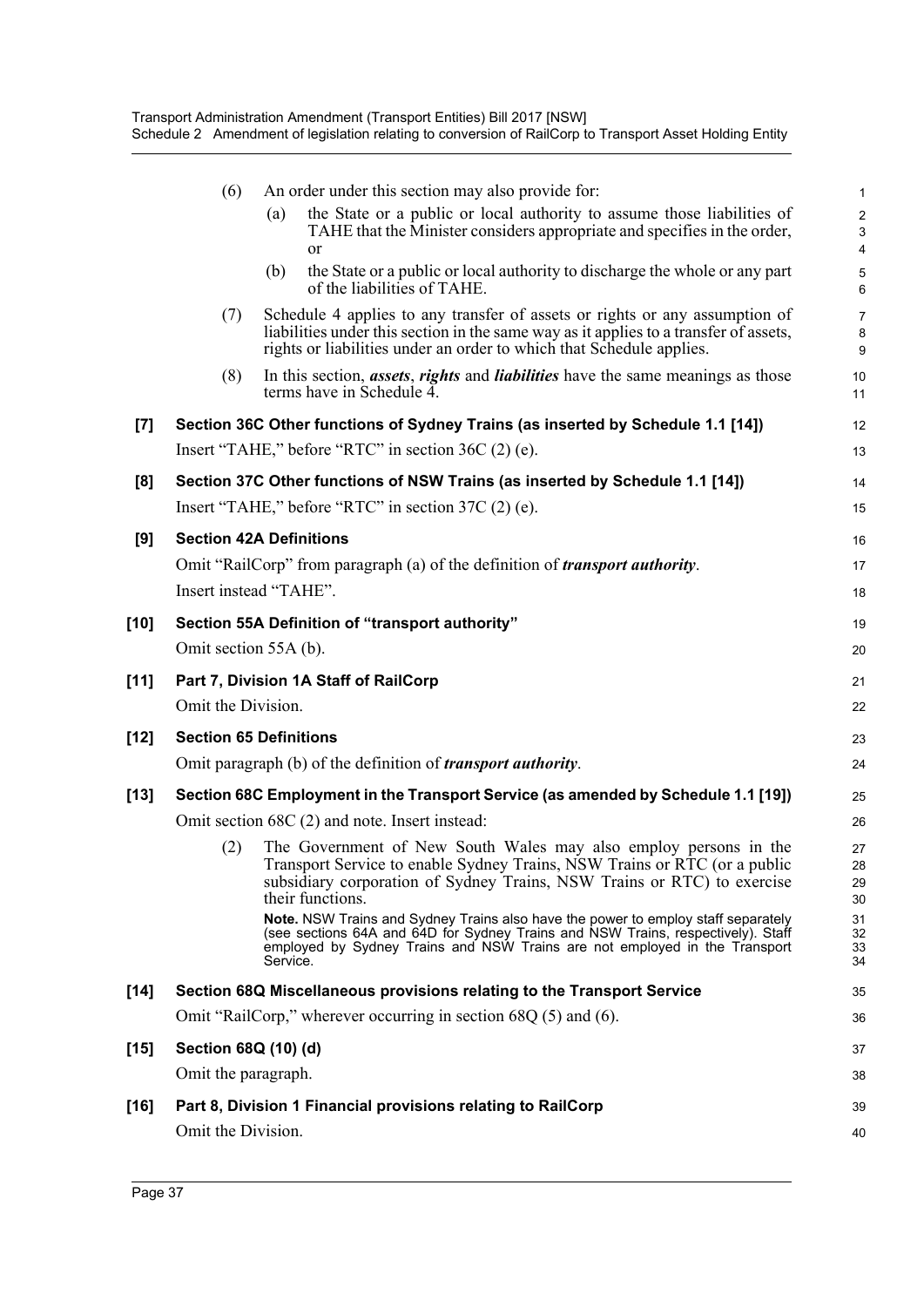| $[17]$ | <b>Section 81A Definition</b>                                                                                                                            | $\mathbf{1}$   |
|--------|----------------------------------------------------------------------------------------------------------------------------------------------------------|----------------|
|        | Omit paragraph (a) of the definition of <i>Authority</i> .                                                                                               | 2              |
| $[18]$ | Part 8, Division 5, heading                                                                                                                              | 3              |
|        | Omit "RailCorp,"                                                                                                                                         | 4              |
| $[19]$ | <b>Section 84 Definitions</b>                                                                                                                            | 5              |
|        | Omit "NSW Trains or RailCorp" from the definition of <b>Authority</b> .                                                                                  | 6              |
|        | Insert instead "or NSW Trains".                                                                                                                          | $\overline{7}$ |
| $[20]$ | <b>Section 85 Orders fixing charges</b>                                                                                                                  | 8              |
|        | Omit section 85 (1).                                                                                                                                     | 9              |
| $[21]$ | <b>Section 85 (3)</b>                                                                                                                                    | 10             |
|        | Omit "RailCorp,".                                                                                                                                        | 11             |
| $[22]$ | <b>Section 88A Definitions</b>                                                                                                                           | 12             |
|        | Omit "RailCorp" from the definition of <i>rail authority</i> . Insert instead "TAHE".                                                                    | 13             |
| $[23]$ | Section 88G Severance of rail infrastructure facilities from leased or licensed land                                                                     | 14             |
|        | Omit "RailCorp" wherever occurring in section 88G (1) and (2). Insert instead "TAHE".                                                                    | 15             |
| $[24]$ | <b>Section 89 Definitions</b>                                                                                                                            | 16             |
|        | Omit "RailCorp" from the definition of <i>rail authority</i> . Insert instead "TAHE".                                                                    | 17             |
| $[25]$ | Section 89, definition of "State rail operator"                                                                                                          | 18             |
|        | Omit "RailCorp". Insert instead "TAHE".                                                                                                                  | 19             |
| $[26]$ | Section 94 Transfers of assets, rights and liabilities                                                                                                   | 20             |
|        | Insert after section 94 (9) (as inserted by Schedule 1.1 [36]):                                                                                          | 21             |
|        | The Minister may make an order under this section that transfers assets, rights<br>(10)<br>or liabilities to or from TAHE only with the consent of TAHE. | 22<br>23       |
| $[27]$ | Section 107 Definition of "transport authority"                                                                                                          | 24             |
|        | Omit section $107(1)(a)$ .                                                                                                                               | 25             |
| $[28]$ | <b>Section 109 Seals of Authorities</b>                                                                                                                  | 26             |
|        | Omit paragraph (a) of the definition of <b><i>Authority</i></b> in section 109 (2).                                                                      | 27             |
| [29]   | Section 112 Personal liability of certain persons                                                                                                        | 28             |
|        | Omit "RailCorp," from the definition of <i>member of a transport authority</i> in<br>section $112(2)$ .                                                  | 29<br>30       |
| [30]   | Section 115 Recovery of charges etc by transport authority                                                                                               | 31             |
|        | Insert "and TAHE" after "RTC" in section 115 (2) (as inserted by Schedule 1.1 [43]).                                                                     | 32             |
| $[31]$ | Section 116 Liability of vehicle owner for parking offences on Authority's land                                                                          | 33             |
|        | Omit "RailCorp" from the definition of <i>parking offence</i> in section 116 (7).                                                                        | 34             |
|        | Insert instead "TAHE".                                                                                                                                   | 35             |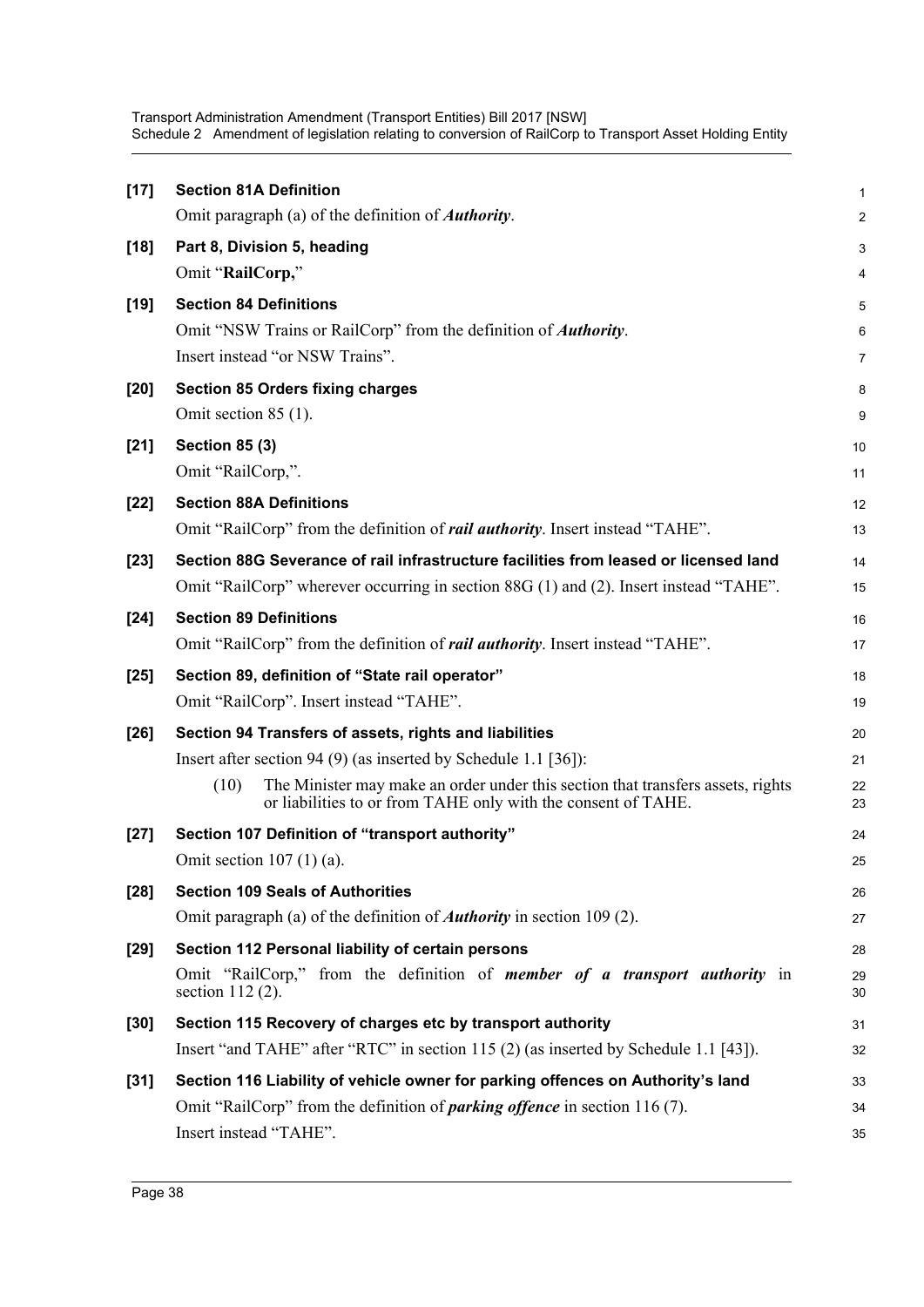| $[32]$ | <b>Schedule 1 Functions of Transport for NSW</b>                                                        | $\mathbf{1}$   |
|--------|---------------------------------------------------------------------------------------------------------|----------------|
|        | Insert "TAHE," after "shared services to" in clause 1 (i).                                              | $\overline{2}$ |
| $[33]$ | Schedule 1, clause 1 (i)                                                                                | 3              |
|        | Insert "TAHE," after "deployment of staff to".                                                          | 4              |
| $[34]$ | Schedule 1, clause 4A (4)                                                                               | 5              |
|        | Omit "RailCorp" from paragraph (a) of the definition of <i>transport authority</i> .                    | 6              |
|        | Insert instead "TAHE".                                                                                  | $\overline{7}$ |
| $[35]$ | Schedule 1, clause 5 (7) (as inserted by Schedule 1.1 [48])                                             | 8              |
|        | Insert "and TAHE" after "RTC".                                                                          | 9              |
| $[36]$ | <b>Schedule 2 Provisions relating to Chief Executives</b>                                               | 10             |
|        | Omit paragraph (a) of the definition of <i>Chief Executive</i> in clause 1.                             | 11             |
| $[37]$ | Schedule 4 Transfer of assets, rights and liabilities                                                   | 12             |
|        | Insert after clause 13 (4) (as inserted by Schedule 1.1 [53]):                                          | 13             |
|        | This clause does not apply to any transfer to or from TAHE.<br>(5)                                      | 14             |
| $[38]$ | Schedule 4, clause 14 (1) (as inserted by Schedule 1.1 [53])                                            | 15             |
|        | Omit the subclause. Insert instead:                                                                     | 16             |
|        | This clause applies to the following transfers under an order to which this<br>(1)<br>Schedule applies: | 17<br>18       |
|        | a transfer to TfNSW, TAHE or RTC,<br>(a)                                                                | 19             |
|        | a transfer from TfNSW or TAHE to a public transport agency.<br>(b)                                      | 20             |
| $[39]$ | Schedule 5 Extended leave for certain staff                                                             | 21             |
|        | Omit paragraph (a) of the definition of <b><i>Authority</i></b> in clause 2.                            | 22             |
| $[40]$ | Schedule 6A Powers relating to rail infrastructure facilities and land                                  | 23             |
|        | Omit "RailCorp" from paragraph (a) of the definition of <i>rail authority</i> in clause 1.              | 24             |
|        | Insert instead "TAHE".                                                                                  | 25             |
| $[41]$ | Schedule 6A, clause 1B (2)                                                                              | 26             |
|        | Omit "RailCorp". Insert instead "TAHE".                                                                 | 27             |
| [42]   | Schedule 6A, clause 2B                                                                                  | 28             |
|        | Omit the clause.                                                                                        | 29             |
| $[43]$ | Schedule 6A, clause 2C (4)                                                                              | 30             |
|        | Omit "RailCorp". Insert instead "TAHE".                                                                 | 31             |
| $[44]$ | Schedule 6A, clause 10                                                                                  | 32             |
|        | Omit the clause.                                                                                        | 33             |
|        |                                                                                                         |                |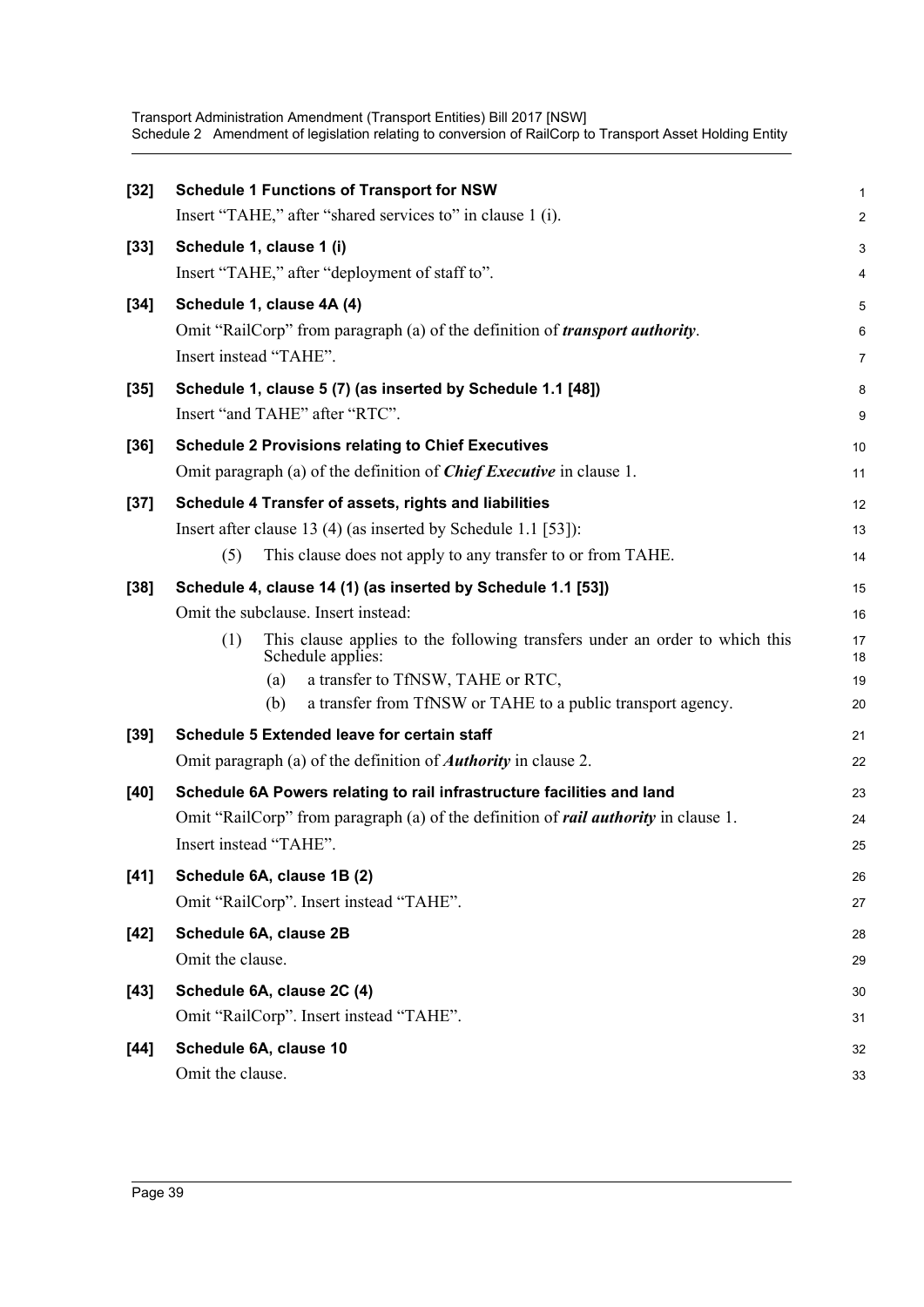| $[45]$ |             |                                      | Schedule 6A, clause 13A (4) and (4A)                                                                                                                                                                                                                                                                                                                                              | $\mathbf{1}$               |
|--------|-------------|--------------------------------------|-----------------------------------------------------------------------------------------------------------------------------------------------------------------------------------------------------------------------------------------------------------------------------------------------------------------------------------------------------------------------------------|----------------------------|
|        |             | Omit clause 13A (4). Insert instead: |                                                                                                                                                                                                                                                                                                                                                                                   | $\overline{c}$             |
|        | (4)         |                                      | Sydney Trains and NSW Trains may not give a proposed acquisition notice<br>under the Land Acquisition (Just Terms Compensation) Act 1991 without the<br>approval of the Transport Secretary.                                                                                                                                                                                      | 3<br>4<br>5                |
|        | (4A)        |                                      | TAHE may not give a proposed acquisition notice under the <i>Land Acquisition</i><br>(Just Terms Compensation) Act 1991 without the approval of the Minister.                                                                                                                                                                                                                     | 6<br>$\overline{7}$        |
| $[46]$ |             |                                      | Schedule 6A, clause 13A (9) (as inserted by Schedule 1.1 [63])                                                                                                                                                                                                                                                                                                                    | 8                          |
|        |             |                                      | Omit "RailCorp". Insert instead "TAHE".                                                                                                                                                                                                                                                                                                                                           | 9                          |
| $[47]$ |             |                                      | Schedule 6B Special provisions for underground rail facilities                                                                                                                                                                                                                                                                                                                    | 10                         |
|        |             |                                      | Omit "RailCorp" from the definition of <i>rail authority</i> in clause 1(1).                                                                                                                                                                                                                                                                                                      | 11                         |
|        |             | Insert instead "TAHE".               |                                                                                                                                                                                                                                                                                                                                                                                   | 12                         |
| [48]   |             |                                      | Schedule 7 Savings, transitional and other provisions                                                                                                                                                                                                                                                                                                                             | 13                         |
|        |             |                                      | Insert at the end of the Schedule, with appropriate Part and clause numbering:                                                                                                                                                                                                                                                                                                    | 14                         |
|        | <b>Part</b> |                                      | <b>Provisions relating to TAHE</b>                                                                                                                                                                                                                                                                                                                                                | 15                         |
|        |             | references to TAHE                   | After SOC conversion day references to RailCorp may be deemed not to be                                                                                                                                                                                                                                                                                                           | 16<br>17                   |
|        |             |                                      | Despite section 53 of the <i>Interpretation Act 1987</i> , the regulations may provide<br>that, on and from SOC conversion day, a specified reference in an Act (other<br>than this Act) or instrument, or in another document, to RailCorp is not taken<br>to be a reference to TAHE.<br>Note. Section 53 of the Interpretation Act 1987 provides that if an Act alters the name | 18<br>19<br>20<br>21<br>22 |
|        |             | of a body:                           |                                                                                                                                                                                                                                                                                                                                                                                   | 23                         |
|        |             | (a)                                  | the body continues in existence under its new name so that its identity is<br>not affected, and                                                                                                                                                                                                                                                                                   | 24<br>25                   |
|        |             | (b)                                  | a reference in any Act or instrument, or in any other document, to the<br>body under its former name shall, except in relation to matters that<br>occurred before the alteration took place, be read as a reference to the<br>body under its new name.                                                                                                                            | 26<br>27<br>28<br>29       |
|        |             |                                      | Timetable for first statement of corporate intent                                                                                                                                                                                                                                                                                                                                 | 30                         |
|        |             |                                      | A period within which any matter is required to be done under section 21 of<br>the <i>State Owned Corporations Act 1989</i> in connection with the first statement<br>of corporate intent of TAHE may be extended by the voting shareholders of<br>TAHE, but any such period of extension is not to exceed 3 months.                                                              | 31<br>32<br>33<br>34       |
|        |             |                                      | Exemption from State taxes for TAHE as a SOC for 12 months                                                                                                                                                                                                                                                                                                                        | 35                         |
|        | (1)         |                                      | State tax is not chargeable in respect of any of the following:                                                                                                                                                                                                                                                                                                                   | 36                         |
|        |             | (a)                                  | land owned by, or leased to, TAHE and used primarily for railway<br>purposes (other than land subject to a lease or licence by TAHE to<br>another person other than a public transport agency),                                                                                                                                                                                   | 37<br>38<br>39             |
|        |             | (b)                                  | any other matter or thing done by TAHE in the exercise of its functions.                                                                                                                                                                                                                                                                                                          | 40                         |
|        | (2)         |                                      | TAHE is not liable for payment of the parking space levy under the <i>Parking</i><br><i>Space Levy Act 2009</i> in respect of any premises owned by, or leased to, TAHE<br>(other than premises subject to a lease or licence by TAHE to another person).                                                                                                                         | 41<br>42<br>43             |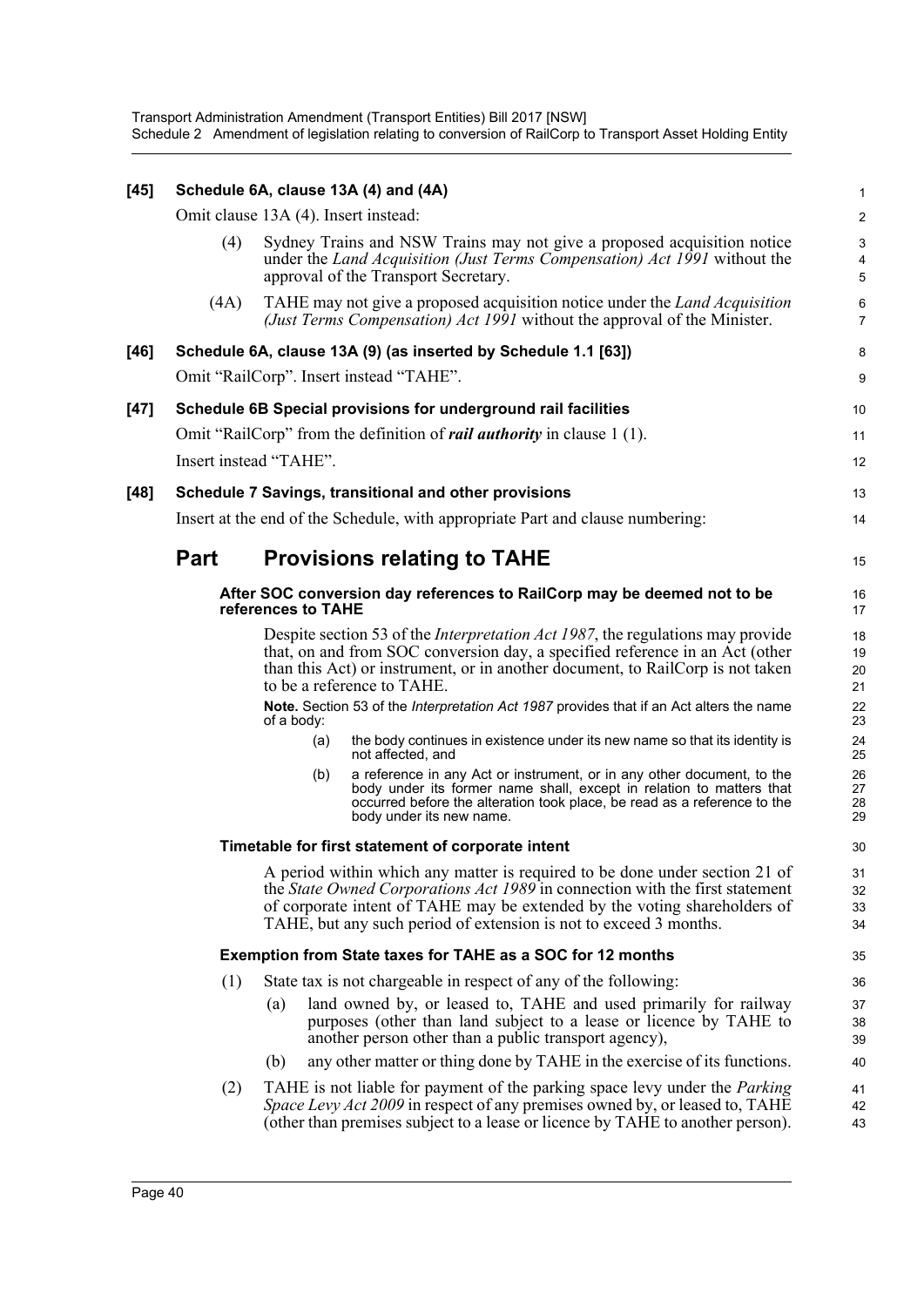| (3)               | Subclauses (1) and (2) have effect for the period of 12 months commencing on<br>the SOC conversion day.                                                                                                                                                                                                                                                  | 1<br>$\overline{\mathbf{c}}$                                                                                                                                                                                                                                                                                                                                                                                                                                                                                                                                                                                                                                                                                                                                            |
|-------------------|----------------------------------------------------------------------------------------------------------------------------------------------------------------------------------------------------------------------------------------------------------------------------------------------------------------------------------------------------------|-------------------------------------------------------------------------------------------------------------------------------------------------------------------------------------------------------------------------------------------------------------------------------------------------------------------------------------------------------------------------------------------------------------------------------------------------------------------------------------------------------------------------------------------------------------------------------------------------------------------------------------------------------------------------------------------------------------------------------------------------------------------------|
| (4)               | The regulations under this Act may, on the recommendation of the Minister<br>and with the approval of the Treasurer, provide that State tax is not chargeable<br>in respect of any matter or thing, or classes of matters or things, prescribed by<br>the regulations and done by TAHE in the exercise of its functions after the end<br>of that period. | 3<br>4<br>5<br>6<br>7                                                                                                                                                                                                                                                                                                                                                                                                                                                                                                                                                                                                                                                                                                                                                   |
| (5)               | The provisions of this clause are in addition to and do not derogate from the<br>provisions of the <i>State Owned Corporations Act 1989</i> .                                                                                                                                                                                                            | 8<br>9                                                                                                                                                                                                                                                                                                                                                                                                                                                                                                                                                                                                                                                                                                                                                                  |
| (6)               | In this clause:                                                                                                                                                                                                                                                                                                                                          | 10                                                                                                                                                                                                                                                                                                                                                                                                                                                                                                                                                                                                                                                                                                                                                                      |
|                   | <i>railway purposes</i> includes the following:                                                                                                                                                                                                                                                                                                          | 11                                                                                                                                                                                                                                                                                                                                                                                                                                                                                                                                                                                                                                                                                                                                                                      |
|                   | the operation and maintenance of the NSW rail network,<br>(a)                                                                                                                                                                                                                                                                                            | 12                                                                                                                                                                                                                                                                                                                                                                                                                                                                                                                                                                                                                                                                                                                                                                      |
|                   | stations and platforms,<br>(b)                                                                                                                                                                                                                                                                                                                           | 13                                                                                                                                                                                                                                                                                                                                                                                                                                                                                                                                                                                                                                                                                                                                                                      |
|                   | office buildings used in association with railway purposes,<br>(c)                                                                                                                                                                                                                                                                                       | 14                                                                                                                                                                                                                                                                                                                                                                                                                                                                                                                                                                                                                                                                                                                                                                      |
|                   |                                                                                                                                                                                                                                                                                                                                                          | 15                                                                                                                                                                                                                                                                                                                                                                                                                                                                                                                                                                                                                                                                                                                                                                      |
|                   |                                                                                                                                                                                                                                                                                                                                                          | 16                                                                                                                                                                                                                                                                                                                                                                                                                                                                                                                                                                                                                                                                                                                                                                      |
|                   |                                                                                                                                                                                                                                                                                                                                                          | 17                                                                                                                                                                                                                                                                                                                                                                                                                                                                                                                                                                                                                                                                                                                                                                      |
|                   | <b>State tax</b> means duty under the <i>Duties Act 1997</i> or any other tax, duty, rate, fee<br>or other charge imposed by or under any Act or law of the State, other than<br>payroll tax and the fire and emergency services levy under the Fire and<br>Emergency Services Levy Act 2017.                                                            | 18<br>19<br>20<br>21<br>22                                                                                                                                                                                                                                                                                                                                                                                                                                                                                                                                                                                                                                                                                                                                              |
|                   |                                                                                                                                                                                                                                                                                                                                                          | 23                                                                                                                                                                                                                                                                                                                                                                                                                                                                                                                                                                                                                                                                                                                                                                      |
|                   |                                                                                                                                                                                                                                                                                                                                                          | 24                                                                                                                                                                                                                                                                                                                                                                                                                                                                                                                                                                                                                                                                                                                                                                      |
|                   |                                                                                                                                                                                                                                                                                                                                                          | 25                                                                                                                                                                                                                                                                                                                                                                                                                                                                                                                                                                                                                                                                                                                                                                      |
|                   |                                                                                                                                                                                                                                                                                                                                                          | 26                                                                                                                                                                                                                                                                                                                                                                                                                                                                                                                                                                                                                                                                                                                                                                      |
|                   |                                                                                                                                                                                                                                                                                                                                                          | 27                                                                                                                                                                                                                                                                                                                                                                                                                                                                                                                                                                                                                                                                                                                                                                      |
|                   |                                                                                                                                                                                                                                                                                                                                                          | 28                                                                                                                                                                                                                                                                                                                                                                                                                                                                                                                                                                                                                                                                                                                                                                      |
| <b>Dictionary</b> |                                                                                                                                                                                                                                                                                                                                                          | 29                                                                                                                                                                                                                                                                                                                                                                                                                                                                                                                                                                                                                                                                                                                                                                      |
|                   |                                                                                                                                                                                                                                                                                                                                                          | 30<br>31                                                                                                                                                                                                                                                                                                                                                                                                                                                                                                                                                                                                                                                                                                                                                                |
|                   |                                                                                                                                                                                                                                                                                                                                                          | 32                                                                                                                                                                                                                                                                                                                                                                                                                                                                                                                                                                                                                                                                                                                                                                      |
|                   | in the case of an impounding officer appointed by Transport Asset<br>Holding Entity of New South Wales, land owned by or under the control<br>of Transport Asset Holding Entity of New South Wales,                                                                                                                                                      | 33<br>34<br>35                                                                                                                                                                                                                                                                                                                                                                                                                                                                                                                                                                                                                                                                                                                                                          |
|                   |                                                                                                                                                                                                                                                                                                                                                          | 36                                                                                                                                                                                                                                                                                                                                                                                                                                                                                                                                                                                                                                                                                                                                                                      |
|                   |                                                                                                                                                                                                                                                                                                                                                          | 37                                                                                                                                                                                                                                                                                                                                                                                                                                                                                                                                                                                                                                                                                                                                                                      |
|                   |                                                                                                                                                                                                                                                                                                                                                          | 38                                                                                                                                                                                                                                                                                                                                                                                                                                                                                                                                                                                                                                                                                                                                                                      |
|                   | Transport Asset Holding Entity of New South Wales,                                                                                                                                                                                                                                                                                                       | 39                                                                                                                                                                                                                                                                                                                                                                                                                                                                                                                                                                                                                                                                                                                                                                      |
|                   |                                                                                                                                                                                                                                                                                                                                                          | rolling stock maintenance facilities,<br>(d)<br>freight centres and depots,<br>(e)<br>related facilities,<br>(f)<br>purposes ancillary to other purposes set out in this definition.<br>(g)<br><b>Schedule 8 SRA Residual Holding Corporation</b><br>Omit "RailCorp," from clause 11 (1).<br>Coastal Management Act 2016 No 20<br><b>Section 4 Definitions</b><br>Omit paragraph (c) of the definition of <i>electricity supply authority</i> in section $4(1)$ .<br>Impounding Act 1993 No 31<br>Omit the matter relating to Rail Corporation New South Wales from the definition of area<br>of operations.<br>Insert instead:<br>Dictionary, definition of "impounding authority"<br>Omit the matter relating to Rail Corporation New South Wales.<br>Insert instead: |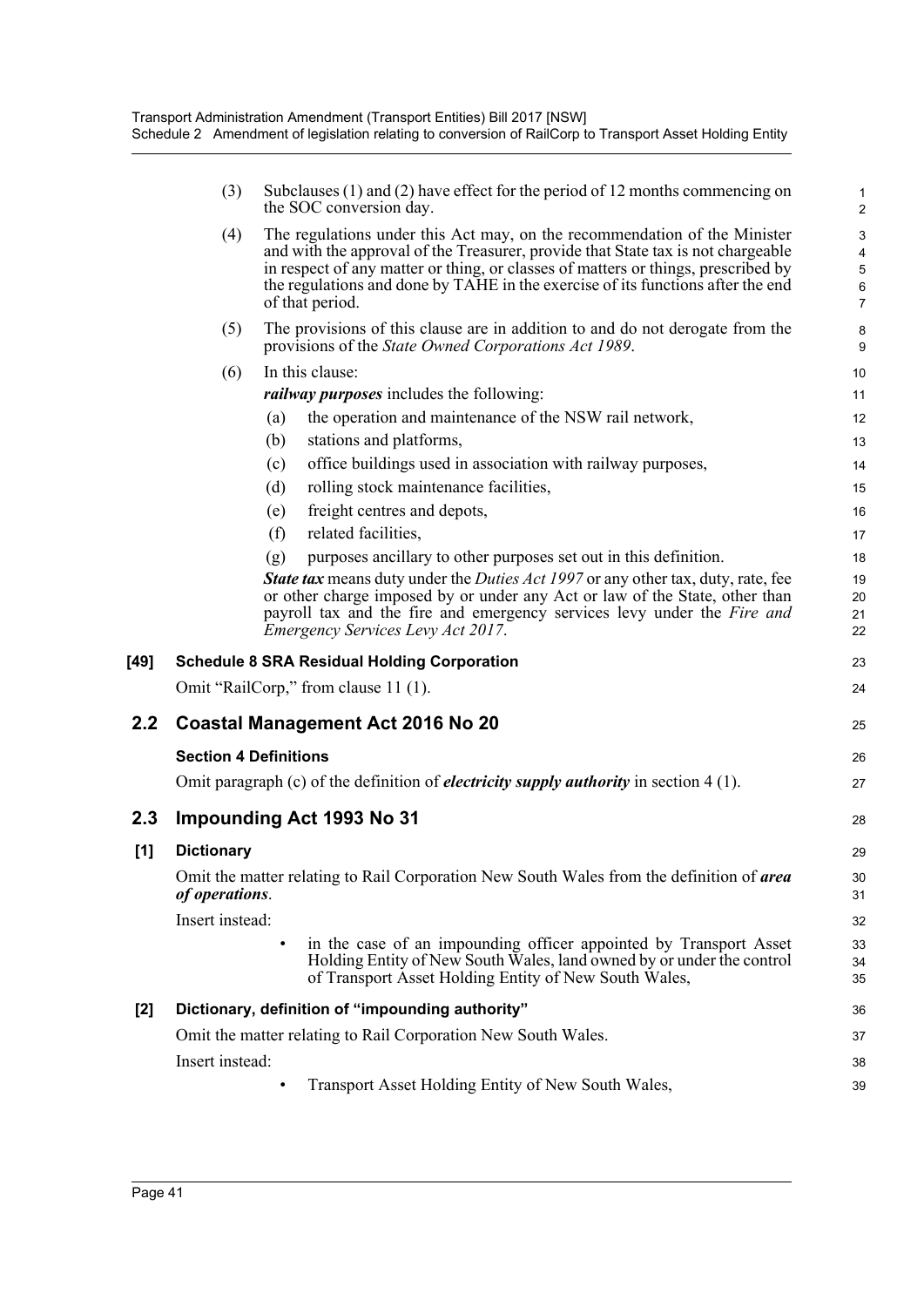| 2.4     | Liquor Act 2007 No 90                                                                                                                                                                                                                              | $\mathbf{1}$                   |
|---------|----------------------------------------------------------------------------------------------------------------------------------------------------------------------------------------------------------------------------------------------------|--------------------------------|
|         | <b>Section 6 Exemptions from Act</b>                                                                                                                                                                                                               | 2                              |
|         | Omit "Rail Corporation New South Wales," from section 6 (1) (a).                                                                                                                                                                                   | 3                              |
| $2.5\,$ | <b>Local Government Act 1993 No 30</b>                                                                                                                                                                                                             | 4                              |
| [1]     | Section 555 What land is exempt from all rates?                                                                                                                                                                                                    | 5                              |
|         | Insert after section 555 (1) (g1):                                                                                                                                                                                                                 | 6                              |
|         | land that is vested in or owned by Transport Asset Holding Entity of<br>(g2)<br>New South Wales and in, on or over which rail infrastructure facilities<br>(within the meaning of the <i>Transport Administration Act 1988</i> ) are<br>installed. | $\overline{7}$<br>8<br>9<br>10 |
| $[2]$   | Section 600 Rebates in respect of certain land vested in public bodies                                                                                                                                                                             | 11                             |
|         | Omit "Rail Corporation New South Wales" from the definition of <i>public body</i> in<br>section $600(9)$ .                                                                                                                                         | 12<br>13                       |
|         | Insert instead "Transport Asset Holding Entity of New South Wales".                                                                                                                                                                                | 14                             |
| $[3]$   | <b>Section 742 Dispute resolution</b>                                                                                                                                                                                                              | 15                             |
|         | Omit the matter relating to Rail Corporation New South Wales from section 742 (7).                                                                                                                                                                 | 16                             |
|         | Insert instead:                                                                                                                                                                                                                                    | 17                             |
|         | <b>Transport Asset Holding Entity of New South Wales</b>                                                                                                                                                                                           | 18                             |
| 2.6     | <b>Public Finance and Audit Act 1983 No 152</b>                                                                                                                                                                                                    | 19                             |
|         | <b>Schedule 2 Statutory bodies</b>                                                                                                                                                                                                                 | 20                             |
|         | Omit "Rail Corporation New South Wales".                                                                                                                                                                                                           | 21                             |
| 2.7     | Railway Construction (Maldon to Port Kembla) Act 1983 No 112                                                                                                                                                                                       | 22                             |
|         | <b>Section 2 Interpretation</b>                                                                                                                                                                                                                    | 23                             |
|         | Insert "and the Transport Asset Holding Entity of New South Wales" after "Transport for<br>NSW" in the definition of <i>the Authority</i> in section $2(1)$ .                                                                                      | 24<br>25                       |
| 2.8     | <b>Roads Act 1993 No 33</b>                                                                                                                                                                                                                        | 26                             |
|         | <b>Section 211</b>                                                                                                                                                                                                                                 | 27                             |
|         | Omit the section. Insert instead:                                                                                                                                                                                                                  | 28                             |
|         | 211<br><b>Contributions to RMS by Transport Asset Holding Entity and State Transit</b><br><b>Authority</b>                                                                                                                                         | 29<br>30                       |
|         | Transport Asset Holding Entity of New South Wales and the State Transit<br>Authority must pay such amounts to RMS as RMS determines from time to<br>time as contributions in relation to:                                                          | 31<br>32<br>33                 |
|         | in the case of Transport Asset Holding Entity of New South Wales—the<br>(a)<br>movement of rolling stock over railway lines vested in or owned by that<br>corporation on the Sydney Harbour Bridge, and                                            | 34<br>35<br>36                 |
|         | in the case of the State Transit Authority—the carriage of passengers<br>(b)<br>across the Sydney Harbour Bridge.                                                                                                                                  | 37<br>38                       |